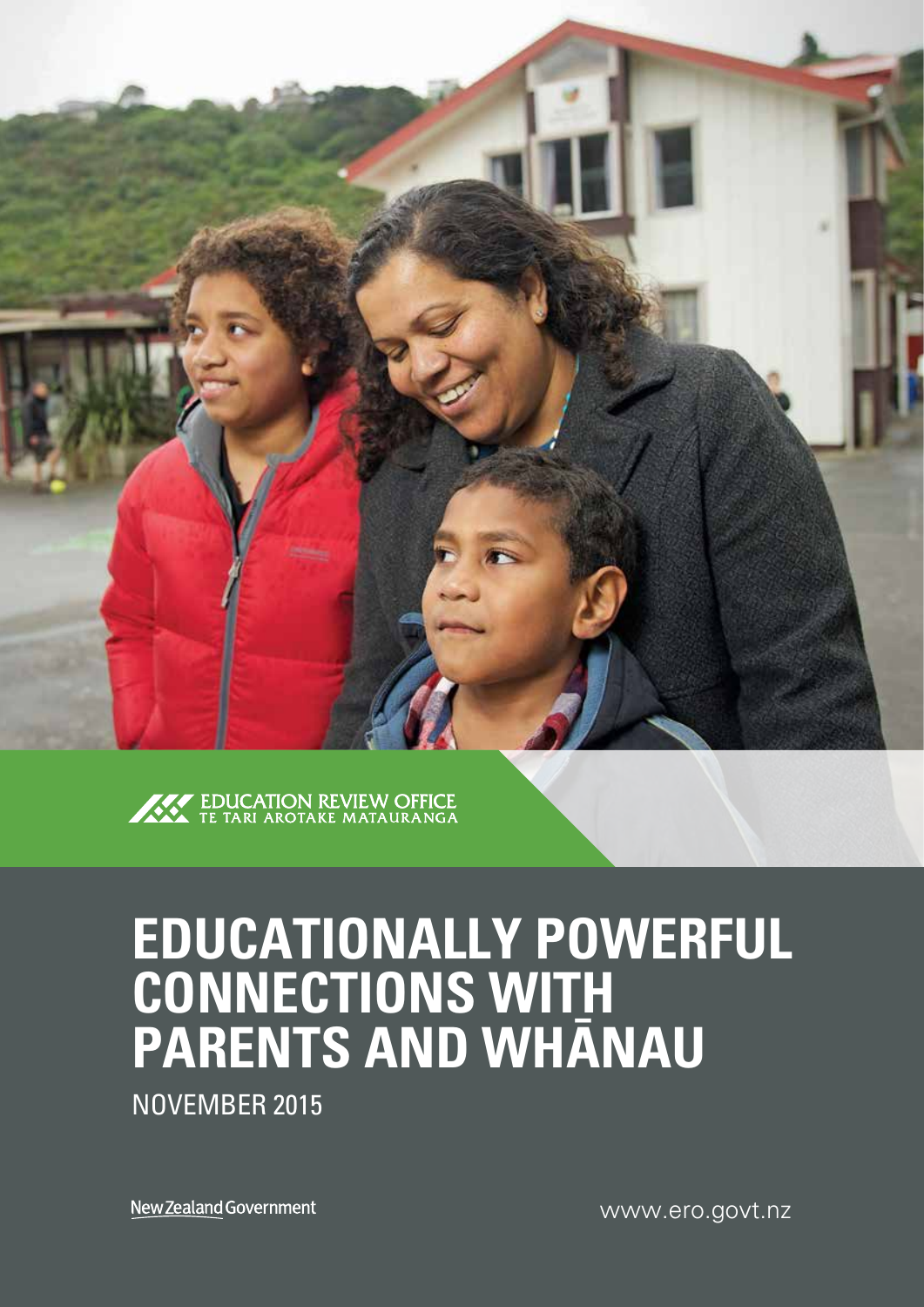#### **Educationally powerful connections with parents and whänau**

Published 2015 © Crown copyright ISBN 978-0-478-43829-1



Except for the Education Review Office's logo and the photographs of people used throughout this report, this copyright work is licensed under Creative Commons Attribution 3.0 New Zealand licence. In essence, you are free to copy, distribute and adapt the work, as long as you attribute the work to the Education Review Office and abide by the other licence terms. In your attribution, use the wording 'Education Review Office', not the Education Review Office logo or the New Zealand Government logo.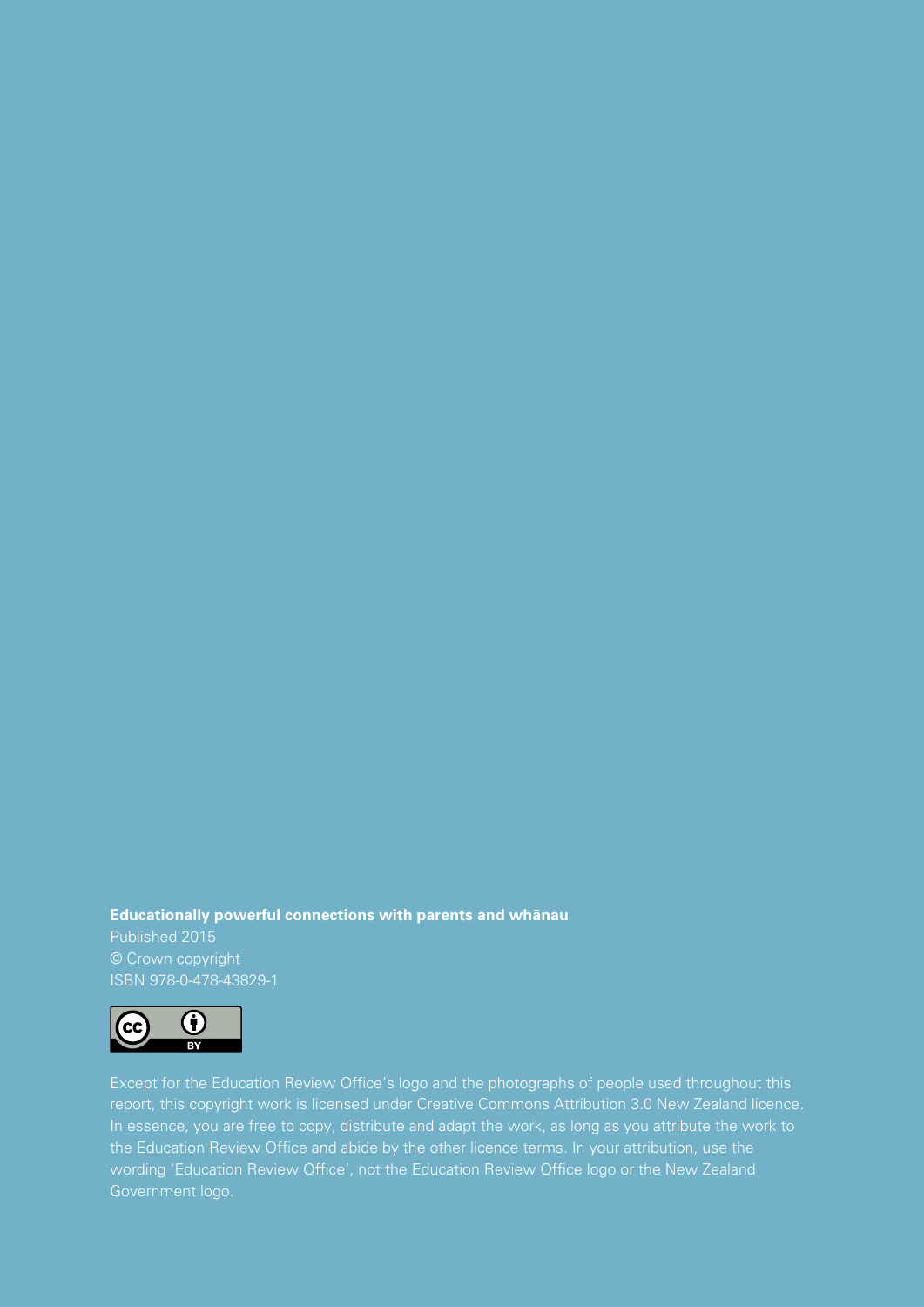## Foreword

"In New Zealand we have a growing body of research showing the impact of educationally powerful connections and relationships on student outcomes in a range of contexts. This research identifies that establishing educationally powerful connections and relationships with parents, families, whänau and communities provides access to a greater range and depth of resources to support the education endeavour; enhances outcomes for all students, in particular those who have been underserved or who are at risk; and achieves large positive effects in terms of student academic and social outcomes."

School Evaluation Indicators, page 28

In this report, the Education Review Office (ERO) evaluated how well 256 schools worked with parents and whänau to respond to students at risk of underachievement. We looked for examples where schools had specifically worked with parents and whänau to accelerate and support progress and improve achievement.

We know from research that most parents and whänau have friendly relationships with schools but for relationships to positively impact on learners, they must be 'educationally powerful'. The establishment and sustenance of educationally powerful connections is so important that it is one of the six domains in the *School Evaluation Indicators*, and is cross referenced in the leadership domain and the responsive curriculum domain.

This report tells the stories of schools that have developed effective relationships with families and whänau. It includes many examples of Mäori and Pacific children – these are the children for whom the system has underperformed and, as for all learners, for whom culture, language and identity is especially important for their connection and engagement with learning and school.

The examples in this report are the result of principals, teachers and boards challenging themselves to do better, changing their mind-sets and often acting outside of their comfort zones so that their students succeeded. There are some very moving quotes in these stories; I encourage you to read the report and let it influence how you engage with parents and whänau.

This report, along with ERO's School Evaluation Indicators, and our soon-to-be released Effective School Evaluation and Internal Evaluation: Good Practice tell you what's important in achieving and accelerating positive student outcomes.

Combert

Iona Holsted Chief Review Officer Education Review Office

November 2015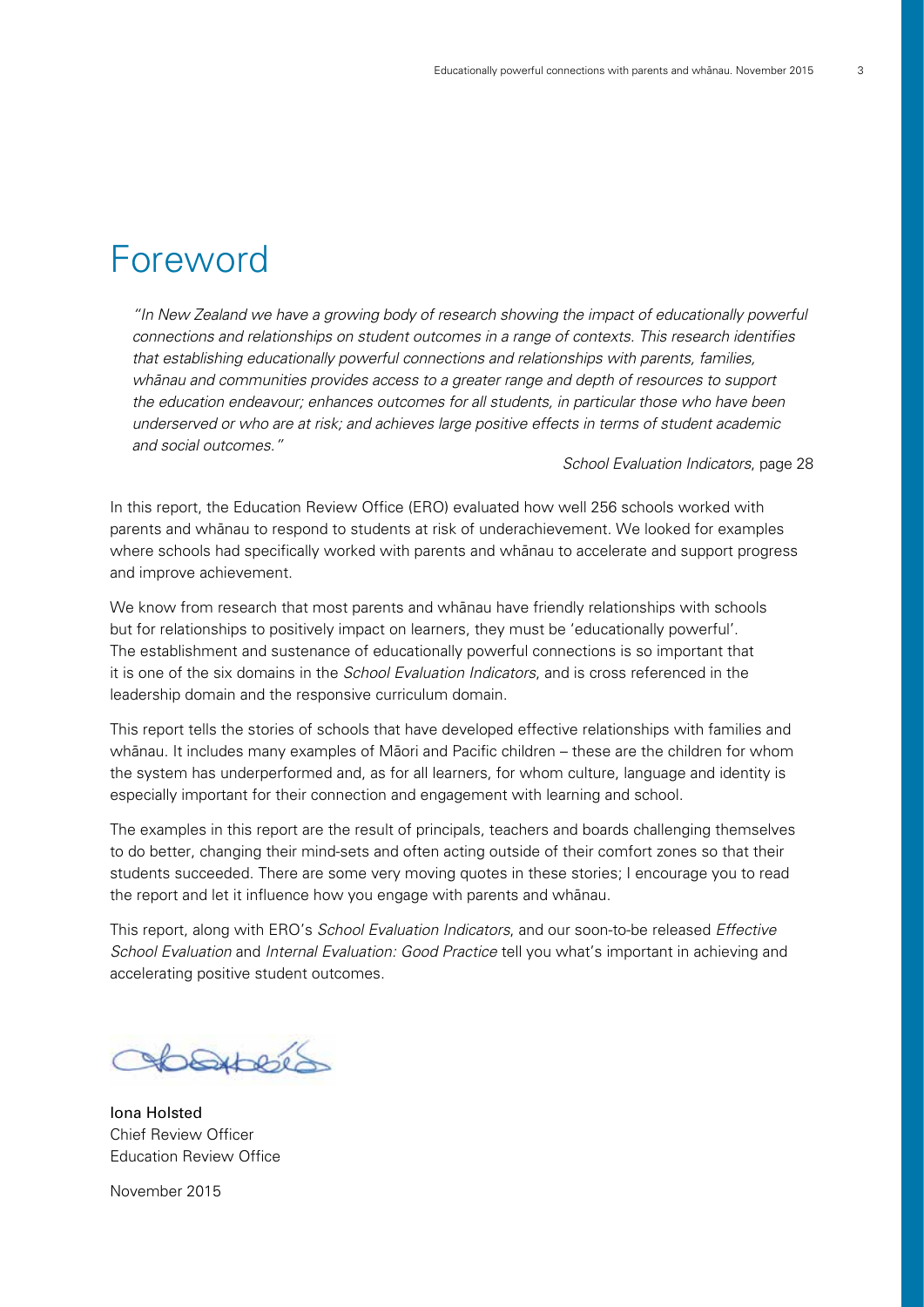## **Contents**

| Executive summary                                                                                                                                                 | 5  |
|-------------------------------------------------------------------------------------------------------------------------------------------------------------------|----|
| Next steps                                                                                                                                                        | 8  |
| Introduction                                                                                                                                                      | 9  |
| Methodology                                                                                                                                                       | 14 |
| Findings                                                                                                                                                          | 16 |
| Key findings                                                                                                                                                      | 16 |
| What does it look like when the response to underachievement<br>includes educationally powerful connections and relationships?                                    | 17 |
| What are some of the barriers to educationally powerful connections and<br>relationships with parents, families and whanau of students at risk of underachieving? | 42 |
| Conclusion                                                                                                                                                        | 43 |
| Starters for school discussions                                                                                                                                   | 47 |
| Appendix 1: Sample of schools                                                                                                                                     | 48 |
| Appendix 2: Evaluation framework and investigative questions                                                                                                      | 50 |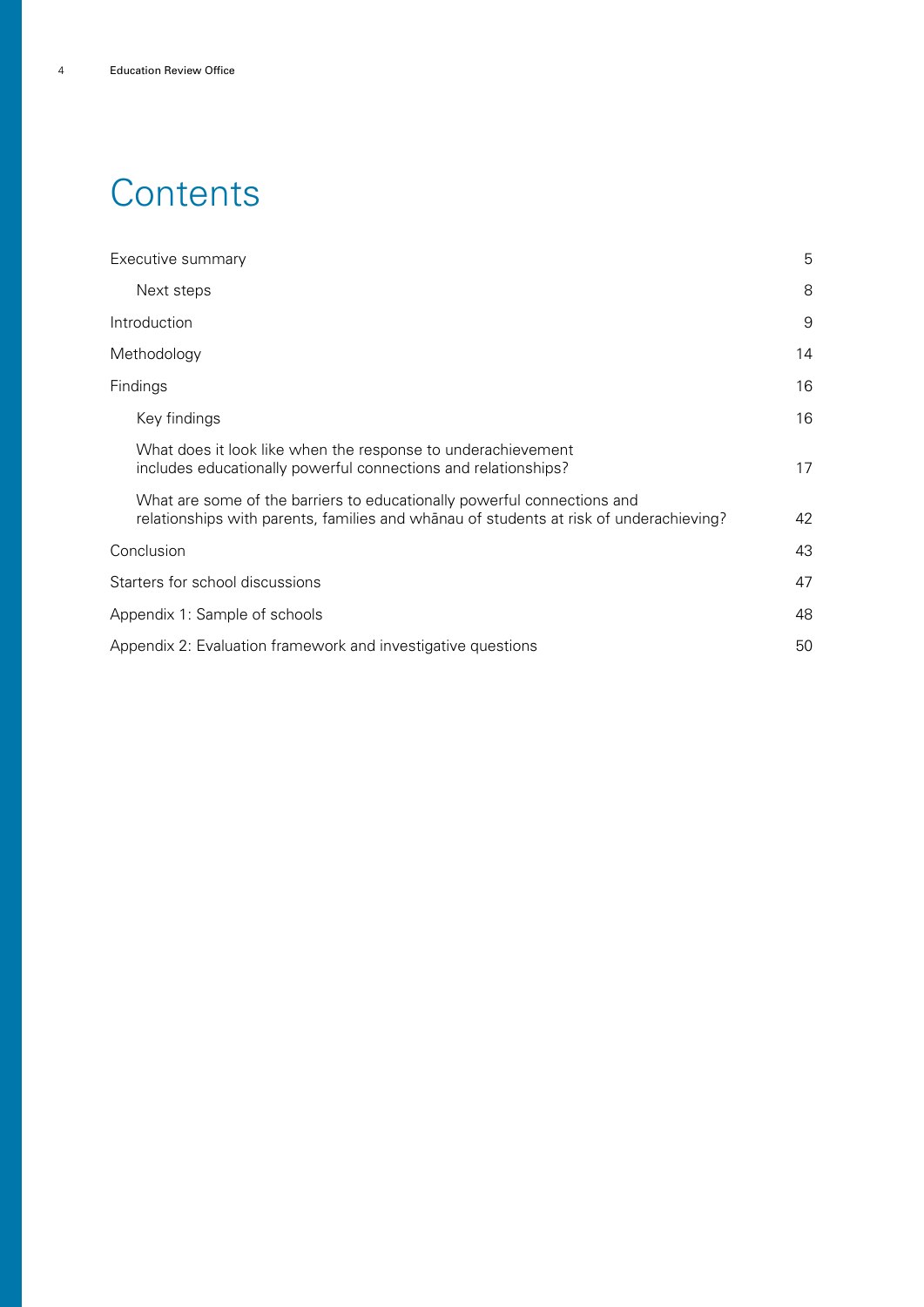## Executive summary

Parents, families and whänau want their children to feel they belong at school and experience success. They want to be involved in their child's learning – to understand what is expected and to know how they can contribute. This involvement contributes to each child's learning and success and is vital for children at risk of not achieving.

#### ERO's evaluation

ERO evaluated how well schools worked with parents, families and whänau in their response to students at risk of underachievement. ERO looked for stories about successful working relationships where schools, with parents, had helped students move onto a successful pathway from a less successful one. This evaluation was undertaken in 256 schools reviewed in Terms 3 and 4, 2014.

#### The findings

Educationally powerful connections are relationships between schools, parents, whänau and communities that improve education outcomes for students. ERO found that such connections involved two-way collaborative working relationships that reflected the concept of mahi tahi – working together towards the specific goal of supporting a young person's success. The best examples were learningcentred collaborations between students, their teachers and their parents and whänau that focused on the students' learning and progress. A whānau-like context<sup>1</sup> was established in which parents, teachers and students all understood their rights and responsibilities, commitments and obligations – whanaungatanga – to help the students succeed.

Although all schools had some type of relationship with children's parents and whänau, many teachers worked more closely with parents of the students that needed support to catch up with their peers. In some schools, teachers shared resources or strategies that parents and the child could do together at home. In the best instances, teachers and leaders had a two-way learning relationship with parents and whänau where they shared solutions and listened to each other's perspectives. As a result, many students made accelerated progress.

### The intent of the relationship is to extend learning opportunities

The 'tipping point' for leaders and teachers creating educationally powerful connections and relationships with parents and whänau was for teachers and leaders to understand that the purpose of these relationships was to extend learning across home and school. Students then experienced multiple and aligned opportunities to learn and practise. Instead of one-off schoolbased learning, learning at home was actively promoted by giving students relevant learning opportunities and support. They made sure the same language and resources were used in meaningful home and school activities to reinforce key learning. This enabled students to accelerate their progress and achieve success.

Teachers and leaders who understood this intent of the relationship:

- > knew about, valued, and built from one learning experience to the next – they removed the separation between home and classroom learning experiences
- > developed a shared language about learning and achievement with students and their parents and whänau
- > valued students' wellbeing and were genuinely interested in them and their families.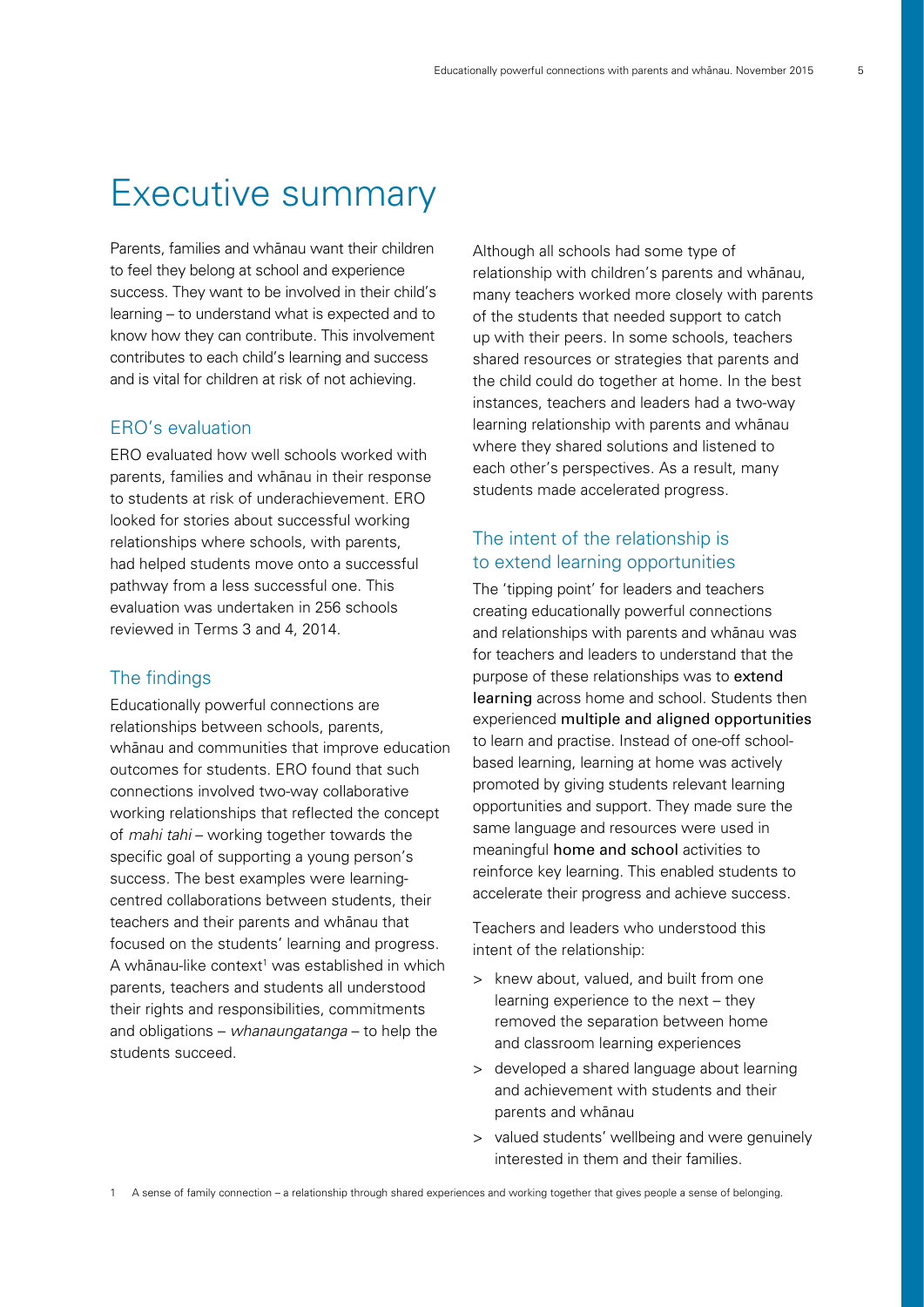

#### School characteristics make a difference

Teachers and leaders at schools with successful working relationships with parents and whänau of students at risk of underachievement expected parents to be involved and knew that the school's role was to help parents with this involvement. There was a sense of manaakitanga – teachers and leaders recognised their responsibility to care for the wellbeing of parents and whänau when working together. They:

- > involved most parents in setting goals and agreeing on next learning steps with their child
- > regularly reviewed their working relationship with all parents
- > responded quickly and nimbly to information from tracking and monitoring student progress
- > persisted in finding ways to involve all parents of students they were focusing on, and ways for students to succeed
- > were systematically strengthening and maintaining working relationships with all students and their parents and whänau.

### Being systematic in strengthening relationships

When school leaders designed initiatives that focused on particular named students at risk of underachieving, teachers systematically strengthened their working relationships with these students' parents and whänau. These leaders used inquiry frameworks (see Figure 1) to help teachers:

- > make time for frequent and regular conversations with parents and whänau to learn more about who each student is in the wider context of school and home, in order to develop holistic and authentic learning goals and contexts
- > extend learning by designing and putting in place multiple and aligned learning opportunities
- > evaluate the design of these learning opportunities and whether parents and whänau could use them at home
- > be persistent and keep using what worked; change and improve what did not work, and transfer what worked to support other students and their parents and whänau.

This is summarised in Figure 1.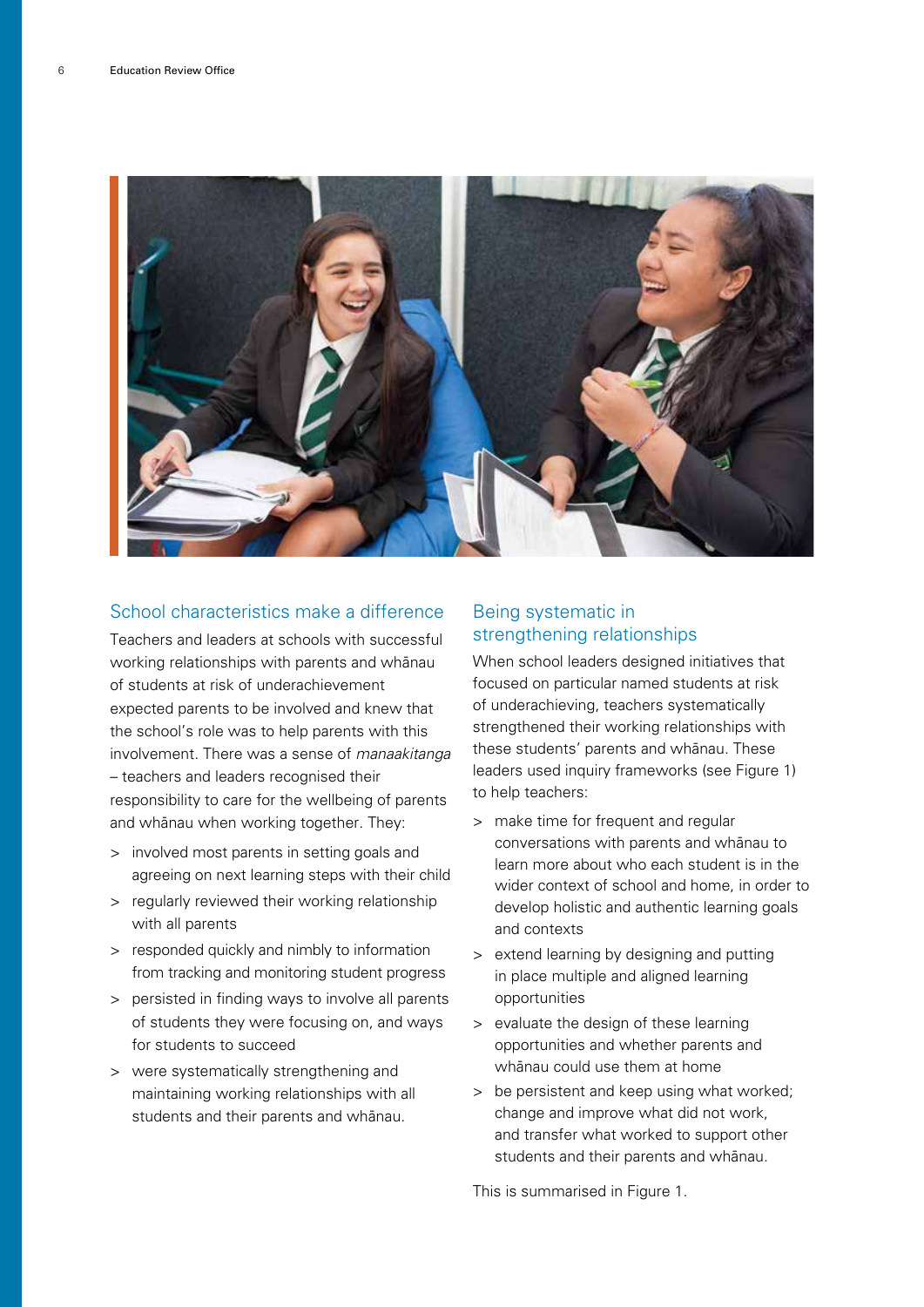#### Figure 1: Inquiry framework



Based on The New Zealand Curriculum's Teaching as Inquiry tool.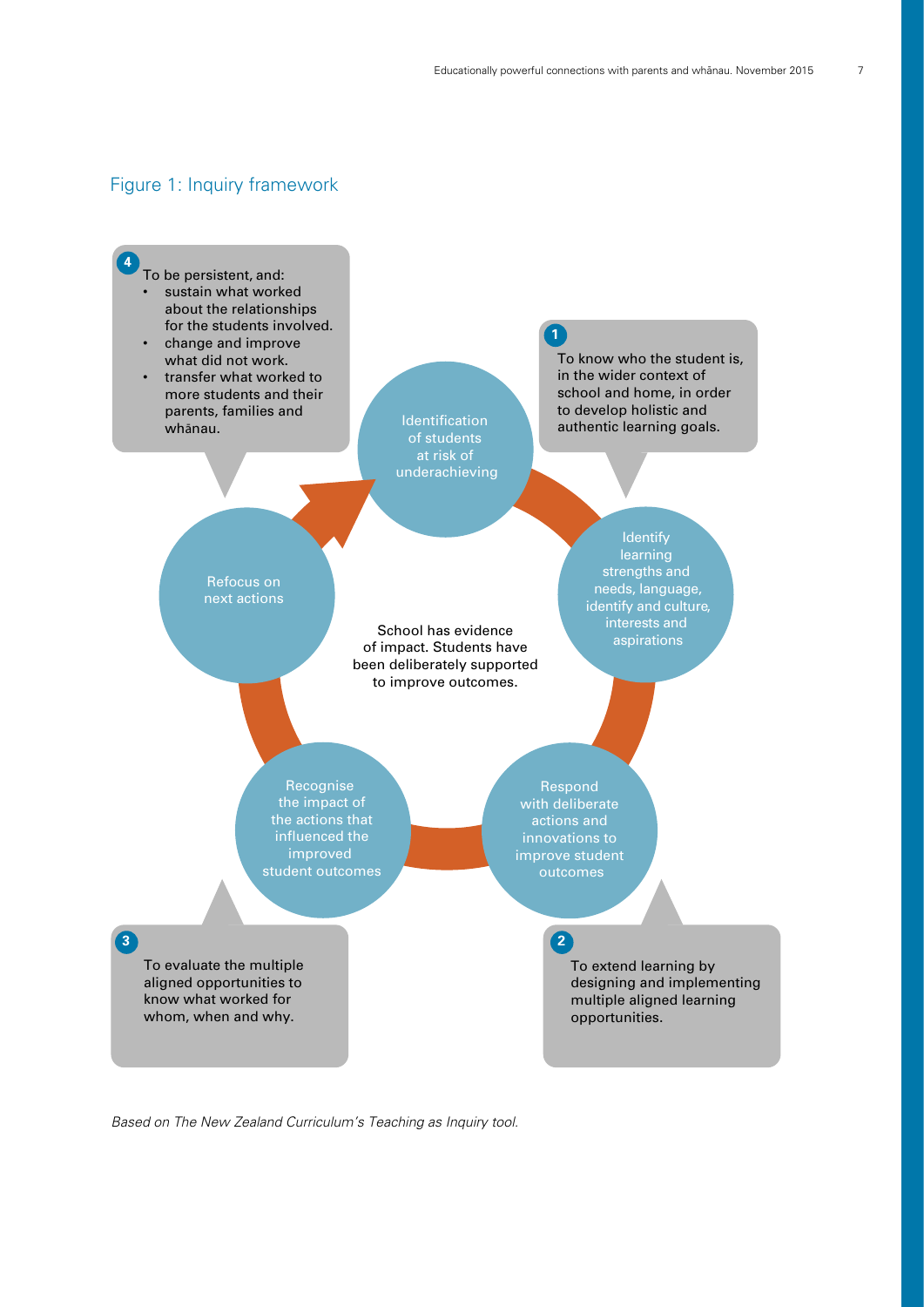#### Improving collaboration as part of the school's approach to underachievement

The examples in this evaluation provide a snapshot of practice. They do not necessarily represent what is happening in a school for all parents and whänau with children at risk of underachieving, rather what was happening for a small group of children. However, the schools with examples of educationally powerful connections and relationships were strengthening their relationships with all parents by using what they learnt in their interactions with the parents and whänau of this smaller group of children.

Students would benefit if teachers and leaders explored better ways to involve parents and whänau in designing and implementing their response to potential student underachievement. ERO's School Evaluation Indicators (trial document<sup> $p$ </sup> and supporting resources position activating educationally powerful connections as central to school improvement efforts. ERO and the Ministry of Education have developed a resource, Effective School Evaluation: How to do and use internal evaluation for improvement, 3 good practice exemplars, and associated workshops. These tools and resources are intended for use alongside the curriculum to improve outcomes for all learners.

The inquiry framework above, along with the effective practice illustrated in the domains of ERO's School Evaluation Indicators could be used to design, implement and monitor responses to potential student underachievement. In some schools, working with parents and whänau needs to shift from the view of 'teachers know best' or 'parents don't have the time' to one of mahi tahi – deliberate two-way collaborative relationships focused on providing students with extended learning opportunities and increasing their education success.

#### Next steps

ERO recommends that when working with individual schools and communities of learners the Ministry of Education and professional learning and development (PLD) providers incorporate the notion of working with parents and whänau of students who are underachieving.

ERO recommends that school leaders:

- > focus on named students at risk of underachieving and identify their learning needs and strengths
- > design initiatives with parents and whänau of these named students
- > evaluate the impact and alignment of the multiple learning opportunities introduced as part of the initiative
- > use the Ministry of Education resources available at **[http://nzcurriculum.tki.org.nz/](http://nzcurriculum.tki.org.nz/Principles/Community-engagement) [Principles/Community-engagement](http://nzcurriculum.tki.org.nz/Principles/Community-engagement)**
- > use the Ministry of Education inclusive practices tool available at **[www.wellbeingatschool.org.nz/about](http://www.wellbeingatschool.org.nz/about-inclusive-practices-tools)[inclusive-practices-tools](http://www.wellbeingatschool.org.nz/about-inclusive-practices-tools)**
- > use ERO's School Evaluation Indicators, especially Domain 3: Educationally powerful connections and relationships, to explore what it means to collaborate with parents and whänau in response to student underachievement **www.[ero.govt.nz/](http://ero.govt.nz/Review-Process/Frameworks-and-Evaluation-Indicators-for-ERO-Reviews/School-Evaluation-Indicators-2015-Trial) [Review-Process/Frameworks-and-](http://ero.govt.nz/Review-Process/Frameworks-and-Evaluation-Indicators-for-ERO-Reviews/School-Evaluation-Indicators-2015-Trial)[Evaluation-Indicators-for-ERO-Reviews/](http://ero.govt.nz/Review-Process/Frameworks-and-Evaluation-Indicators-for-ERO-Reviews/School-Evaluation-Indicators-2015-Trial) [School-Evaluation-Indicators-2015-Trial](http://ero.govt.nz/Review-Process/Frameworks-and-Evaluation-Indicators-for-ERO-Reviews/School-Evaluation-Indicators-2015-Trial).**

Education Review Office. (2015). School Evaluation Indicators: Effective Practice for Improvement and Learner Success. Retrieved from http://ero.govt.nz/Review-Process/Frameworks-and-Evaluation-Indicators-for-ERO-Reviews/School-Evaluation-Indicators-2015-Trial.

<sup>3</sup> Education Review Office. (2015). Effective School Education: How to do and use internal evaluation for improvement. Retrieved from www.ero.govt.nz.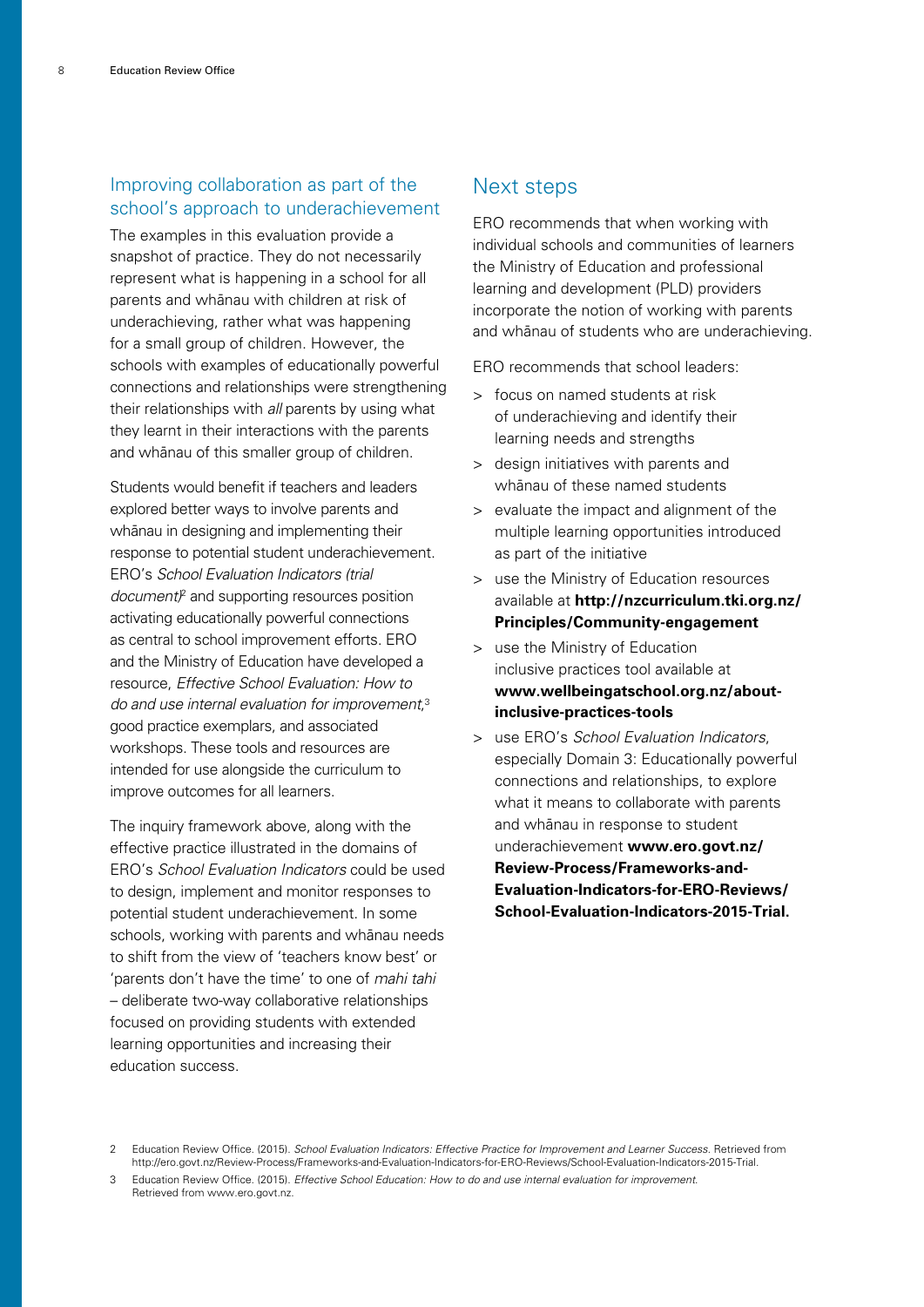## Introduction

Each child and young person's parents and whänau are their first and most important teachers. Building educationally powerful connections and relationships between parents, whänau and schools is vital for each child and young person's ongoing learning and success.

Educationally powerful connections and relationships:

- > are learning-focused
- > support the two-way sharing of expertise in ways that acknowledge, understand and celebrate similarities and differences.

#### Why are educationally powerful connections and relationships vital?

Particular kinds of school-family connections can have large positive effects on the academic and social outcomes of students, especially those who have been underserved or who are at risk.4

These children need extra support to catch up to their peers.

The *Iterative Best Evidence Synthesis* (BES)<sup>5</sup> found successful school-family connections were characterised by:

- > families being treated with dignity and respect
- > programmes adding to family practices – not undermining them
- > structured, specific suggestions rather than general advice
- > supportive group opportunities as well as one-to-one contact (especially informal contact).

While emphasising the importance of these relationships, the BES also cautioned it was possible for schools to invest considerable time, energy and resources in engaging with families and communities in ways that have little, or even negative, impacts on student outcomes.

Although high quality teaching is the biggest in-school influence on student learning, most children spend less than half their time in formal education settings. John Hattie's meta-analysis<sup>6</sup> found a child or young person's home environment has a larger effect on their education success than a range of other inputs such as homework, reducing class sizes and small group learning.

The OECD<sup>7</sup> found certain home activities were more strongly related to better student reading outcomes than others. Reading books to children when they are beginning primary school, and talking with young people about topical political or social issues had the largest positive impacts on learning. In another study, the OECD<sup>8</sup> reported on the positive impact of parents creating an environment that promotes early exposure to mathematical knowledge and reasoning. Both reports commented that schools appeared to wait until students struggled with learning before meeting with parents to discuss how they could work together to support success. The reports suggested that inviting parents to work with schools when the child is performing well sends a positive message that the school genuinely values the child and their parents.

<sup>4</sup> Robinson, R. Hohepa, M. & Lloyd, C. (2009). School leadership and student outcomes: Identifying what works and why. Best Evidence Synthesis Iterative [BES]. Retrieved from [https://www.educationcounts.govt.nz/\\_\\_data/assets/pdf\\_file/0015/60180/BES-Leadership-Web](https://www.educationcounts.govt.nz/__data/assets/pdf_file/0015/60180/BES-Leadership-Web-updated-foreword-2015.pdf)[updated-foreword-2015.pdf](https://www.educationcounts.govt.nz/__data/assets/pdf_file/0015/60180/BES-Leadership-Web-updated-foreword-2015.pdf) p45.

<sup>5</sup> All resources found [www.educationcounts.govt.nz/publications/series/2515.](https://www.educationcounts.govt.nz/publications/series/2515)

<sup>6</sup> Hattie, J. (2008). Visible Learning: A Synthesis of Over 800 Meta-Analyses Relating to Achievement. NY: Routledge.

<sup>7</sup> OECD. (2012). Let's Read Them a Story! The Parent Factor in Education. Retrieved from [http://dx.doi.org/10.1787/9789264176232-en.](http://dx.doi.org/10.1787/9789264176232-en)

<sup>8</sup> Dumont, H., Istance, D., & Benavides F. (2010). The nature of learning. Using research to inspire practice. Retrieved from www.oecd.org/ edu/ceri/50300814.pdf.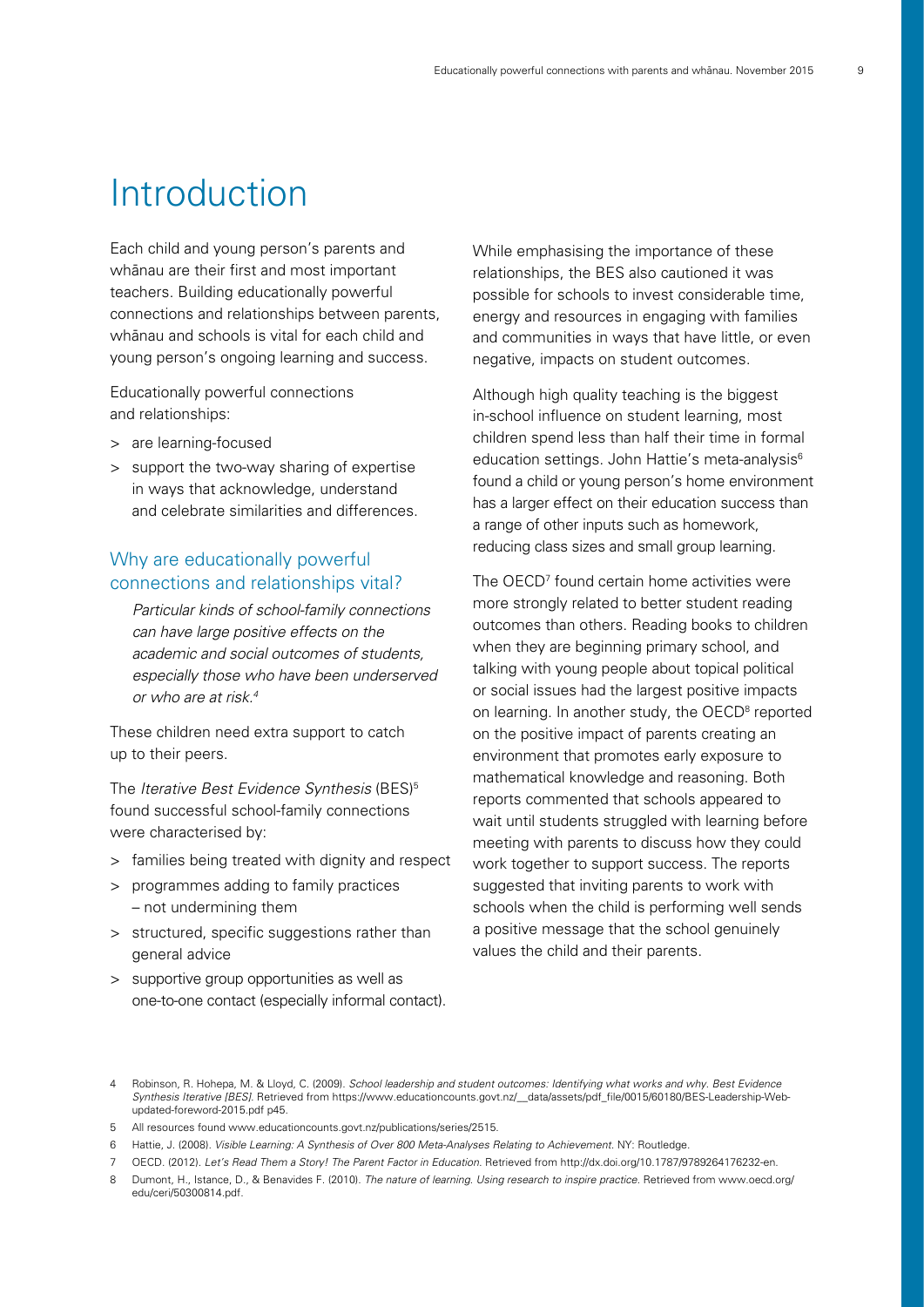In several previous national reports, ERO has commented on the quality of family-school relationships as schools strive to improve educational outcomes for all students.

For example, ERO found that in schools that were taking strategic and successful actions to support Year Year 1 to 8 students to accelerate progress, parents and whänau tended to be well informed about what their child needed.9 The child's need was explained in ways that made it clear that teachers and leaders knew they were responsible for student achievement and their accelerated progress, but they also needed help from the parents and whänau. Teachers invited parents and whänau to discuss their child's interests to find contexts that would motivate and engage them. They also worked together to develop home activities. Less effective schools knew it was important to develop these

relationships and often had this as a school goal, but were not specific in their request for parent and whänau support. This meant many actions to develop relationships were superficial.

In a 2014 ERO evaluation, schools with an extensive approach to student wellbeing saw families as inherently capable. These schools informed parents of any concerns about their child and invited them to help develop solutions.10

#### Does the focus of these relationships change over time?

Parental<sup>11</sup> engagement in education takes different forms for different parents and whänau, and at different ages and stages. Education (and learning itself) happens all the time, in formal and informal settings. Parents have different roles at different times, but they are always important.<sup>12</sup>



- 9 Education Review Office. (2014). Raising achievement in primary schools. Retrieved from http://ero.govt.nz/National-Reports/Raisingachievement-in-primary-schools-June-2014.
- 10 Education Review Office. (2014). Wellbeing for Young People's Success at Secondary School. Retrieved from [http://ero.govt.nz/National-](http://ero.govt.nz/National-Reports/Wellbeing-for-Young-People-s-Success-at-Secondary-School-February-2015)[Reports/Wellbeing-for-Young-People-s-Success-at-Secondary-School-February-2015](http://ero.govt.nz/National-Reports/Wellbeing-for-Young-People-s-Success-at-Secondary-School-February-2015) and Education Review Office. (2014). Wellbeing for Children's Success at Primary School. Retrieved from [http://ero.govt.nz/National-Reports/Wellbeing-for-Children-s-Success-at-Primary-School-](http://ero.govt.nz/National-Reports/Wellbeing-for-Children-s-Success-at-Primary-School-February-2015)[February-2015.](http://ero.govt.nz/National-Reports/Wellbeing-for-Children-s-Success-at-Primary-School-February-2015)
- 11 The term 'parents' has been used to mean adults who have ongoing caring roles for children. Whänau means an extended family; in some cases, this group can be very extended and included members who are not biologically related but have caring responsibilities towards each other.
- 12 Family Involvement Makes a Difference is a set of research briefs that examines family involvement in early childhood, elementary [primary] school, and middle and high school settings. Retrieved from [www.hfrp.org/publications-resources/publications-series/family-involvement](http://www.hfrp.org/publications-resources/publications-series/family-involvement-makes-a-difference)[makes-a-difference.](http://www.hfrp.org/publications-resources/publications-series/family-involvement-makes-a-difference)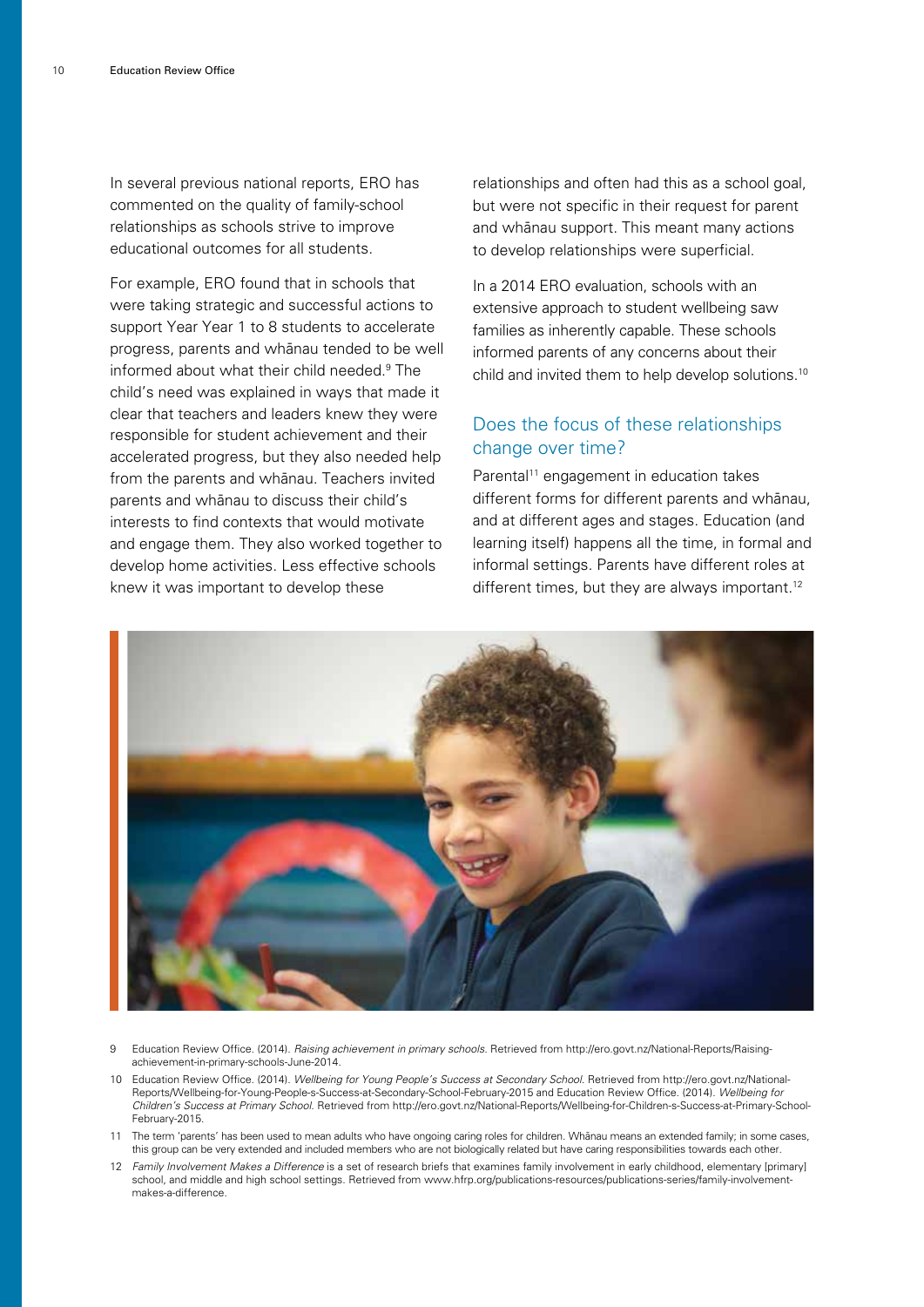The Harvard Family Involvement Makes a Difference research found while high quality, two-way communication between home and school was important at all school levels, at the secondary level this communication also included a focus on exploring beyond-school options such as the transition from school to further study at a tertiary level. Likewise, while maintaining high expectations by schools and parents was important for all ages, as young people moved from primary to secondary school there was a shift from supporting literacy, helping with homework and managing children's education to a focus on homework management and parents encouraging further education. This changed focus was due to two factors:

- 1. Young people's development. Although primary-aged children start to spend more time away from their families, generally their families organise their lives. In contrast, adolescents actively seek autonomy and time with their peers and are willing to take more risks as they form their own identity.
- 2. Changing desired outcomes. A growing body of research,<sup>13,14</sup> indicates that when a young person's learning improves in literacy, numeracy and key competencies, they can learn better in all other areas. Over time, outcome priorities shift to expectations for lifelong learning and developing pathways to further education and qualifications to decrease the likelihood of 'dropping out'.15

The Harvard research confirmed the findings from the BES and OECD work, that family involvement in schooling is important for students of all ages and when strengthened, leads to positive educational outcomes.

#### What is expected?

The importance of parents and teachers working together for student success is embedded in New Zealand's key education policy including:

- > The New Zealand Curriculum (NZC)<sup>16</sup> principles: Schools are expected to engage with community so that "the curriculum has meaning for students, connects with their wider lives, and engages the support of their families, whänau, and communities".
- > ERO's School Evaluation Indicators: Effective Practice for Improvement and Learner Success (trial document): Domain 3: Educationally powerful connections and relationships.17
- > Ka Hikitia Accelerating Success 2013-2017:<sup>18</sup> goals for schools and kura. Schools and kura are expected "to create productive partnerships with parents, whänau, hapü, iwi, communities and businesses that are focused on educational success".
- > Pasifika Education Plan 2013-2017:<sup>19</sup> Pasifika parents, families and communities need to:
	- − engage with schools in supporting their children's learning
	- − support and champion their children's learning and achievements
	- − be better informed, more knowledgeable and demanding consumers of education services.

<sup>13</sup> For example, see Watkins, C. (2010). Learning Performance and Improvement, International Network for School Improvement, Research Matters 34, London.

<sup>14</sup> Ministry of Education. (2014). Tertiary Education Strategy 2014 – 2019, Priority 4 Priority 4 – Improving adult literacy and numeracy. Retrieved from [www.education.govt.nz/further-education/policies-and-strategies/tertiary-education-strategy/.](file:///Volumes/Work%20in%20Progress/Angela%27s%20WIP/ERO%2015216%20Powerful%20Connections_doc/client%20files/www.education.govt.nz/further-education/policies-and-strategies/tertiary-education-strategy/)

<sup>15</sup> Dumont, H., Istance, D., & Benavides F. (2010) The nature of learning. Using research to inspire practice. Retrieved from www.oecd.org/edu/ ceri/50300814.pdf.

<sup>16</sup> Ministry of Education. (2013). The New Zealand Curriculum. Retrieved from http://nzcurriculum.tki.org.nz/The-New-Zealand-Curriculum.

<sup>17</sup> Education Review Office. (2015). School Evaluation Indicators: Effective Practice for Improvement and Learner Success. Retrieved from http://ero.govt.nz/Review-Process/Frameworks-and-Evaluation-Indicators-for-ERO-Reviews/School-Evaluation-Indicators-2015-Trial.

<sup>18</sup> Ministry of Education. (2015). The Mäori Education Strategy: Ka Hikitia – Accelerating Success 2013–2017. Retrieved from http://www. education.govt.nz/ministry-of-education/overall-strategies-and-policies/the-maori-education-strategy-ka-hikitia-accelerating-success-20132017/.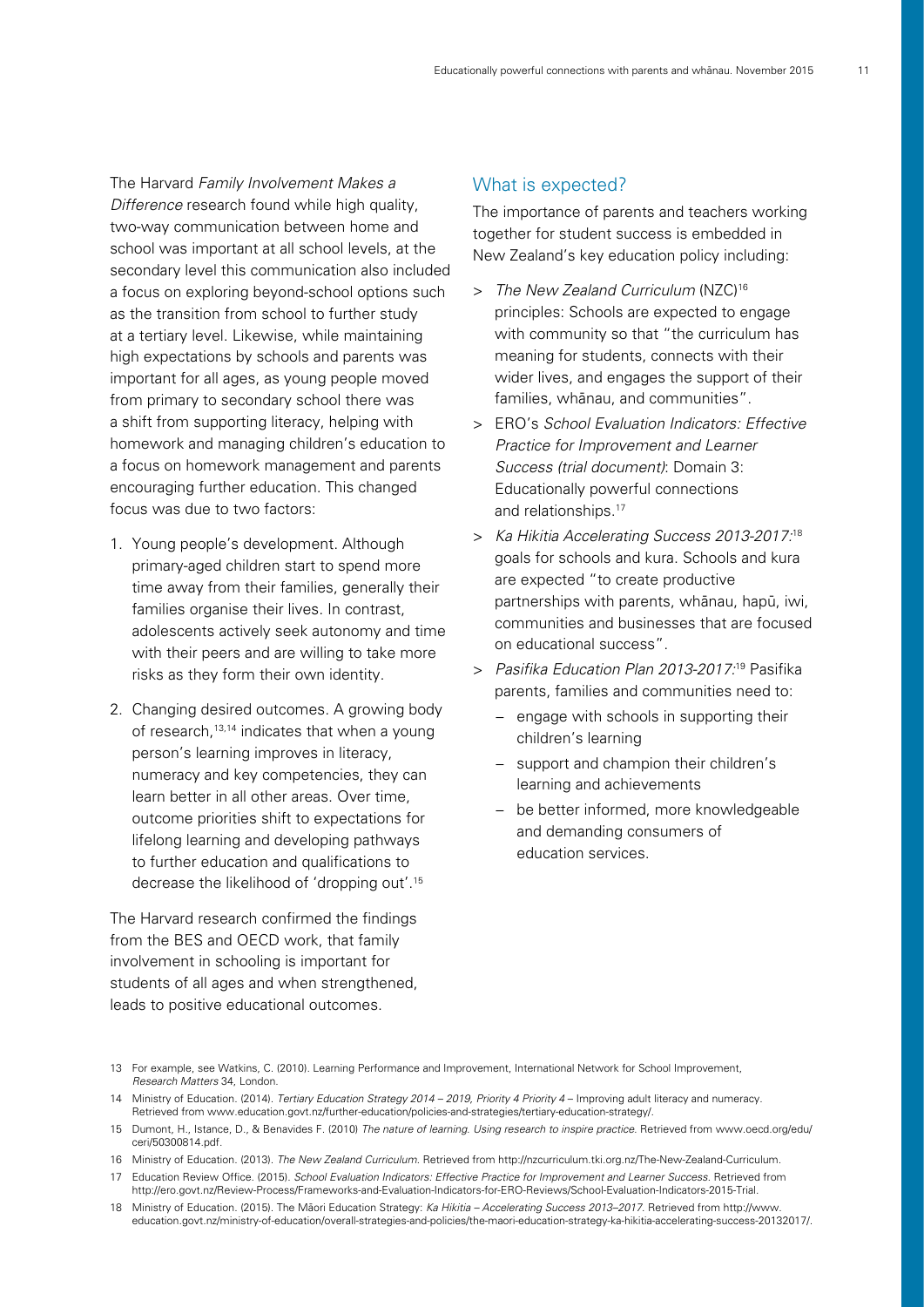#### School Evaluation Indicators

ERO's School Evaluation Indicators (trial document<sup> $20$ </sup> highlight effective relationships with parents and whänau, in particular indicators from three domains: Leadership of conditions for equity and excellence; Educationally powerful connections and relationships; and Responsive curriculum, effective teaching and opportunity to learn.

Domain 2: Leadership of conditions for equity and excellence:

- > Leadership builds capability and collective capacity in evaluation and inquiry for sustained improvement and innovation.
- > Leadership builds relational trust and effective participation and collaboration at every level of the school community.

Domain 3: Educationally powerful connections and relationships:

- > Community collaboration and partnerships extend and enrich opportunities for students to become confident, connected, actively involved, lifelong learners.
- > Communication supports and strengthens reciprocal, learning centred relationships.
- > Student learning at home is actively promoted through the provision of relevant learning opportunities, resources and support.
- > Learning centred relationships effectively engage and involve the school community.

Domain 4: Responsive curriculum, effective teaching and opportunity to learn:

- > Students learn, achieve and progress in the breadth and depth of The New Zealand Curriculum and Te Marautanga o Aotearoa.
- > Students have effective, sufficient and equitable opportunities to learn.
- > Effective assessment for learning develops students' assessment and learning to learn capabilities.



#### What is the issue?

The New Zealand Council for Education Research (NZCER) found most parents and whänau had friendly relationships with schools but not enough schools had educationally powerful connections and relationships. In their surveys of primary<sup>21</sup> and secondary<sup>22</sup> schools, NZCER found that while many parents were satisfied with their relationship with their child's school, too many felt undervalued and uninformed. NZCER's findings included many parents:

- > feeling unwelcome at school or uncomfortable talking with teachers
- > uncertain if teachers understood things about their family and culture and had high expectations for their child
- > feeling that the school had not provided them with good ideas for helping with their child's learning and information about achieving qualifications
- > feeling that the schools had not provided good information about different course options and their connection to tertiary education and employment
- > interested in having more communication about their child's progress, how to support their child's learning, and more individual help for students.
- 19 Ministry of Education. (2015). Pasifika Education Plan 2013-2017. Retrieved from http://www.education.govt.nz/ministry-of-education/overallstrategies-and-policies/pasifika-education-plan-2013-2017/.
- 20 Education Review Office. (2015). School Evaluation Indicators: Effective Practice for Improvement and Learner Success. Retrieved from http://ero.govt.nz/Review-Process/Frameworks-and-Evaluation-Indicators-for-ERO-Reviews/School-Evaluation-Indicators-2015-Trial.
- 21 Wylie, C., and Bonn, L. (2014) Primary and Intermediate schools in 2013. Main findings from the NZCER national survey. Retrieved from www.nzcer.org.nz/system/files/NZCER%20Survey%20Report%20Final%20web\_0.pdf.
- 22 Wylie, C. (2013) Secondary schools in 2012. Main findings from the NZCER national survey. Retrieved from www.nzcer.org.nz/system/files/ Secondary%20Schools%20in%202012-web.pdf.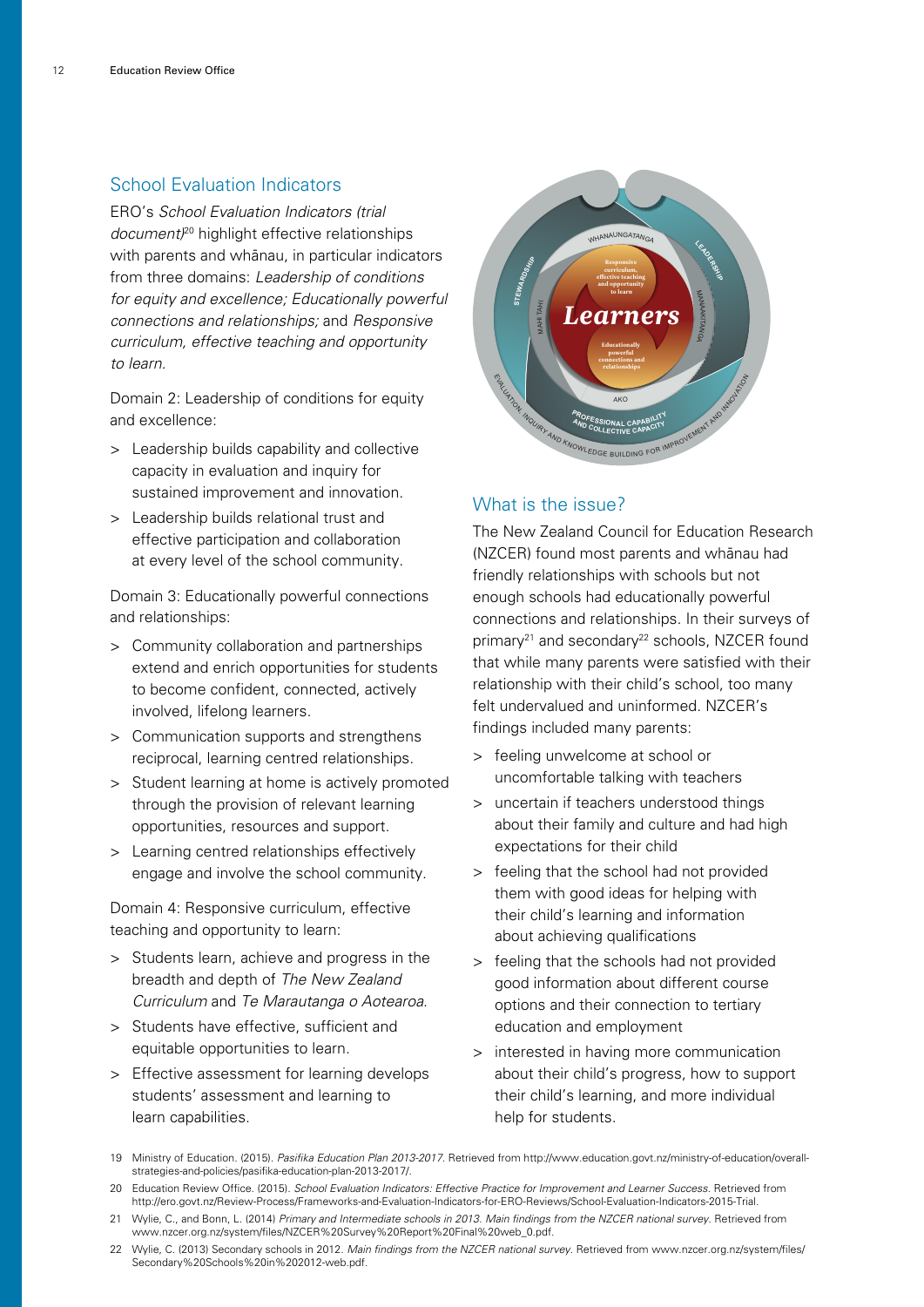

A recent report by the Office of the Auditor-General (OAG) about relationships between schools and Māori whānau<sup>23</sup> found that nine out of 10 schools believed they had effective relationships with whänau but only six out of 10 whänau believed they had effective relationships with the school. The OAG report suggested that:

Essentially, there is no 'one way' or 'best way' for schools and Mäori communities to engage with each other. It is clear, however, that the balance of responsibility resides with the schools and the stance they adopt in communicating with whänau, hapü, and, on occasions, iwi. Although this report does not make a conclusion that improved relations between schools and Mäori communities necessarily led to improved learning performances of Mäori students, there is sufficient evidence to suggest that, where communicative relations are strained. mutual benefits are less likely to accrue.

Other research<sup>24</sup> found perceived community expectations and perceptions about their own skills and experiences can make it either easier or harder for parents and whānau to get involved with their child's schooling. School leaders and teachers were more likely to deliberately invite parents and whänau into the school learning process if they had explored their assumptions about:

- > the nature of a parent's involvement in their child's education
- > parents making a useful contribution.

This research also found it was much harder for parents and whänau to get involved if they were asking:

- > Is it my role to get involved in my child's education?
- > Can I make a useful contribution?
- 23 Office of the Auditor-General. (2015). Education for Māori: Relationships between schools and whänau Presented to the House of Representatives under section 20 of the Public Audit Act 2001. February 2015. Retrieved from www.oag.govt.nz/2015/education-for-maori/ docs/education-for-maori.pdf p4.
- 24 Hoover-Dempsey, K., Walker, J., Sandler, H., Whetsel, D., Green, C. , Wilkins, A., and Closson, K. (2005) Why do parents become involved? Research findings and implications. The Elementary School Journal 106:2. pp105-130.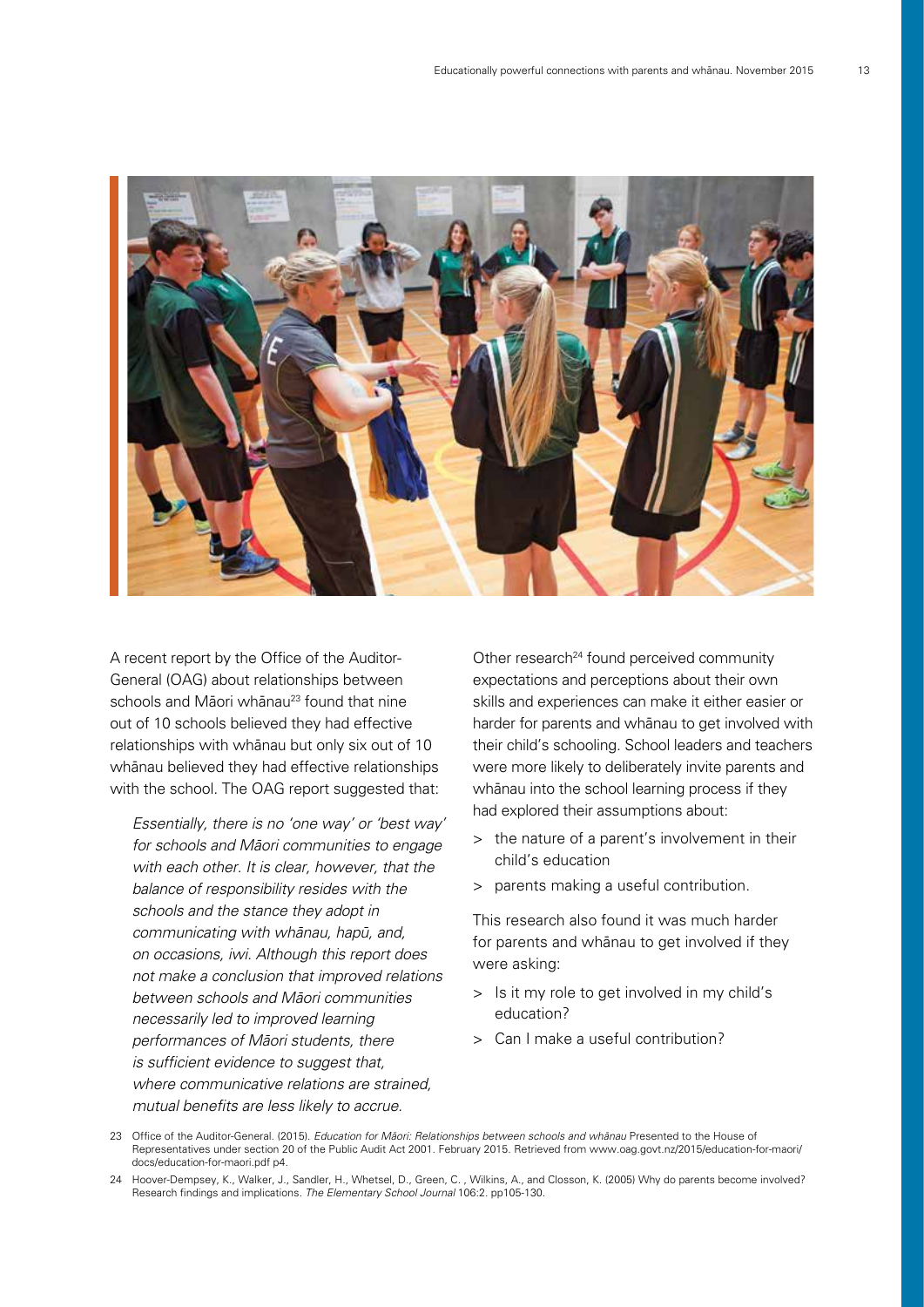## **Methodology**

In this evaluation, ERO wanted to understand the quality and outcomes of relationships parents and whänau have with schools when the focus is on improving educational outcomes.

In each school, ERO looked at:

How the school was working with parents and whänau to improve the education outcomes for students who were at risk of underachievement.

All schools<sup>25</sup> reviewed in Terms 3 and 4, 2014 were involved in the national evaluation.

The evaluation framework had two parts. The first explored the quality of the school's relationship with most parents. The second was the in-depth investigation associated with students who had been at risk of underachievement and were now experiencing success.

In each school, ERO looked for a group of students whose accelerated progress had been supported by building relationships with parents and whänau. Although previously at risk of underachievement, these students had made more academic progress than was expected for one year, and now experienced achievement equivalent to their peers. We investigated how engagement with the students' parents and whänau had supported their accelerated progress and improved achievement.

ERO was interested in how well parents and whänau, teachers and leaders, and students were deliberately involved in:

- > knowing the student's learning strengths and needs, language, identity and culture, interests and aspirations
- > the design of the support for students
- > actions during and after the support.

The details of ERO's investigation of how the school was working with these parents and whänau are included in Appendix 2: Evaluation framework and investigative questions, and shown in Figure 2 overleaf.

Our judgements about the quality of the relationships were based on whether deliberate actions included:

- > acknowledging, understanding and celebrating similarities and differences
- > adding to family practices not undermining them
- > structured, specific suggestions rather than general advice
- > providing supportive group opportunities as well as one-to-one contact (especially informal contact)
- > leaders, teachers and parents and whänau knew what worked and why
- > school leaders were transferring this learning to other areas of the school.

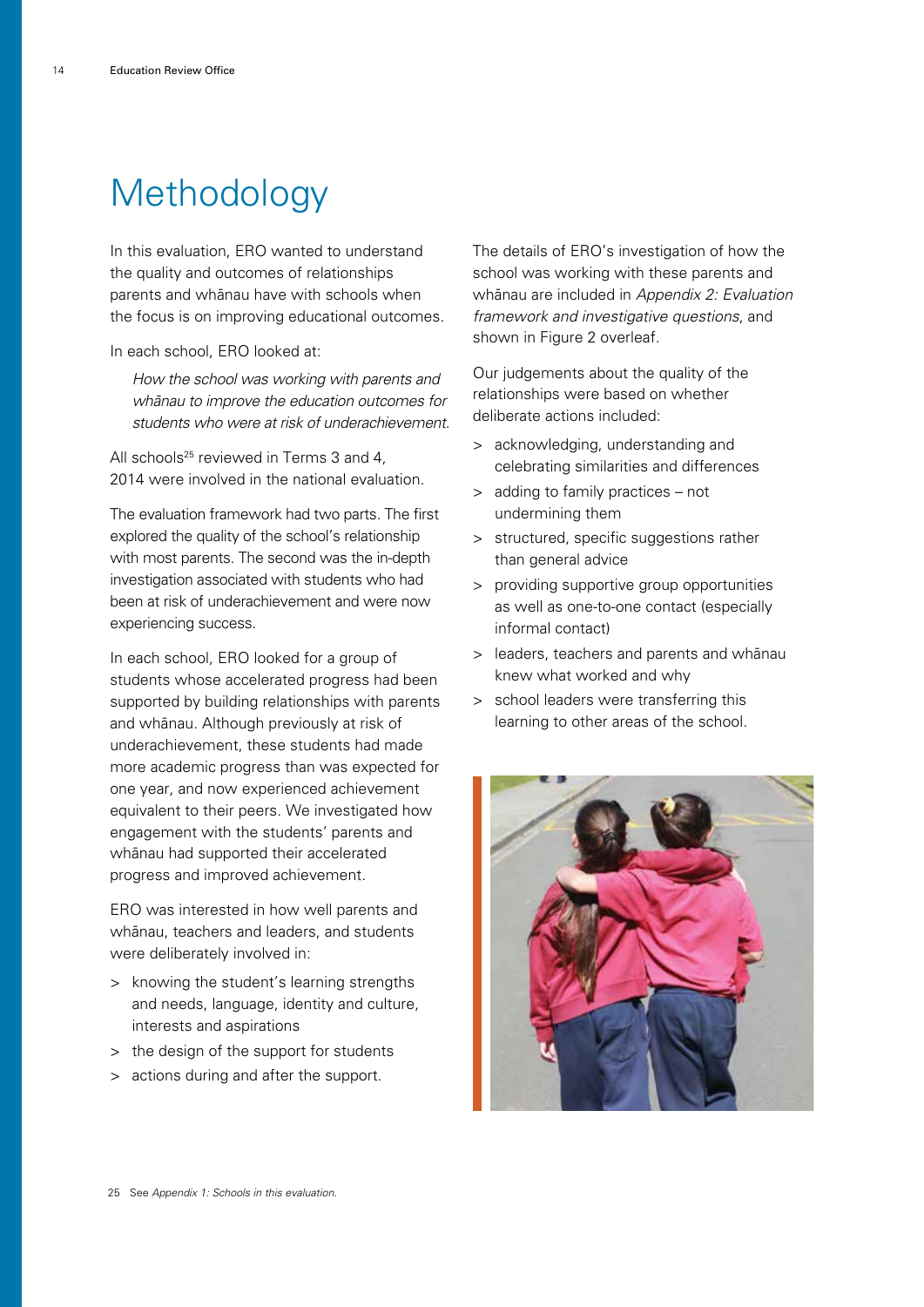

ERO deliberately sought examples of practice where Mäori and Pacific students' progress had accelerated; hence a quarter of all examples included all or mostly Mäori students, and an eighth included all or mostly Pacific students. Although not intentional, nearly half of the examples focused on all or mostly boys.

ERO's 2015 report [Inclusive practices for students with special education needs in schools](http://www.ero.govt.nz/National-Reports/Inclusive-practices-for-students-with-special-education-needs-in-schools-March-2015) includes examples of how schools work collaboratively with parents and whänau of students with special education needs.26

26 Education Review Office. (2015). Inclusive practices for students with special education needs in schools. Retrieved from http://www.ero.govt.nz/National-Reports/Inclusive-practices-for-students-with-special-education-needs-in-schools-March-2015.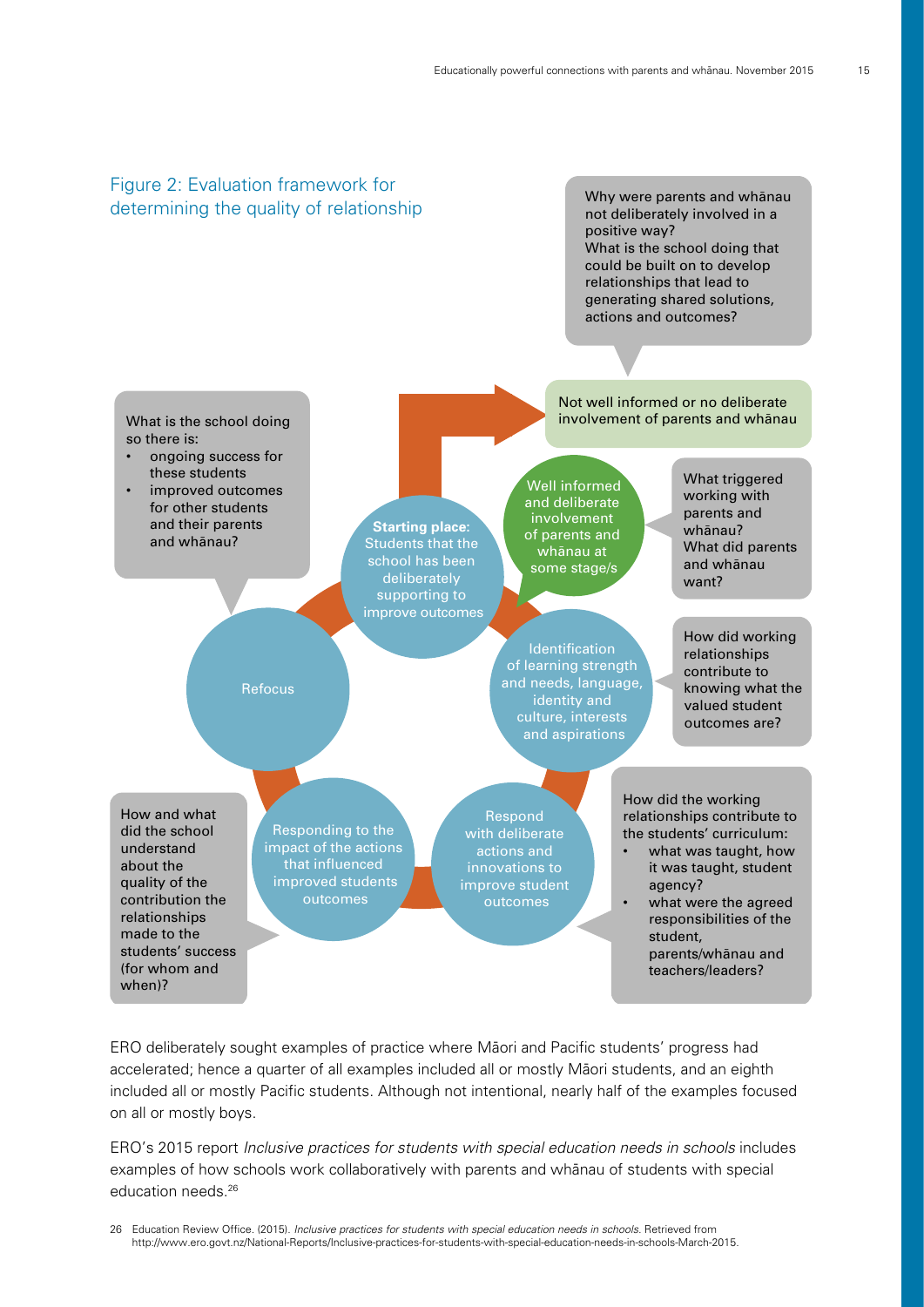## **Findings**

ERO found that schools responded to the risk of underachievement in two ways – by preventing future underachievement and by supporting those not achieving as well as their peers to accelerate progress.

The examples of prevention of future underachievement focused on whole cohorts, such as all of Years 1 to 3 students, or a large group of a particular year, for example Year 10 boys, where similar cohorts had high levels of underachievement. The examples of acceleration involved smaller groups of up to 10 students. In many secondary schools, the example involved only one or two students.

### **Key findings**

ERO found that the most important factors for success with educationally powerful relationships were:

- > providing extended learning across home and school
- > a whole-school focus on involving parents and whänau
- > the focus and complexity of the collaboration changed as students got older
- > teachers and leaders involving parents and whänau in designing and implementing a solution to underachievement.

The type of relationship a school had with parents and whänau of students who needed extra support to succeed was influenced by whether there was a whole-school focus on engaging with all parents about their child's learning and educational success. Most schools provided parents and whänau with regular and frequent reports on progress and achievement and most designed a range of activities to involve parents in the life of the school. Schools that had learning-centred relationships with most parents and whänau:

- > engaged with parents at the transition to and from the school
- > involved most parents along with their child to set goals and next steps
- > involved parents to develop curriculum priorities and principles
- > regularly reviewed their working relationship with parents and whänau.

Other schools had positive relationships with parents and whänau on a one-to-one basis, but these were not learning-centred relationships. For example, parents were involved in activities such as class barbecues or sport management, but may not have been involved in any sort of goal setting with their child.

In schools with low quality learning-centred relationships with the parents of students at risk of underachievement, teachers and leaders believed they could only reach a certain proportion of parents and that the lack of involvement of hard-toreach parents was justified. These schools did not seek ways to improve parental involvement. In a few schools, there was a pervasive view from teachers and leaders that 'teachers know best'. These views prevailed despite professional learning and development (PLD) focused on engaging with parents and whänau.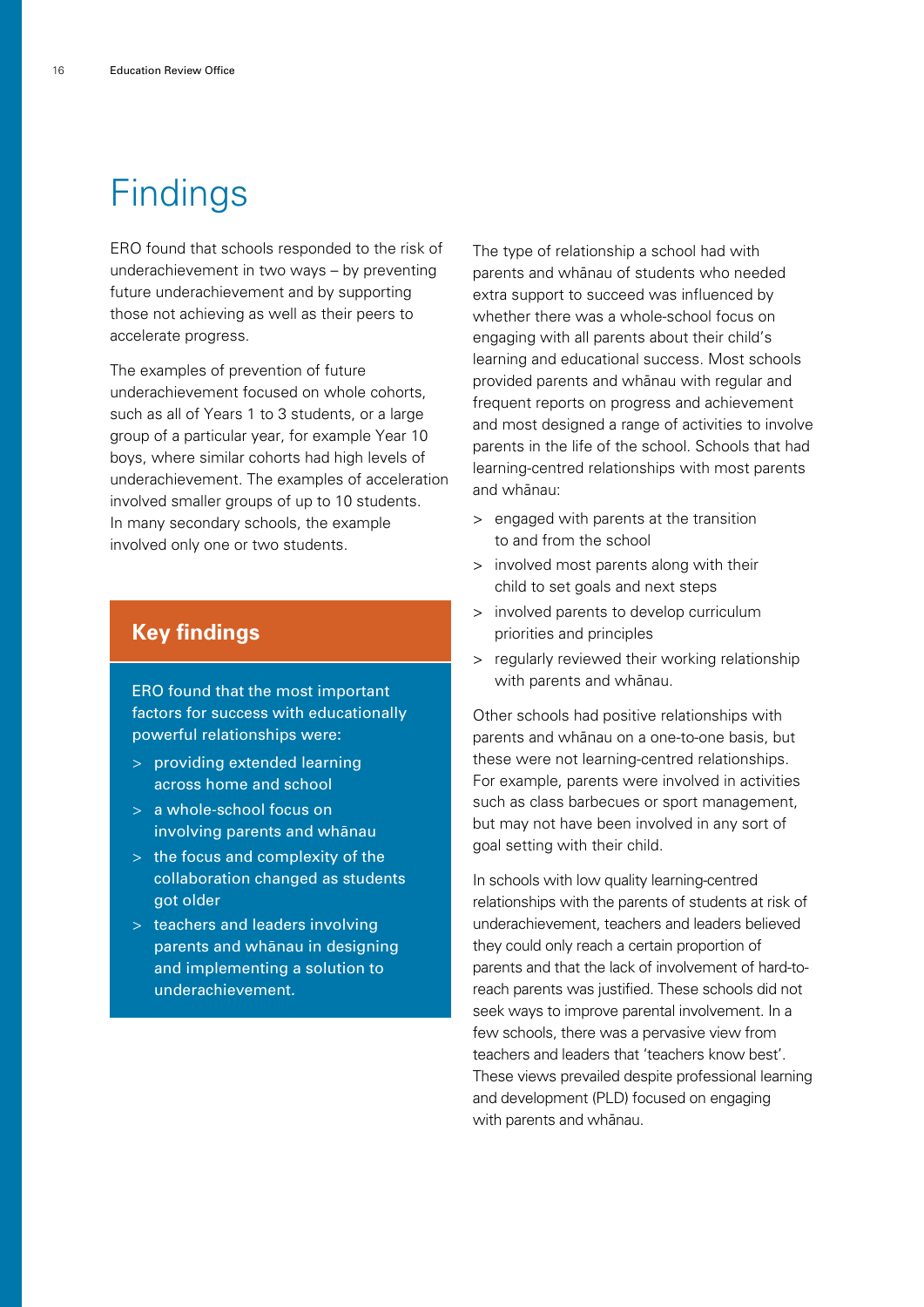ERO found that the decision about whether to involve parents and whänau as a key component of a school's approach to underachievement was part of a complex series of decisions schools made about improving outcomes for students. The quality and timing of parental involvement was influenced by teachers' and leaders' assumptions about the nature of students' educational experiences, their potential to learn, and the ability and willingness of parents and whänau to support their children. For example, some school staff assumed that secondary students' educational experiences should not involve parents; or that parents should be involved only when there is a behavioural issue and the school has run out of possibilities.

The teachers and leaders at the schools with educationally powerful connections were persistent in finding ways to support student success and to involve parents and whänau of students at risk of underachieving. The following sections focus on some of the good practice we saw in the schools with educationally powerful connections and relationships. These schools had deliberate two-way relationships with parents of students at risk of underachievement.



### What does it look like when the response to underachievement includes educationally powerful connections and relationships?

The trigger for developing or improving relationships with parents and whänau was often recognising that what the school had previously been doing was not enough. As one primary school principal said:

We recognised that working in partnership with parents would be far more effective than one-way homework systems had been in the past.

For many principals, recognising that the school values around respectful learning relationships extended to parents and whänau was also important. They realised that these relationships needed to go beyond communication about achievement and instead work together to support student success.

These schools had strategic goals around parental engagement that were often supported by PLD for staff.<sup>27</sup> The schools provided resources for particular initiatives that focused on named and known students and their parents and whänau. The response was personalised to work best for these students and parents.

These schools involved students at risk of underachieving and their parents and whänau in four key iterative processes. Teachers and leaders were clear about the purpose for each process, as shown in Figure 3.

<sup>27</sup> PLD included Learning and Change Network and Accelerating Learning in Mathematics or Literacy. See [http://nzcurriculum.tki.org.nz/System](http://nzcurriculum.tki.org.nz/System-of-support-incl.-PLD/School-initiated-supports/Accelerating-Learning-in-Literacy-Mathematics)[of-support-incl.-PLD/School-initiated-supports/Accelerating-Learning-in-Literacy-Mathematics.](http://nzcurriculum.tki.org.nz/System-of-support-incl.-PLD/School-initiated-supports/Accelerating-Learning-in-Literacy-Mathematics) Ministry funded programmes to support parental engagement included Reading Together, Incredible Years and Mutukaroa. See [http://nzcurriculum.tki.org.nz/System-of-support-incl.-](http://nzcurriculum.tki.org.nz/System-of-support-incl.-PLD/School-initiated-supports/Reading-Together) [PLD/School-initiated-supports/Reading-Together](http://nzcurriculum.tki.org.nz/System-of-support-incl.-PLD/School-initiated-supports/Reading-Together), [http://nzcurriculum.tki.org.nz/System-of-support-incl.-PLD/School-initiated-supports/PB4L-](http://nzcurriculum.tki.org.nz/System-of-support-incl.-PLD/School-initiated-supports/PB4L-Incredible-Years-Teacher)[Incredible-Years-Teacher](http://nzcurriculum.tki.org.nz/System-of-support-incl.-PLD/School-initiated-supports/PB4L-Incredible-Years-Teacher) and <http://elearning.tki.org.nz/Beyond-the-classroom/Engaging-with-the-community/The-Mutukaroa-project>.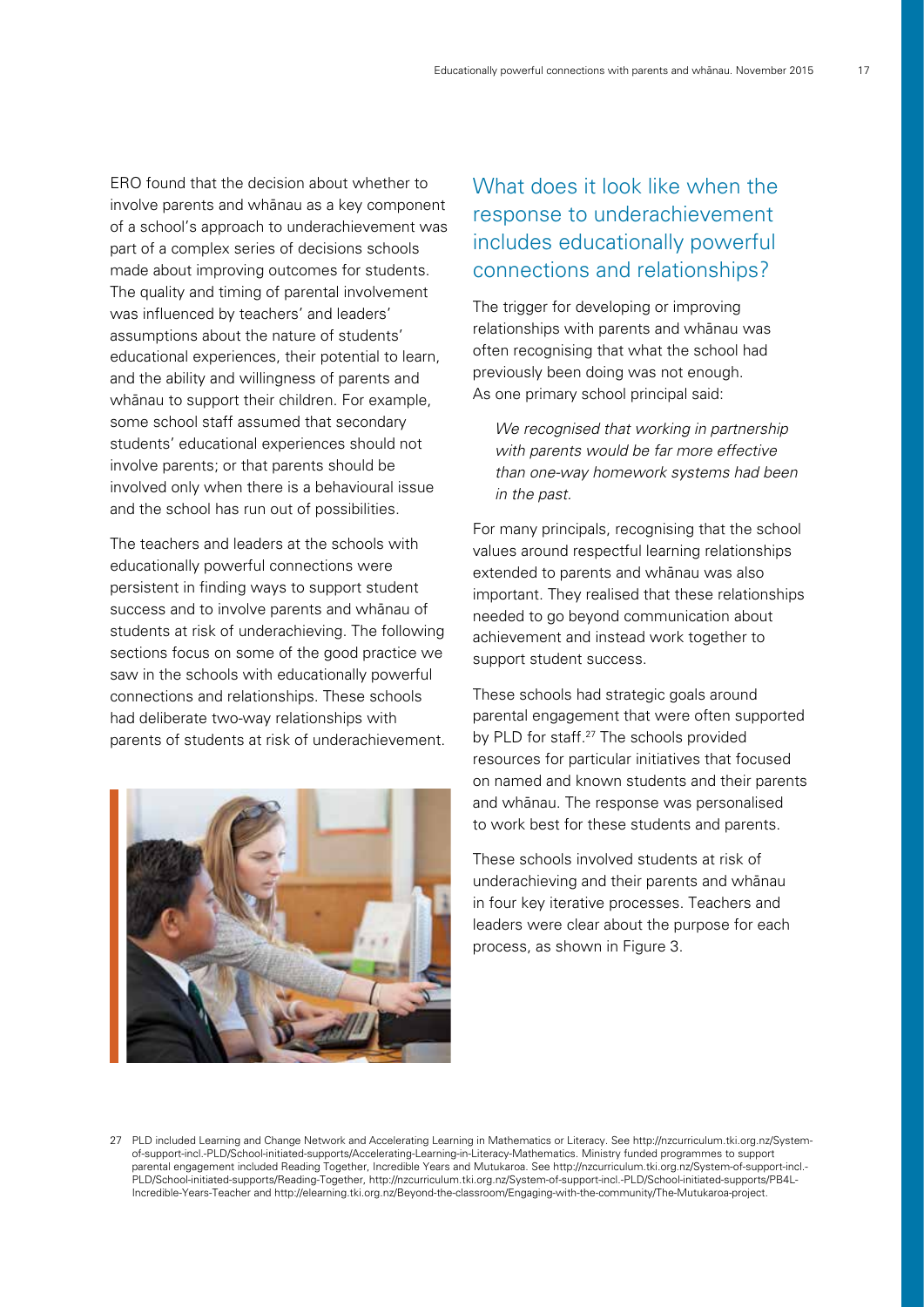| Process                                                                                                                                       | Purpose of the relationship with parents, families and whānau                                                                                                                                                                                   |
|-----------------------------------------------------------------------------------------------------------------------------------------------|-------------------------------------------------------------------------------------------------------------------------------------------------------------------------------------------------------------------------------------------------|
| Identify learning strengths<br>and needs; language,<br>identity and culture; and<br>interests and aspirations.                                | 1. To know who the students is, in the wider context of<br>school and home, in order to develop holistic and<br>authentic learning.                                                                                                             |
| <b>Respond with deliberate</b><br>actions and innovations<br>that involved parents,<br>families and whanau<br>to improve student<br>outcomes. | 2. To extend learning by designing and implementing<br>multiple aligned learning opportunities.                                                                                                                                                 |
| <b>Recognise the impact</b><br>of the actions that<br>influenced the improved<br>student outcomes.                                            | 3. To evaluate the impact and alignment of the multiple<br>opportunities to know what worked for whom, when<br>and why.                                                                                                                         |
| Refocus on next actions.                                                                                                                      | 4. To be persistent, and:<br>> sustain what worked about the relationships for the<br>students involved<br>> change and improve what did not work<br>transfer what worked to more students and their<br>$\geq$<br>parents, families and whānau. |

#### Figure 3: Mahi Tahi – Educationally powerful connections and relationships in response to underachievement

Extending learning by designing and implementing multiple aligned learning opportunities had the greatest positive effect on students at risk of underachieving. When leaders and teachers understood the importance of aligning deliberate actions and innovations across home and school settings, the other processes were strengthened. For example, school evaluation was more likely to include the consideration of all activities and not just those that happened at school.

The following four sections illustrate these purposes of educationally powerful connections and relationships. We give examples of extended learning that led to accelerated progress and improved achievement, and highlight actions that supported the development of educationally powerful connections and relationships. The sections on Year 9 to 13 students and the use of technology highlight aspects of the four processes in these two contexts.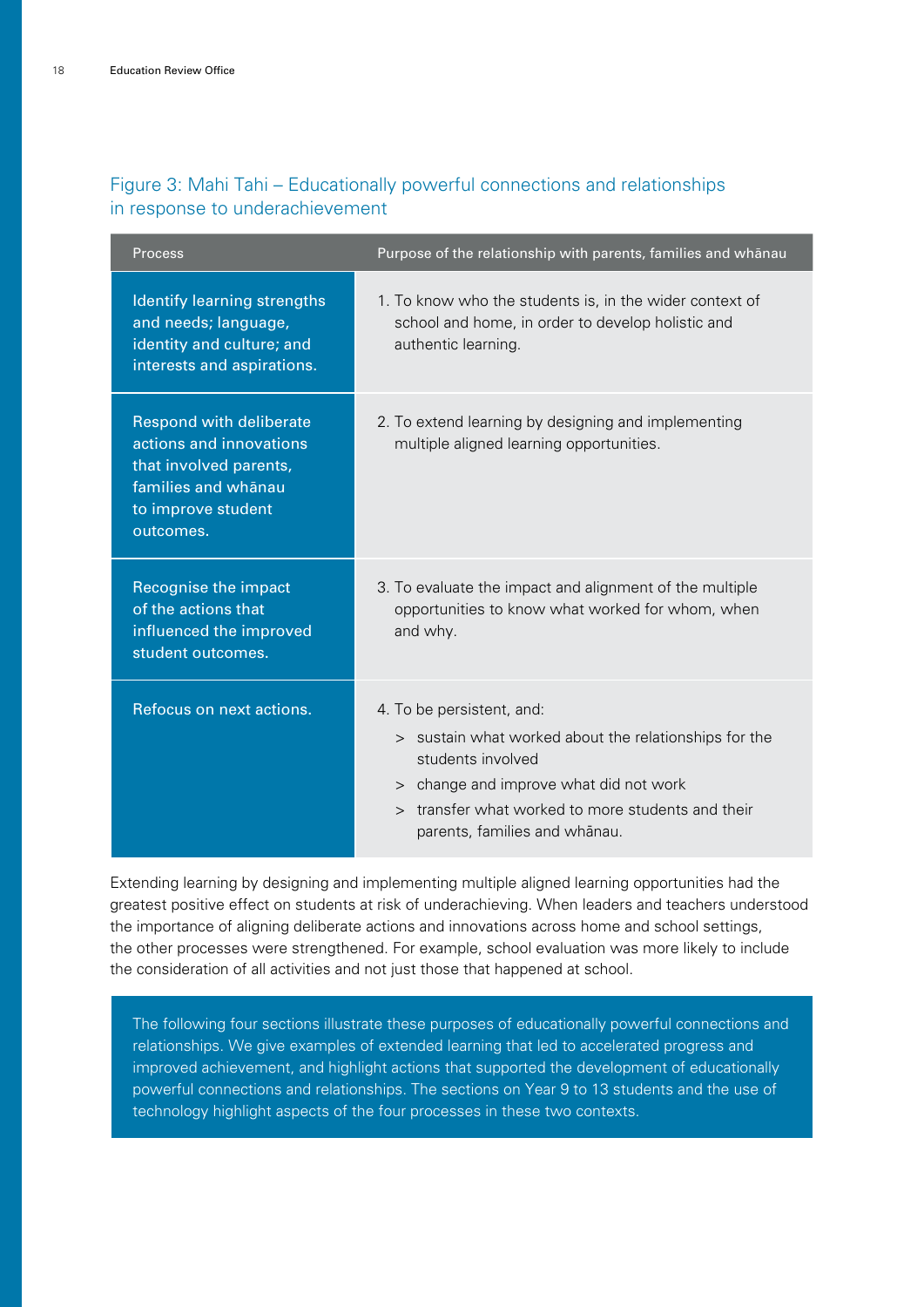#### Know who the student is, in the wider context of school and home, in order to develop holistic and authentic learning goals.

Discussions about achievement and progress supported and strengthened reciprocal learningfocused relationships. These conversations involved the student, parents or whänau and teachers. This did not mean teachers and/or students only told parents where students were at with their learning. Instead, the focus was also on developing shared understanding of student interests, strengths and aspirations. There was shared ownership of the goals that were set.

Teachers and parents could describe conversations about preventing underachievement or accelerating progress. In particular, parents described how useful it was to understand their child's progress and where they needed to be, and to understand the language of curriculum, progression and assessment. School language was now familiar and parents could talk with their child and teachers about progress towards goals.

Knowing someone at the school was doing something to improve things for their child was important. Parents and whänau felt listened to and grateful that their contribution was valued. Teachers at a primary school noticed that:

Parents were more ready to share information and support their child at home as a result of the closer relationships formed with teachers – this also led to parents being more confident in what they were doing to support their child and in raising any issues at school.

Teachers and leaders recognised that the conversations they had with parents and whänau of students they were supporting to succeed represented the 'best' of how they wanted to communicate with all parents. One primary school principal said:

The process of teacher-parent conversations aligned well with school values. Teachers learnt the importance of listening to parents in a respectful way and of helping parents discuss children's learning in a non-judgemental way.

Parents found that, because they had more understanding of what their child was experiencing at school and greater confidence to talk with them about what went on at school, they could engage with their child more about their learning. Many said this improved their relationship with their child.

Teachers also found they had more understanding of what each student was experiencing after listening to parents. Communication with students and their parents and whänau increased, and became more focused on successes rather than only on needs, while working towards the students achieving at the expected curriculum level.

In a few examples, it was apparent that parents had initiated the pathway the school took. These included parents of children with special education needs, as well as communities of Mäori and Pacific parents requesting support. Parents were concerned about the support, such as cultural support, the school could provide for their child.

Parents led in the areas they knew best. Because of the relationship with the teachers and leaders, parents then initiated conversations about finding ways to help their children at home with reading, writing and mathematics. The example of practice below illustrates this relationship.

#### Example of good practice: Parents leading conversations about achievement and progress

This example highlights how parents strengthened the school's understanding of their children's home and cultural context. These Pacific parents' actions reflect the Pasifika Education Plan (PEP). They:

- > engaged with the schools in supporting their children's learning
- > supported and championed their children's learning and achievement
- > were better informed, more knowledgeable and demanding consumers of education services.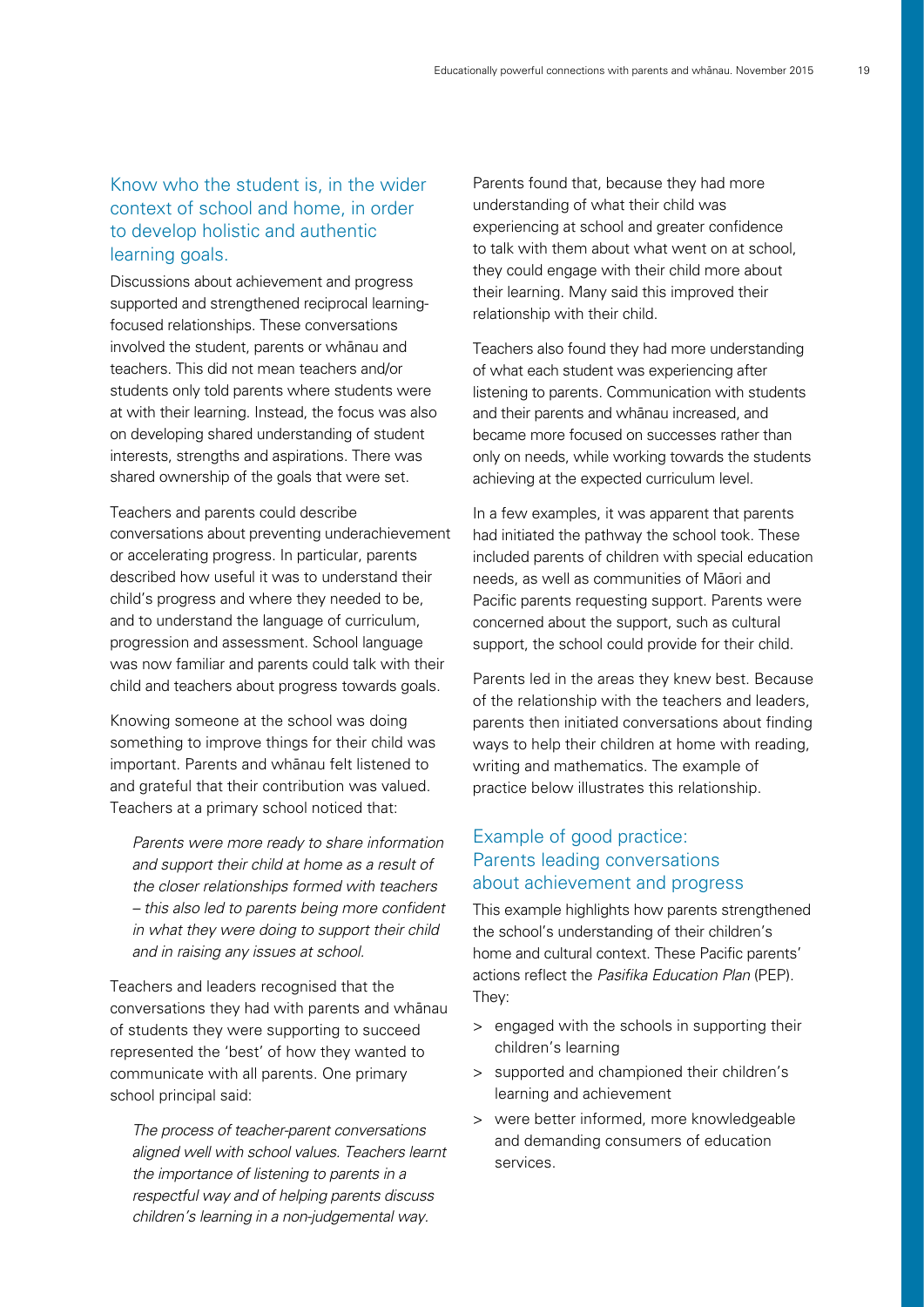| Example of practice                                                                                                                                                                                                                                                                                                                                                                                                                                                                                                                                                                                                                                                                                                                                | Key stage                                                                                          |
|----------------------------------------------------------------------------------------------------------------------------------------------------------------------------------------------------------------------------------------------------------------------------------------------------------------------------------------------------------------------------------------------------------------------------------------------------------------------------------------------------------------------------------------------------------------------------------------------------------------------------------------------------------------------------------------------------------------------------------------------------|----------------------------------------------------------------------------------------------------|
| A Tongan teacher analysing National Standards data noticed that<br>Tongan and Samoan students were not progressing and succeeding<br>at the same level as other students. He organised the first Pacific<br>parents' meeting at his home. Parents talked about their wish to work<br>in a meaningful way with their children, which was more than just<br>celebratory events like Fiafia nights. <sup>28</sup>                                                                                                                                                                                                                                                                                                                                     |                                                                                                    |
| The parents set up a homework club at school that respected the<br>Tongan and Samoan cultures and their Catholic faith. The homework<br>club emphasised the importance of language, culture and identity.<br>Each session had a strong focus on cultural learning as well as<br>academic learning: tutors were engaged to teach dances and songs,<br>parents brought books and other resources to share stories or legends,<br>and parents worked with the children to sew their cultural costumes.                                                                                                                                                                                                                                                | A parent-initiated<br>trigger.                                                                     |
| Slowly the parents' relationship with the school developed and<br>improved. They approached the principal about their wish to be more<br>involved in their children's learning - they appreciated the suggested<br>steps for their children's learning in the National Standards reports<br>but wanted more frequent suggestions from teachers:<br>We want a process that will be more meaningful and continuous.<br>We would like a weekly update about how our children are learning.<br>After one set of three-way conferences with teachers and children,<br>the parents requested that the school organise Tongan and Samoan<br>mathematics information evenings. They wanted the sessions<br>to have a Tongan and Samoan language component. | Communication<br>supported and<br>strengthened<br>reciprocal<br>learning centred<br>relationships. |
| Hearing the language is important and essential for our families<br>and children.                                                                                                                                                                                                                                                                                                                                                                                                                                                                                                                                                                                                                                                                  | Adding to<br>family practices.                                                                     |
| The principal responded positively to these suggestions and worked<br>with the leaders in the school to make it happen. Learning resource<br>kits to use at home were shared with parents and children at the<br>mathematics information evening.<br>Now I know how to help my child.                                                                                                                                                                                                                                                                                                                                                                                                                                                              | Structured<br>and specific<br>suggestions.                                                         |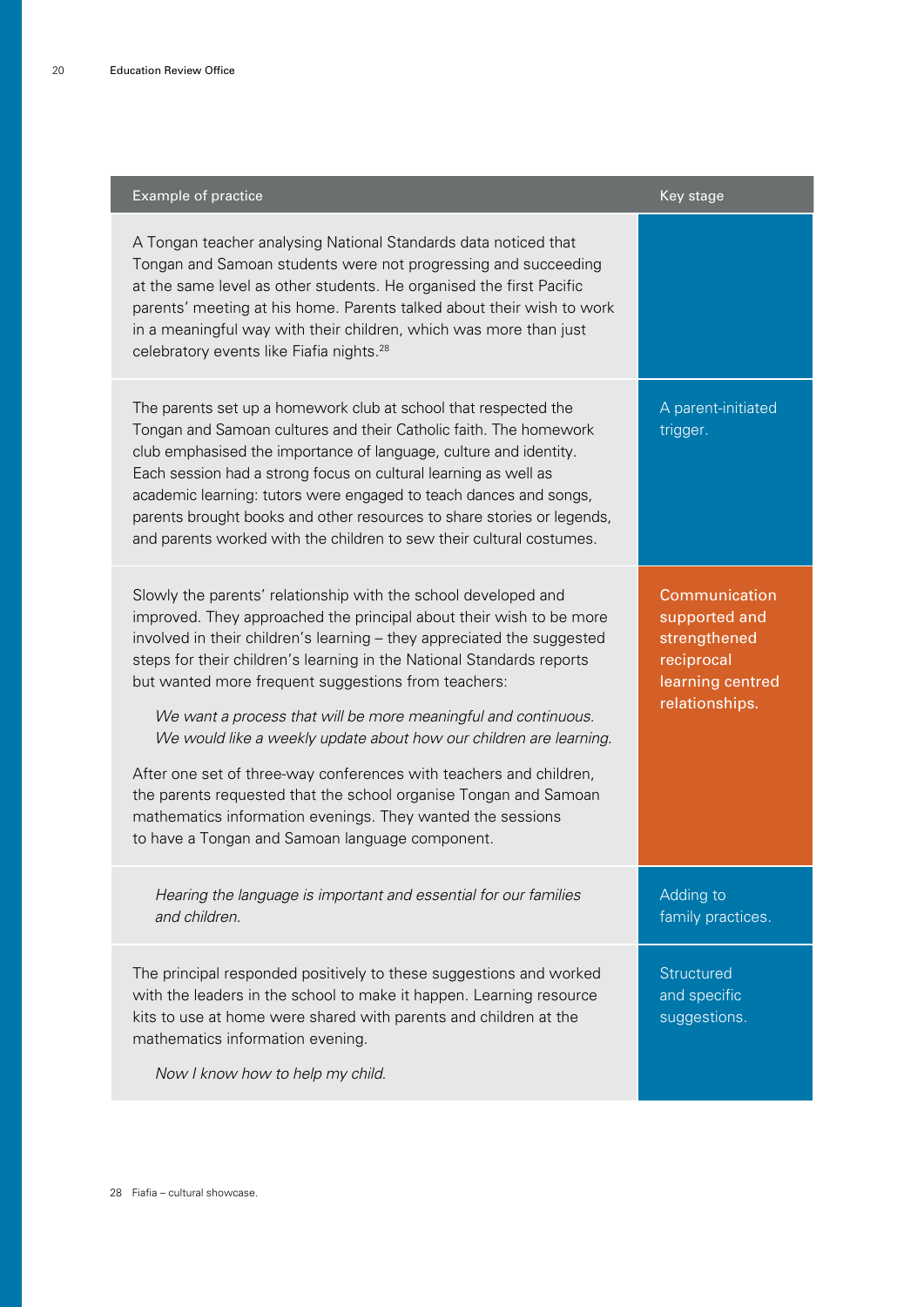| <b>Example of practice</b>                                                                                                                                                                                                                                                                                                                                                                                                               | Key stage                                                                                      |
|------------------------------------------------------------------------------------------------------------------------------------------------------------------------------------------------------------------------------------------------------------------------------------------------------------------------------------------------------------------------------------------------------------------------------------------|------------------------------------------------------------------------------------------------|
| At the same time, school class space and resources were used to<br>support the homework club. The resources were used by the class<br>teacher in the mathematics teaching, the homework club and at home.                                                                                                                                                                                                                                | <b>Extended learning</b><br>by providing<br>multiple and<br>aligned learning<br>opportunities. |
| Teachers commented on students' improved attendance and<br>confidence with mathematics because of their parents' involvement.<br>These improvements had led to accelerated progress for the students<br>who had been underachieving. Many of these students were now<br>achieving at expected levels as shown by National Standard data.<br>The students are more focused and engaged in learning. It's great<br>to see them succeeding. | Having success<br>- accelerated<br>progress and<br>improved<br>achievement.                    |
| Other groups of parents were invited to mathematics workshops.<br>Reading workshops have been set up for the Tongan and<br>Samoan parents.                                                                                                                                                                                                                                                                                               | Being persistent<br>- sustaining,<br>changing and<br>transferring.                             |

#### Extend learning by designing and implementing multiple and aligned learning opportunities

In schools with examples of strong, deliberate educationally powerful connections and relationships, teachers worked with parents and students to design and put in place activities to do and practice at home that supplemented and aligned with at-school learning.

Teachers often held workshops for parents to explain curriculum expectations and the assessment tools the school used to determine students' learning strengths and needs. These workshops also focused on specific strategies that could be used at home. Sometimes teachers helped parents re-think their understanding about reading, writing or mathematics and how people become competent.

I now realise that it was very important to help my daughter to read because she can now read and pronounce the words and we are so happy with this reading programme. Now we make a place and time for reading at home. (Parent of a primary school-aged child)

Sometimes it meant helping parents to access classes for practical skills such as English language or computer skills, for them to support their child at home.

Student learning at home was actively promoted by providing relevant learning opportunities, resources and support. This did not mean parents were expected to be teachers. Instead, they developed knowledge and skills that could be incorporated into home activities, and teachers developed knowledge of home practices and interests that could be incorporated into school activities, making them more relevant and authentic.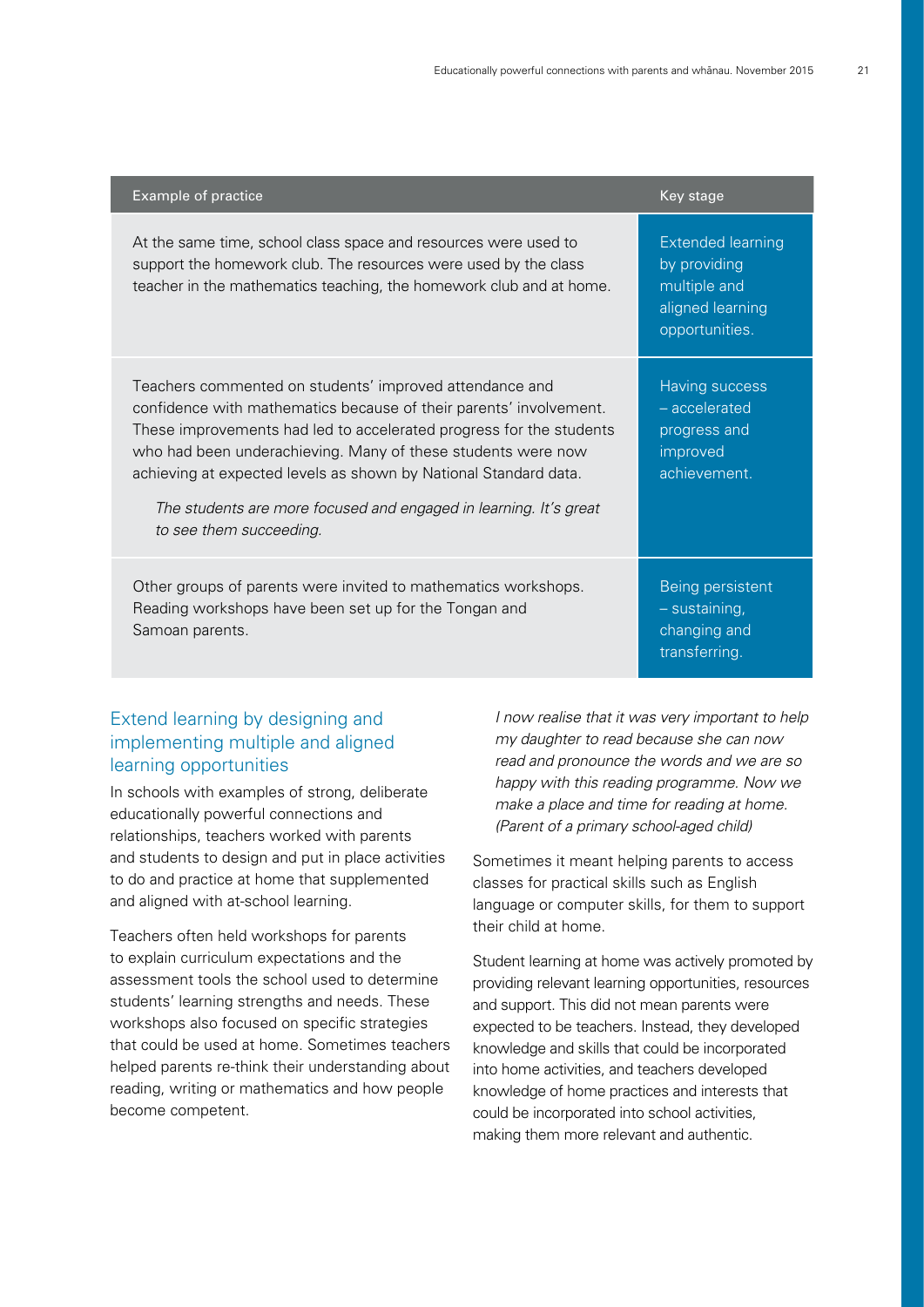

The teacher gave us the tools to help our child get to where he should be. (Parent of a primary school-aged child)

We had been focused on improving spelling with little gain. Knowing what goes on out of school gives us some great contexts for writing. Plus the students now have an audience. Improvements have been really noticeable. (Teacher, primary school)

Teachers and leaders were aware of the urgency associated with accelerating progress and understood the advantage of multiple and aligned learning opportunities.

The shorter timeframes for instruction at school can be followed up with more substantial activity time at home and in weekends – parent collaboration. (Principal, primary school)

Alignment of learning happened for students when:

- > teachers understood what made the relationships with parents and whänau work
- > teachers knew about student strengths, interests, and home activities
- > parents understood school language and learning and how they could help
- > students experienced worthwhile multiple learning opportunities at home and at school.

Teachers and leaders in these schools also focused on student wellbeing, as they recognised that underachievement led to lower self esteem, and was often associated with a feeling of not belonging and negative social behaviours. They also recognised that some parents had not had positive school experiences or, as parents, had only previously heard from teachers when there were problems with their child.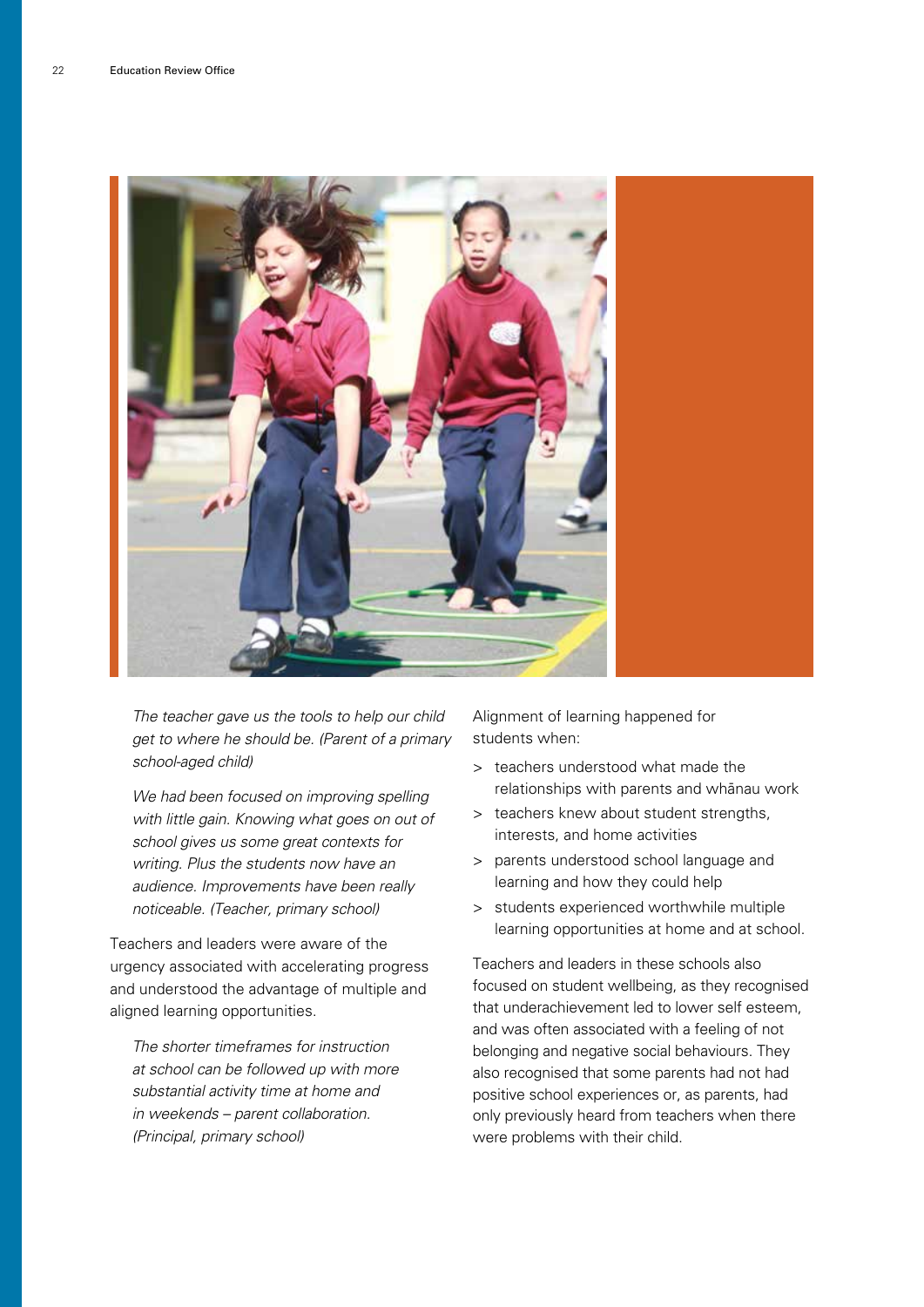

For some schools, involving whänau and students in sporting or cultural activities such as kapa haka was a deliberate strategy to develop a sense of belonging for whänau and their tamariki (children), and for teachers and leaders to develop a holistic view of each student and their whänau. Improved relationships meant conversations about student learning and goals became two-way.

Kapa haka is not a club, it is the student's whakapapa. They put in massive hours. It builds their leadership, it belongs to them. It's the waiata and the history. They can stand on it in the world. The kapa haka group encourages the teachers to believe that they can make a difference, that these students can be successful.

It had taken three years to build this community – we have a long way to go, but we have come a long way. Parents are filled with pride because of their children's success at kapa haka. We now talk about learning goals and we work together to help with reading and mathematics. (Teacher, primary school)<sup>29</sup>

Deepening relationships based on shared home and school interests resulted in increased parent participation in school activities such as in-class support, out-of-school trips and joining the parent association or board of trustees. Parents engaged in more frequent informal learning focused conversations because of these common experiences with their children and teachers.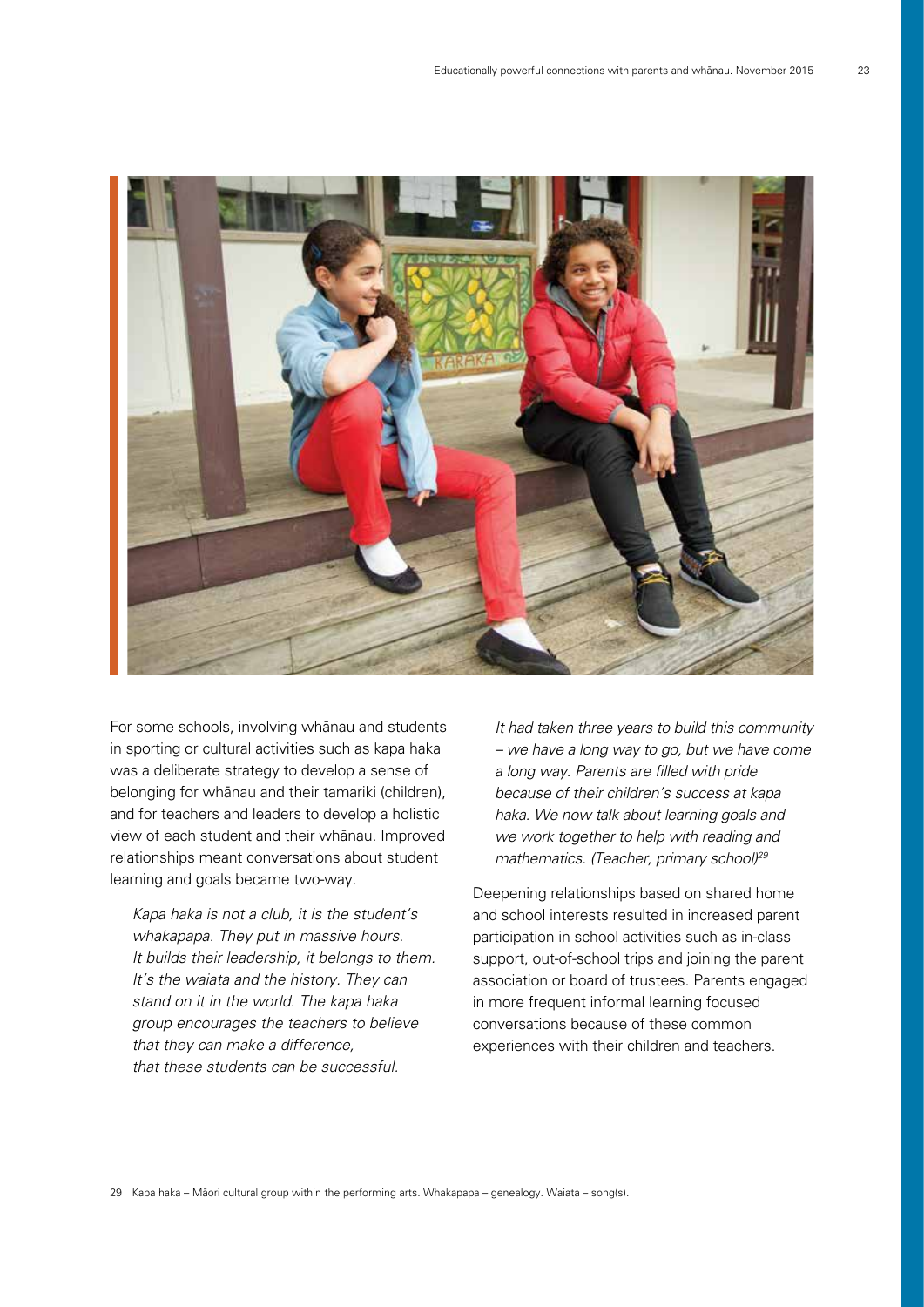### Example of good practice: Changing teacher attitudes leading to positive student outcomes

This example highlights the way learning was extended by providing multiple and aligned learning opportunities. The principal used messages in Ka Hikitia to help teachers change their attitude to parental involvement. These parents developed a productive partnership with the school that was focused on educational success.

| Example of practice                                                                                                                                                                                                                                                                                                                                                                                                                                                                                   | Key stage                                                                                                                               |
|-------------------------------------------------------------------------------------------------------------------------------------------------------------------------------------------------------------------------------------------------------------------------------------------------------------------------------------------------------------------------------------------------------------------------------------------------------------------------------------------------------|-----------------------------------------------------------------------------------------------------------------------------------------|
| Two groups of siblings achieved National Certificate of Educational<br>Achievement (NCEA) Level 2 after a long, tumultuous relationship with<br>their school. In their early years at the secondary school they were<br>disengaged, misbehaving and defiant to authority figures. In their later<br>years, they became engaged in classes and motivated to learn. A small<br>change early in their secondary schooling contributed to their later<br>success and achievement of their qualifications. | Having success<br>$-$ achieving<br>worthwhile NCEA<br>Level 2 for future<br>pathways.                                                   |
| The principal, through her engagement with Ka Hikitia, realised that<br>the school's attitude was not helping all students succeed. Achieving<br>success at school had not been the purpose of conversations with<br>families. There was much deficit thinking. For example, teachers<br>of these boys said:<br>The boys' parents aren't doing what they should to help them.                                                                                                                         | <b>Exploring</b><br>assumptions about<br>the role of parents,<br>families and<br>whānau to be<br>involved in their<br>child's learning. |
| The principal, through the school's kaiawhina, <sup>30</sup> invited the boys'<br>parents to meet with her. The kaiawhina helped the parents express<br>their disappointment and frustration with constantly hearing negative<br>things about their boys.<br>We avoid talking with teachers as they are not on our boys' side.<br>The parents explained how they felt helpless and alone in trying to                                                                                                 | Trigger for change.                                                                                                                     |
| support their sons. A single dad shared how important it was to him<br>that his son had a life different to his own. The parents explained:<br>We want the school to see the good in our boys, and recognise<br>and build on their mana as young Māori men.                                                                                                                                                                                                                                           |                                                                                                                                         |
| The principal talked with other school leaders – the deputy principals,<br>deans and kaiawhina - they empathised with the parents and the<br>boys and realised they needed to show the boys and their parents<br>that they cared. They needed to find a way to help the boys succeed.                                                                                                                                                                                                                 | Leaders understood it<br>was their role to help<br>parents be involved<br>in their child's<br>school learning.                          |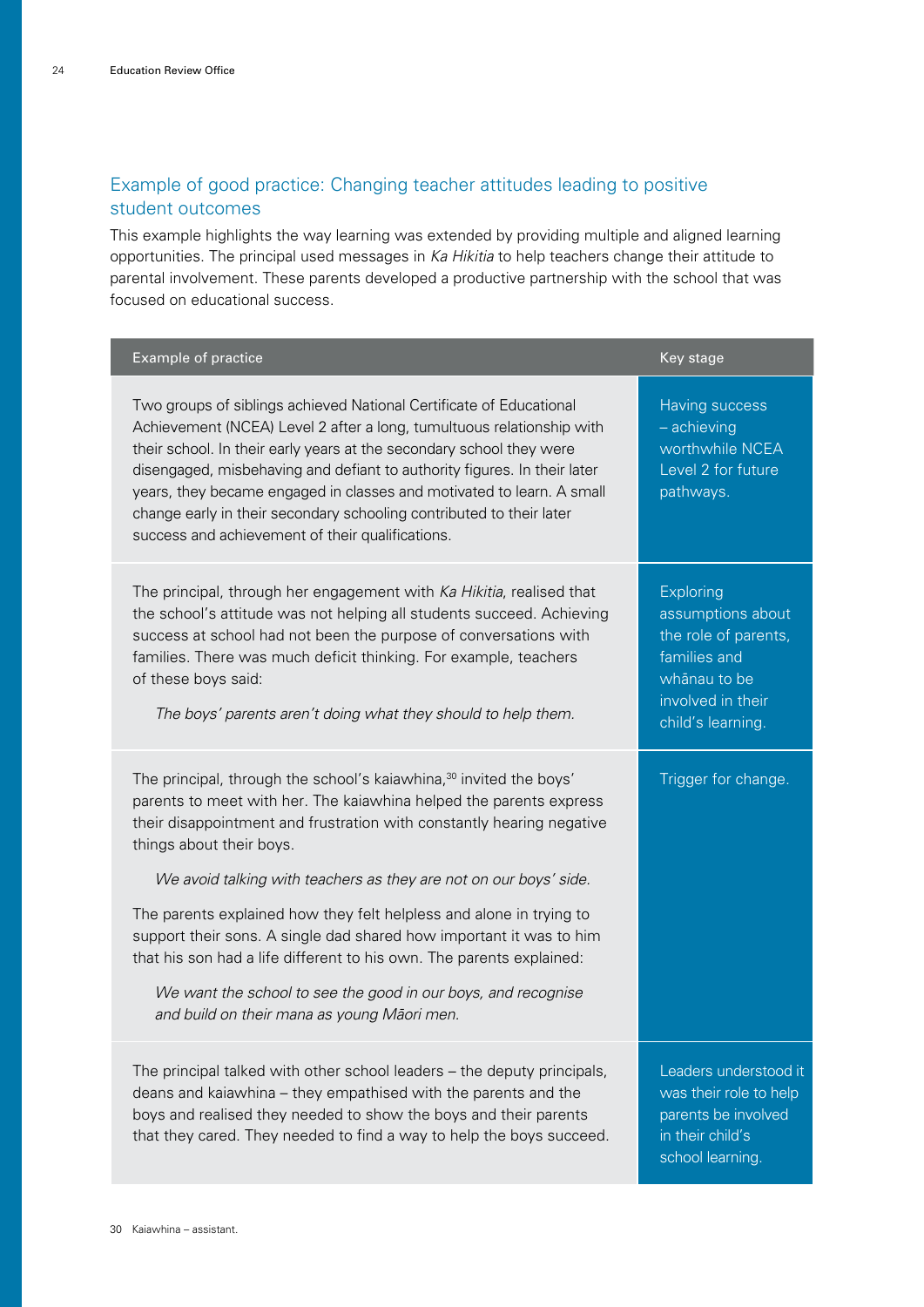| Example of practice                                                                                                                                                                                                                                                                                                                                                                                                                      | Key stage                                                                                         |
|------------------------------------------------------------------------------------------------------------------------------------------------------------------------------------------------------------------------------------------------------------------------------------------------------------------------------------------------------------------------------------------------------------------------------------------|---------------------------------------------------------------------------------------------------|
| Further discussions between the parents, kaiawhina and school<br>leaders led to an education plan for the boys that built on their<br>strengths and aspirations and would lead to the boys achieving<br>NCEA Level 2. The school leaders explained why NCEA Level 2<br>was so important for all future pathways.                                                                                                                         | Parents<br>understood more<br>about the school<br>system and what<br>counts as<br>excellence.     |
| This plan was reviewed and modified as people kept talking to each<br>other and to the boys. The conversations focused on all the positives.<br>They celebrated the smallest successes. These successes were<br>shared with other teachers of the boys.                                                                                                                                                                                  | Responding<br>quickly to student<br>progress<br>information.                                      |
| The parents thought that if the boys identified with their Māori<br>language and culture, they would be better placed to approach their<br>other learning. Together they devised programmes for the boys based<br>on te reo and tikanga Māori. The boys were able to participate in<br>Māori performing arts classes, a carving class and te reo Māori<br>classes. They were encouraged to be involved in the school kapa<br>haka group. | <b>Extended</b><br>learning by<br>providing<br>multiple and<br>aligned learning<br>opportunities. |
| The parents shared that they did not feel able to help their children at<br>home as much as they needed. The kaiawhina and a deputy principal<br>supported the parents to learn the same positive behaviour strategies<br>and ways of communicating with their sons that the school<br>was using.                                                                                                                                        | Structured<br>and specific<br>suggestions.                                                        |
| The parents also became involved in kapa haka as this was something<br>they knew and were confident in. Over time the parents began<br>participating in more aspects of school life, and coming into the<br>school to speak with their children's teachers. Through their increased<br>participation, they connected with other whanau in their community,<br>which provided additional support for them and their sons.                 | Adding to family<br>practices.                                                                    |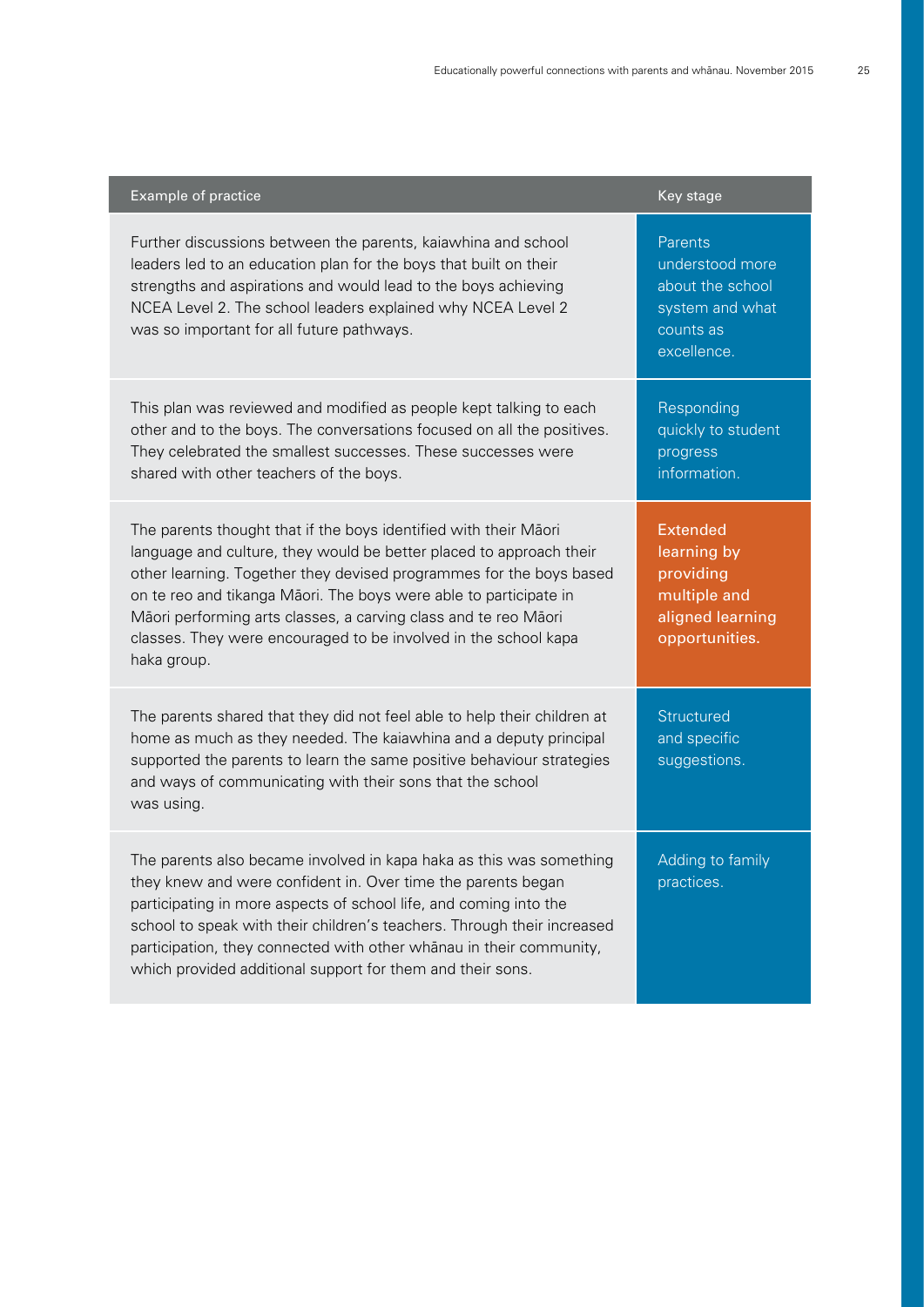| <b>Example of practice</b>                                                                                                                                                                                                                                                                                                                                                                                                                                                 | Key stage                                                                                                               |
|----------------------------------------------------------------------------------------------------------------------------------------------------------------------------------------------------------------------------------------------------------------------------------------------------------------------------------------------------------------------------------------------------------------------------------------------------------------------------|-------------------------------------------------------------------------------------------------------------------------|
| At the same time the principal was supporting all teachers to look<br>at themselves as part of a wider community. They worked towards<br>a shared goal of improving relations with all families.<br>All teachers participated in PLD about Te Kotahitanga, <sup>31</sup> to develop<br>a shared understanding of a desired school culture. Teachers were<br>expected to get to know students and their families and involve them<br>in school activities.                  | Systematically<br>strengthening<br>and maintaining<br>working<br>relationships with<br>parents, families<br>and whānau. |
| A parent said:<br>We realised the school was with us once they really listened to us.<br>They helped us with our boys as well as helping our boys.<br>The dean said:<br>We had wanted these boys to succeed but hadn't realised the harm<br>we were causing by focusing on the issues all the time. Focusing<br>on the problems we were having with the boys had not been<br>helpful in improving things for the boys. Working together made<br>a difference for everyone. | Mahi tahi; two-way<br>collaborative<br>working<br>relationships<br>focused on<br>learning and<br>success.               |

#### Evaluate the impact and alignment of multiple opportunities to know what worked for whom, when and why

This evaluation highlights the need for improved recognition of the influence of both school and home activities on accelerating progress.

ERO found that many schools only evaluated the impact of school activities and most used Teaching as Inquiry<sup>32</sup> as their evaluation framework. If teachers and leaders did not understand the value of aligning home and school learning, the Teaching as Inquiry prompt "What happened as a result of the teaching, and what are the implications for future teaching?" did not guide teachers to review the contribution of others, such as parents. Although teachers and leaders said that parent engagement and strong relationships with parents were critical, parents' actions were not evaluated to know whether or how they had helped improve achievement. Nor did parents contribute to the schools' evaluation.

In a few schools, the focus was wholly on improving home activities, for example in schools that had introduced Reading Together (a Ministry of Education programme that fully involves parents). However, these schools had not reviewed the impact of school activities and how well they aligned with home ones. We recommend that schools include evaluation of the alignment of home and school contributions to student learning, as part of their inquiry frameworks.

32 Ministry of Education. (2007). The New Zealand Curriculum. Retrieved from http://nzcurriculum.tki.org.nz/ p35. It is worth noting that the inquiry prompt in Te Marautanga o Aotearoa is about how teachers, whanau and iwi supported akonga learning. See www.tmoa.tki.org.nz/ Te-Marautanga-o-Aotearoa.

<sup>31</sup> Ministry of Education. (2015). Te Kotahitanga. Retrieved from http://tekotahitanga.tki.org.nz/.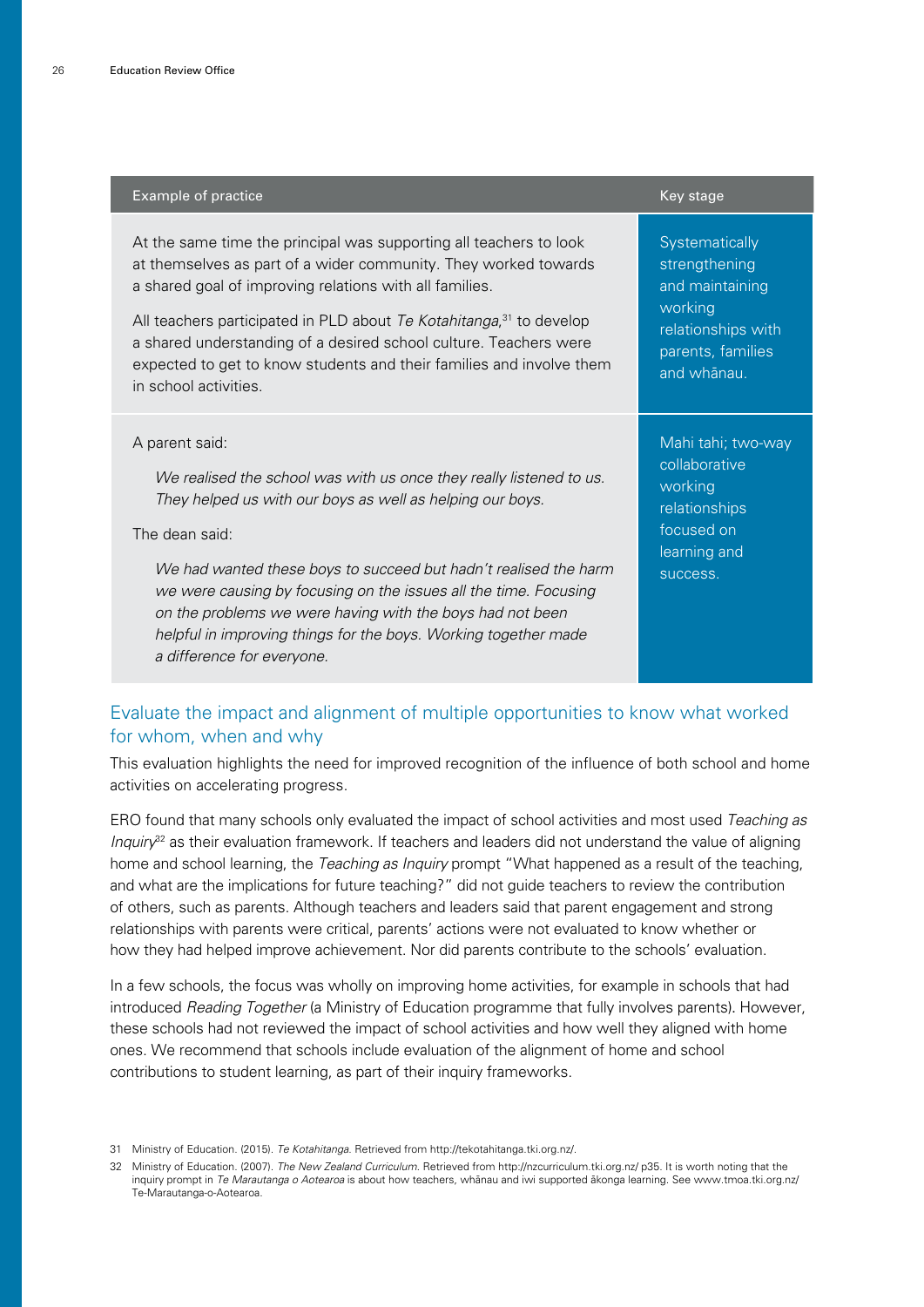Only a few schools recognised the contribution of all opportunities to student success. Teachers and leaders at these schools formally and informally evaluated the alignment of home and school learning opportunities and influence of both on student outcomes. Together with parents and whänau they monitored the impact of home activities. They also reviewed their own actions in supporting families. These evaluations often led to ongoing refinements in the way teachers worked with the parents and whänau of students they were supporting to succeed.

#### Example of practice: Ongoing evaluation of impact and alignment of activities to support students to be fluent readers

The example of practice below shows how one school systematically reviewed the response to underachievement to improve both the home and school learning experiences for Year 10 students at risk of underachieving. Formal evaluations were linked to a school-wide inquiry about either responding to underachievement or engaging with parents and whänau. Leaders ensured the whole school could learn from the findings and that teachers and leaders stayed focused on relationships with parents and whānau of the students most at risk of underachieving.<sup>33</sup>

The teachers designed a programme with parental support that provided Year 10 students with multiple and aligned opportunities to read and reflect on their reading behaviours. Parents' feedback ensured home and school learning aligned and that home learning built on family activities rather than trying to copy school activities.

| Example of practice                                                                                                                                                                                                                                                                                                                                                         | Key stage           |
|-----------------------------------------------------------------------------------------------------------------------------------------------------------------------------------------------------------------------------------------------------------------------------------------------------------------------------------------------------------------------------|---------------------|
| The school was involved with a Ministry-funded initiative, a reading<br>fitness programme, <sup>34</sup> to accelerate literacy learning and improve<br>outcomes for Years 9 and 10 students. The initiative expected<br>schools to involve parents. The Head of Department English said:<br>Whatever we do needs to be replicable without the support<br>and the resource. | Trigger for change. |

<sup>33</sup> ERO identified further examples of how schools increased parent and whänau engagement in their child's learning, in particular Manurewa High School, in their 2015 report Internal Evaluation: Good practice.

<sup>34</sup> Based on a programme developed by Heemi MacDonald Kamo High School that was presented at the New Zealand Association for the Teaching of English (NZATE) 2014 and found on English Online. See http://deliver.tki.org.nz/static/1809.html and https://drive.google.com/ folderview?id=0B\_ZgiJcgKoc1VGpJd0YwVDJSd3c&usp=sharing.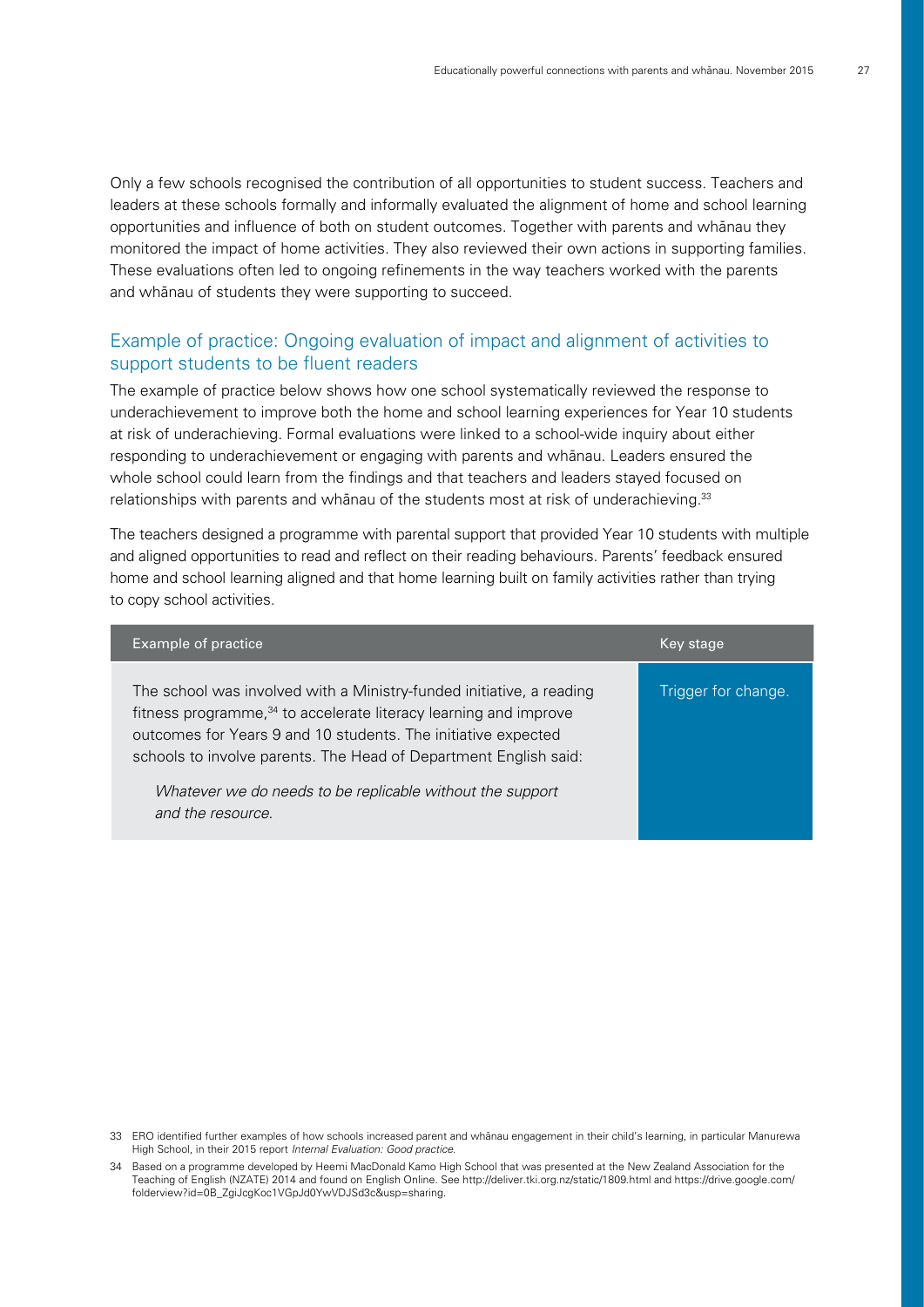| Example of practice                                                                                                                                                                                                                                                                                                                                                                                                                                                                                                                                                                                                                                                                                                                                                                                                                                                                         | Key stage                                                                                         |
|---------------------------------------------------------------------------------------------------------------------------------------------------------------------------------------------------------------------------------------------------------------------------------------------------------------------------------------------------------------------------------------------------------------------------------------------------------------------------------------------------------------------------------------------------------------------------------------------------------------------------------------------------------------------------------------------------------------------------------------------------------------------------------------------------------------------------------------------------------------------------------------------|---------------------------------------------------------------------------------------------------|
| A group of eight Year 10 students was chosen. After talking with<br>the students and reviewing their work, the teachers designed a<br>multi-layered supplementary response that ensured students had<br>many opportunities to learn. This response had four key ideas:<br>> To be successful readers and writers of curriculum/academic texts,<br>students need to read a lot and be aware of their reading behaviours.<br>They need support to understand that reading is not hard.<br>> Learning logs <sup>35</sup> support students to set goals, understand how<br>they learn, how they are going, and where to next. Students need<br>to be taught to think this way.<br>> Students need strategies to 'attack text'. Not all students are<br>fluent users of effective strategies. Some students need more<br>time to make sense of texts.<br>> Reading is closely linked to writing. | <b>Extended</b><br>learning by<br>providing<br>multiple and<br>aligned learning<br>opportunities. |
| The students knew why they had been selected, where they needed<br>to get to, and where they were now.<br>We have to be at a good Level 5 [of the curriculum] if we want to be<br>prepared for NCEA.<br>They knew the supplementary support was an opportunity to learn,<br>to put in extra work and maybe break some habits. They felt the<br>teachers were on their side and they appreciated the extra support<br>the teachers gave them. The students and the teachers were<br>motivated to accelerate progress.                                                                                                                                                                                                                                                                                                                                                                        | <b>Student</b><br>ownership.                                                                      |
| The teachers knew they needed to get parents involved in helping<br>the students become readers. A letter sent to parents invited them<br>to support their child in the initiative:<br>We would like your son/daughter to be part of this project. We have<br>selected students who already have basic reading and vocabulary<br>skills, but who could use an extra lift to prepare them for the literacy<br>demands in all subjects next year. We have also selected students<br>who we think would make good use of this opportunity.                                                                                                                                                                                                                                                                                                                                                     |                                                                                                   |

35 Based on earlier work in school as described in www.educationcounts.govt.nz/\_\_data/assets/pdf\_file/0010/109738/BES-Exemplar-5-web.pdf.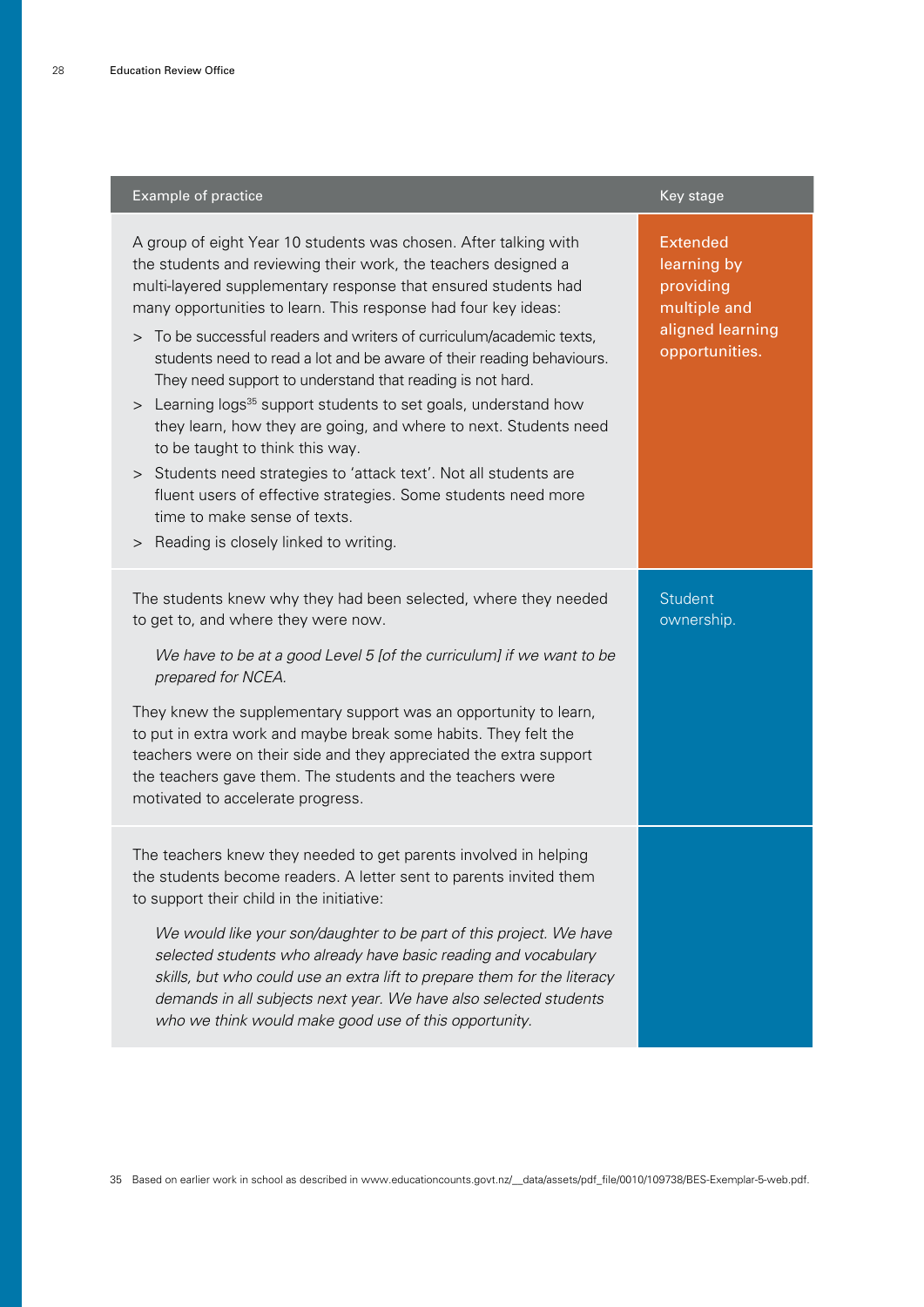| Example of practice                                                                                                                                                                                                                                                                                                                                                                                                                                                                                                                                                                                                                                | Key stage                                                                                                                           |
|----------------------------------------------------------------------------------------------------------------------------------------------------------------------------------------------------------------------------------------------------------------------------------------------------------------------------------------------------------------------------------------------------------------------------------------------------------------------------------------------------------------------------------------------------------------------------------------------------------------------------------------------------|-------------------------------------------------------------------------------------------------------------------------------------|
| A significant adult for each student accepted the invitation to a<br>meeting where they were given more information about the pilot,<br>such as why the school was focusing on increasing students' reading<br>and building their confidence to use a range of reading strategies.                                                                                                                                                                                                                                                                                                                                                                 | Structured<br>and specific<br>suggestions.                                                                                          |
| The teachers described the reading fitness programme they wanted<br>parents to support as coaches. Students would record how much<br>they read, how hard it was, and how much effort they put into it.<br>Any type of reading would count to help students develop a habit<br>of reading. There was also a focus on developing vocabulary.                                                                                                                                                                                                                                                                                                         |                                                                                                                                     |
| Each family discussed what their child was reading at the moment<br>and how they could support their child to increase their reading.<br>They also discussed the reading habits of others at home. Parents<br>were provided with guidelines about being a reading coach.                                                                                                                                                                                                                                                                                                                                                                           |                                                                                                                                     |
| It was a great meeting: we were given clear information and tools<br>to use.                                                                                                                                                                                                                                                                                                                                                                                                                                                                                                                                                                       |                                                                                                                                     |
| The teachers gave the students a clear message that we were all<br>there to help them and that there was a partnership between home<br>and school.                                                                                                                                                                                                                                                                                                                                                                                                                                                                                                 |                                                                                                                                     |
| The teachers and parents agreed on their first actions, how they<br>would communicate and that after five weeks they would review<br>how things were going.                                                                                                                                                                                                                                                                                                                                                                                                                                                                                        |                                                                                                                                     |
| A short online survey was used for this review. Parents commented<br>that they could actively promote reading at home by reading<br>themselves and discussing what their children were reading, but that<br>they did not enjoy the focus on vocabulary. They also said they would<br>like to know more about the reading required in all curriculum areas.<br>In response the teachers removed the emphasis on vocabulary in<br>home activities and increased this focus in school activities. Curriculum<br>teachers were asked to link any required reading to the fitness<br>programme by talking with the students about what they were doing. | <b>Ongoing formal</b><br>and informal<br>evaluation of the<br>impact and<br>alignment of the<br>multiple learning<br>opportunities. |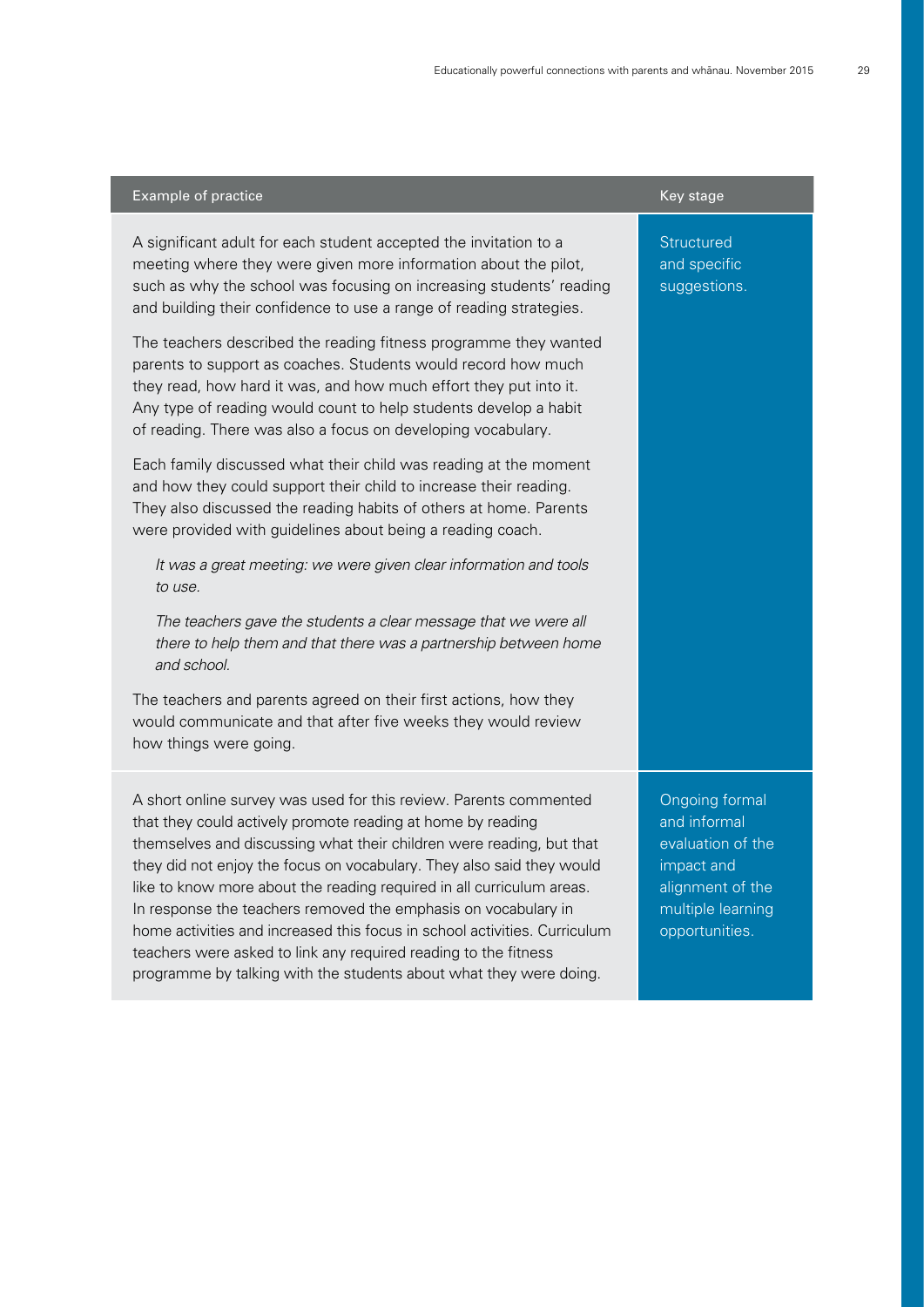#### Example of practice **Key stage** Key stage Key stage Key stage Key stage Key stage The ongoing communication between parents and teachers through the student log books, emails, phone calls, and surveys meant parents knew teachers valued their input. At the end of the year, the teachers formally evaluated the impact of the programme. The evaluation included talking with parents and students. All students had accelerated progress and were now achieving at Level 5 of the curriculum and had plans for their holiday reading. Their increased enjoyment of reading and comprehension of what they read was due to both the home and school activities. R is reading more at home now without us prompting, and doing well at school. We have good relationships with the teachers and feel confident the school will keep us informed next year. One student said: I got excellence for my writing. I had to take a photo and send it to my Mum. I asked Miss whether she had marked our class easier but she showed me that the same criteria were used for all classes, so I got the same as the A stream class. Regular and frequent communication. Through the evaluation, the teachers realised that they did not have enough buy-in from teachers of other curriculum areas. They also realised they needed to review the texts they selected for formal study in Years 9 and 10 English as they now knew more about the reading habits of students at risk of underachieving. A refined reading fitness programme was developed for the next year. These findings were presented to the parents, teachers and to the board as well as to teachers in other schools. The principal said: We used to focus on remediation programmes. Thinking about acceleration puts a different spin on it. It's not about fixing something; it's about being ready for something. That means involving students, teachers and parents. Being persistent – sustaining, changing and transferring.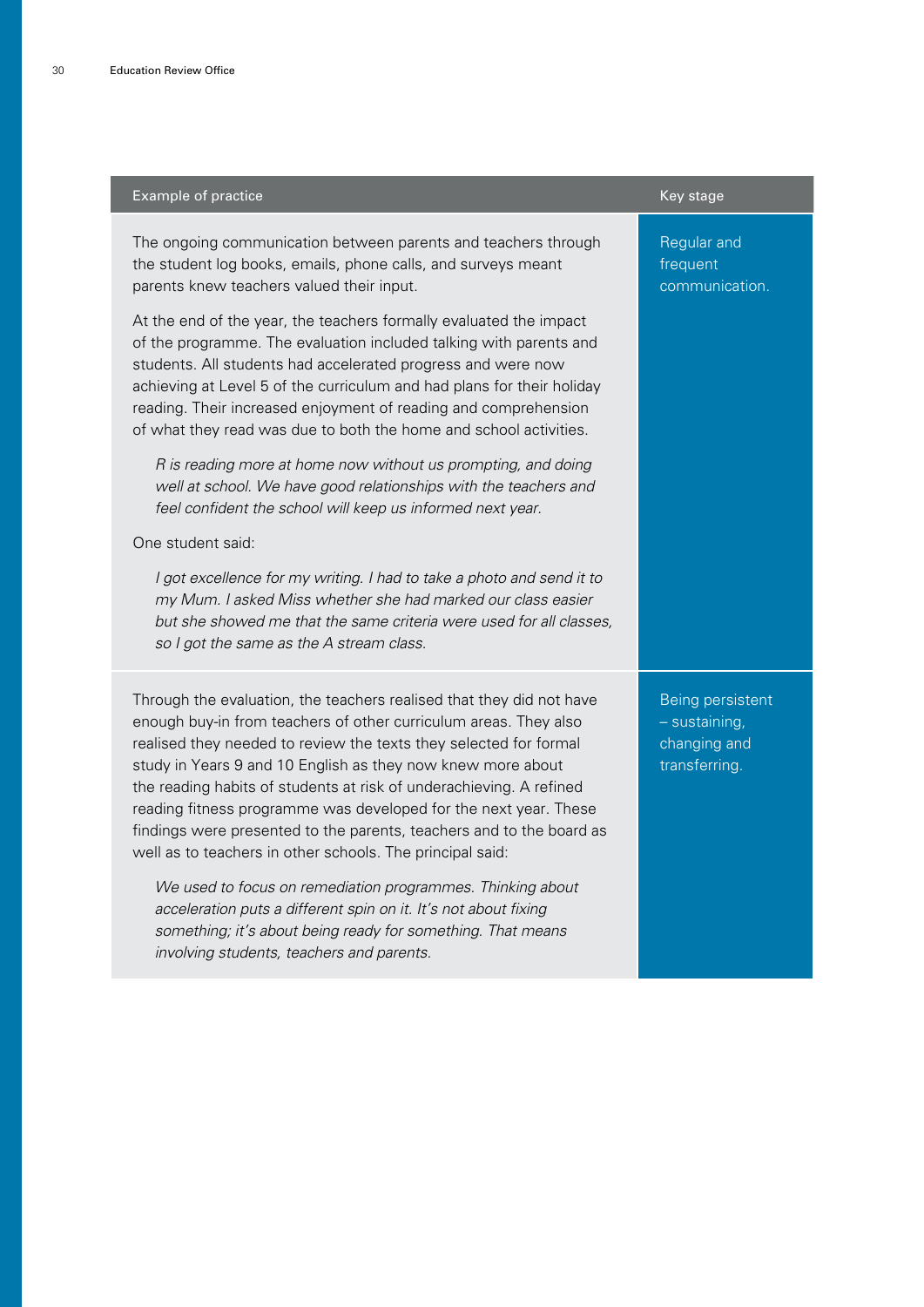#### Be persistent – sustaining, changing and transferring

Following either formal evaluations or informal reviews, teachers and leaders better understood the contributions of parents and whänau, and fine-tuned decisions about what to do next. They strengthened and maintained aspects of the educationally powerful connections and relationships by:

- > sustaining what worked for particular students
- > changing and improving what did not work.

Teachers and leaders identified the parents and whänau they had not successfully engaged with and, with a sense of urgency, persisted in finding ways to collaborate with them. The example of practice below illustrates this persistence.<sup>36</sup>

#### Example of practice: Persisting after many unsuccessful interventions

This example of practice highlights ongoing improvements to the relationships in response to a formal evaluation. Teachers realised that persisting to find ways to work with parents benefits the whole family. Parents were no longer frustrated with the teachers' support for their children and felt their contribution was valued.

| Example of practice                                                                                                                                                                                                                                                                                                                                                                                                             | Key stage                                                                                  |
|---------------------------------------------------------------------------------------------------------------------------------------------------------------------------------------------------------------------------------------------------------------------------------------------------------------------------------------------------------------------------------------------------------------------------------|--------------------------------------------------------------------------------------------|
| After evaluating the impact of a number of interventions the leaders<br>realised they needed to do something different for a small group of<br>boys in Years 4 to 6. These students had been involved in a number<br>of interventions which had not been successful at accelerating their<br>progress. In all of these interventions, parents had been informed<br>about what was going on but had not been involved.           | Persistence<br>and a trigger for<br>involving parents<br>in a different way.               |
| The leaders thought that parental involvement might make the<br>difference. The deputy principal was tasked with developing a<br>programme that involved parents and the school to ensure the boys<br>experienced success. She knew that many of the parents were not<br>comfortable with coming into the school setting, so she organised a<br>room at the local library to meet.                                              | Persistence to<br>involve all parents<br>of the students<br>the school was<br>focusing on. |
| At the meeting the parents expressed deep sadness, frustration and<br>feelings of hopelessness around their sons' years of not achieving.<br>The parents felt like they'd run out of ideas, and did not know what to<br>do next. After years of failure, the boys did not see themselves as<br>learners and they had low self-esteem. Their relationships with other<br>students were also affected by this lack of confidence. | Trigger for change.                                                                        |

36 Schools may like to use the tools for surveying particular groups of parents and whänau available at [www.wellbeingatschool.org.nz/](http://www.wellbeingatschool.org.nz/).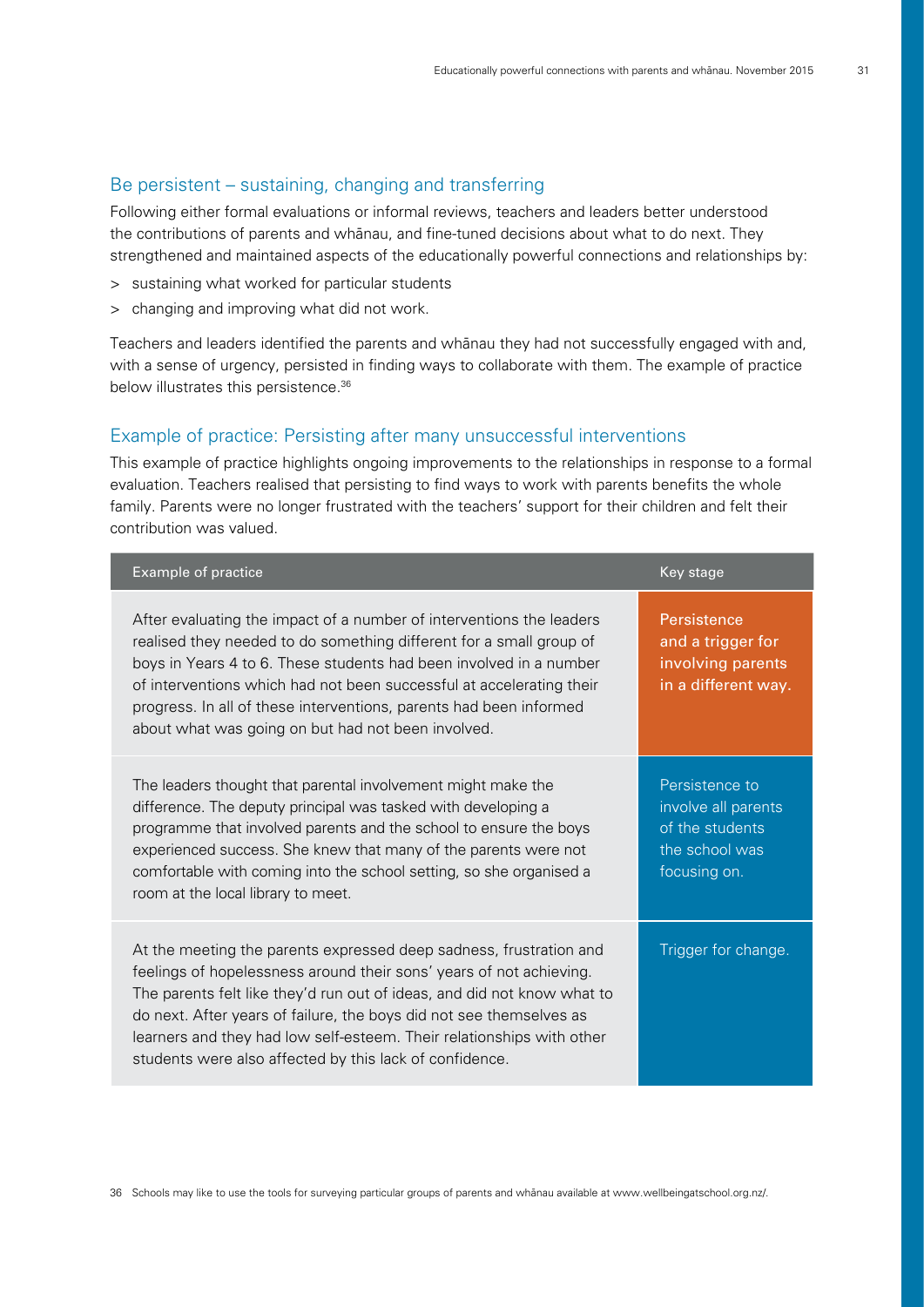

#### Example of practice Key stage Key stage Key stage Key stage Key stage Key stage

Together, the boys, their parents and the deputy principal developed a plan to accelerate the boys' reading and build their confidence. This included a daily withdrawal group run by the deputy principal, changes to how the boys did tasks in class, and games and activities to support reading and spelling for the boys to do with their parents at home.

Workshops were held to help parents understand the curriculum and National Standards. At these workshops parents were introduced to spelling games and ways they could help their child with their reading.

The parents, teachers and the deputy principal closely monitored the boys' attitudes and engagement in activities, and shared this information with each other, so they could respond if they needed to. They focused on celebrating every little achievement or success, in an attempt to replace the feelings of frustration and failure the boys and their families had grown used to.

As they and their sons started to see progress, their motivation increased. Soon parents asked for more ideas and resources to extend their home learning. The boys became much more enthusiastic about school and learning in general, not just the areas they'd been working on specifically.

Extended learning by providing multiple and aligned learning opportunities.

**Structured** and specific suggestions.

Frequent and regular conversations.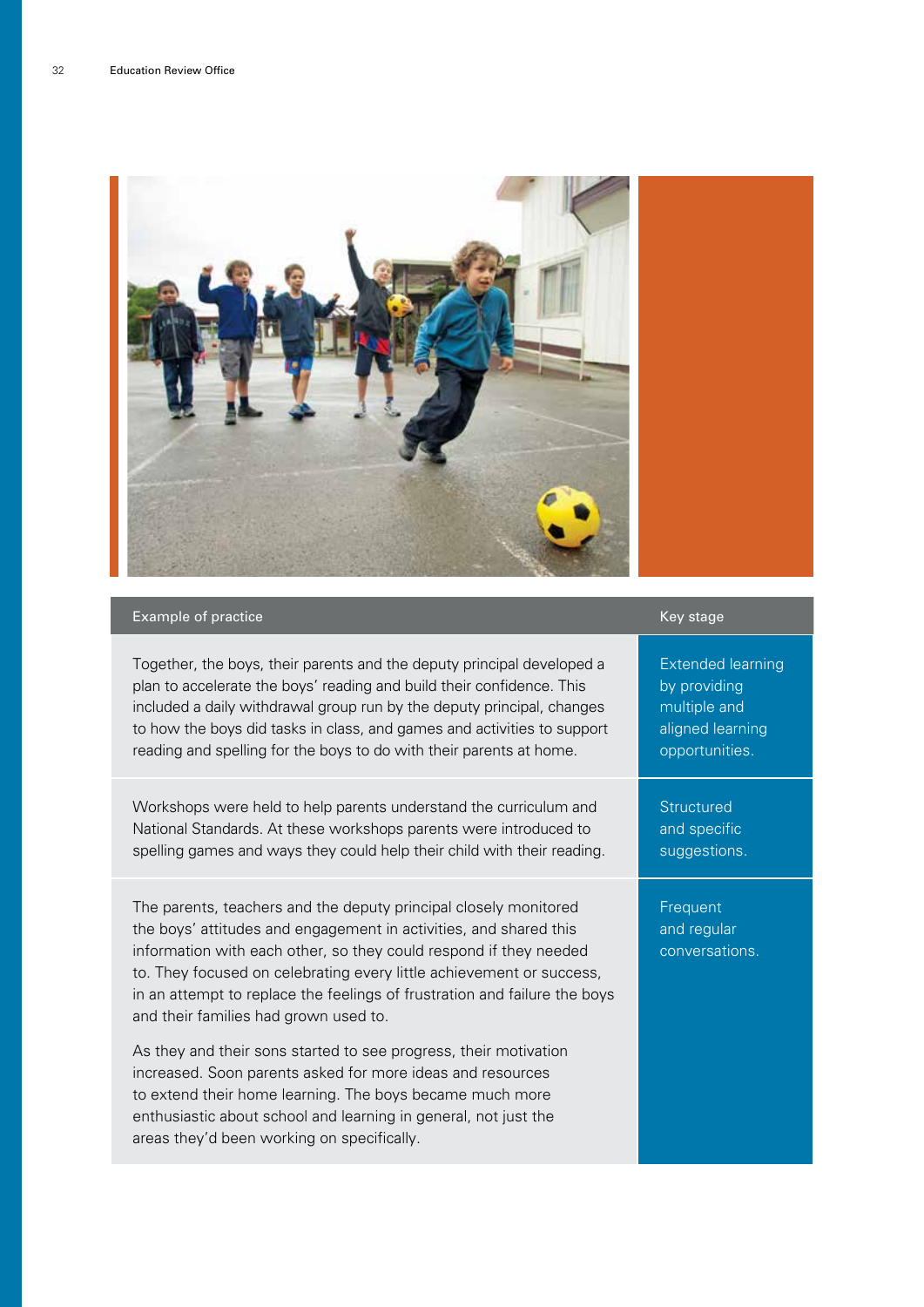| Example of practice                                                                                                                                                                                                                                                                                                                                                                                     | Key stage                                                                 |
|---------------------------------------------------------------------------------------------------------------------------------------------------------------------------------------------------------------------------------------------------------------------------------------------------------------------------------------------------------------------------------------------------------|---------------------------------------------------------------------------|
| After four months, the boys had all experienced accelerated<br>progress in reading and the school applied what they learnt from<br>this intervention to a wider group of students, while still supporting<br>the boys to succeed.                                                                                                                                                                       | <b>Being persistent</b><br>- sustaining,<br>changing and<br>transferring. |
| A student said:                                                                                                                                                                                                                                                                                                                                                                                         |                                                                           |
| I don't feel that if I ask for help now everyone will be well ahead<br>of me and laugh.                                                                                                                                                                                                                                                                                                                 |                                                                           |
| A parent said:                                                                                                                                                                                                                                                                                                                                                                                          |                                                                           |
| Now I know how I can help my son. We've had fun with these<br>games.                                                                                                                                                                                                                                                                                                                                    |                                                                           |
| The deputy principal said:                                                                                                                                                                                                                                                                                                                                                                              |                                                                           |
| I hadn't really thought about how wide an impact students'<br>underachievement could have on a family. I just had to find<br>a way of getting everyone on board. We are trying to engage with<br>more families before they get to this stage of frustration with us.<br>We've identified another group of younger students at risk of<br>underachieving that we'll now work closely with their parents. |                                                                           |

#### The focus and complexity of collaboration changes over time

As young people got older, teachers had to explore their assumptions of when, how, and why to involve parents and whänau. This was because of the changing emphasis in valued outcomes and the increasing desire for independence. The complexity of the educationally powerful connections and relationships looked different for children in their early years compared to those nearer the end of school. The relationship focus changed, as did the number of people involved.

In the early school years, parents worked with teachers to understand and support their child's foundational learning such as literacy and mathematics, and positive social behaviour. The relationship was generally between the classroom teacher and the parents or whänau. In the later school years, parents worked with teachers to understand and support their child's management of learning tasks, aspirations and pathways to further qualifications, and improvement in social competence. More adults were involved, although generally there was one 'go to' person for the student and their parents as the relationship spanned school years. These relationships often included adults working in the community.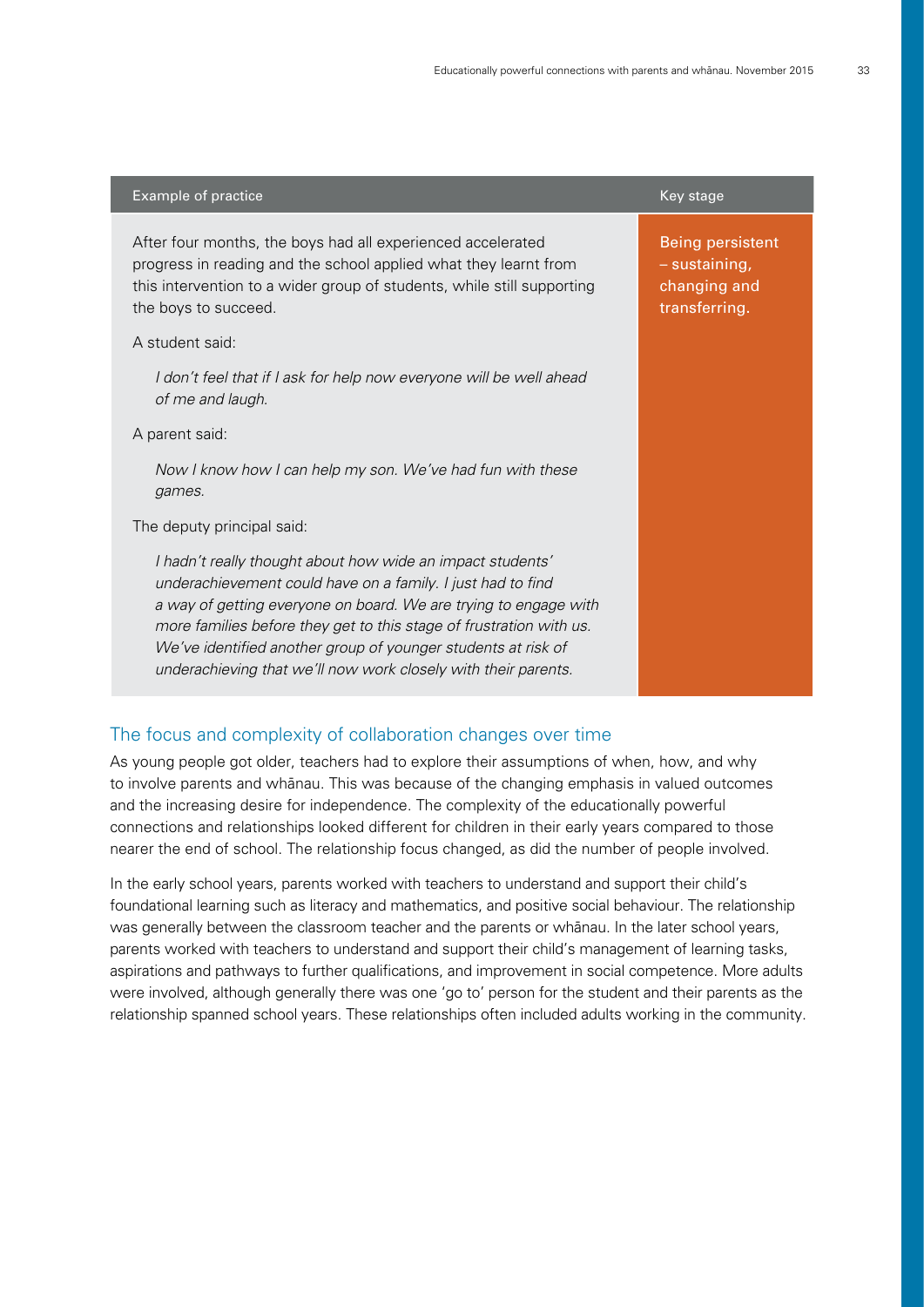Collaborative, learning-centred relationships with parents and whänau of Years 9 to 13 students were more complicated than those for primaryaged children. There was tension between supporting a young person's increasing desire for independence while successfully navigating a pathway that matched their aspirations. What was apparent about these successful relationships was:

- > students owned the response they wanted things to improve
- > a group of adults, beyond the parents and teachers, was involved
- > a personalised programme/pathway was designed for each student
- > teachers persisted in finding ways to support student success
- > school leaders were actively involved in supporting teachers and/or students.

These relationships led to students experiencing improved wellbeing as well as improved academic achievement.

The culture of schools that had productive relationships with parents of children in Years 9 to 13 who were at risk of underachieving had:

- > a school-wide focus on relationships (often supported by PLD such as Te Kotahitanga, PB4L<sup>37</sup> and restorative practices<sup>38</sup>)
- > high expectations for student capability signalled through regular academic and pastoral care guidance
- > support for parents to understand the school's way of working
- > support for parents to understand the purpose of NCEA.

Many schools involved parents in responses to issues beyond their adolescent's achievement. ERO found examples of this related to students with a history of underachievement, low selfesteem and disengagement. Risky behaviour and

low attendance triggered the school to involve parents. In many cases, the school had a crisis situation (for example, regarding negative student behaviour) and parental involvement was part of the last resort response.

Building parents' confidence in the school was fundamental to the success of these initiatives. In some cases, the school may have prevented the crisis if they had started communicating with parents in a way that supported and strengthened a reciprocal learning-centred relationship earlier. More productive responses occurred when parents were involved earlier in the school's preventative strategies. In these examples, teachers and leaders showed that they were interested in the students and their families at an early stage (Years 9 and 10). They showed they would do all they could to ensure the students succeeded.

#### Example of practice: Students working with adults to improve their cultural knowledge and engagement in learning

The example of practice below illustrates adults working with young people to prevent underachievement.

An iwi-based leadership programme supported Year 10 students to improve their education outcomes. The example of practice illustrates the partnership between the iwi and school and different roles adults (including parents) played in this focus on identity, language and culture. Students, with the help of adults, led a number of initiatives that helped them become more confident in their learning and prevent underachievement. The students invited their parents and whänau to be involved in these activities. The parents' confidence in the school improved as their young people experienced a culturally responsive curriculum and increased academic success.

<sup>37</sup> Ministry of Education. (2015). Positive Behaviour for Learning. Retrieved from http://pb4l.tki.org.nz/.

<sup>38</sup> Ministry of Education. (2015). PB4L Restorative Practice. Retrieved from http://pb4l.tki.org.nz/PB4L-Restorative-Practice.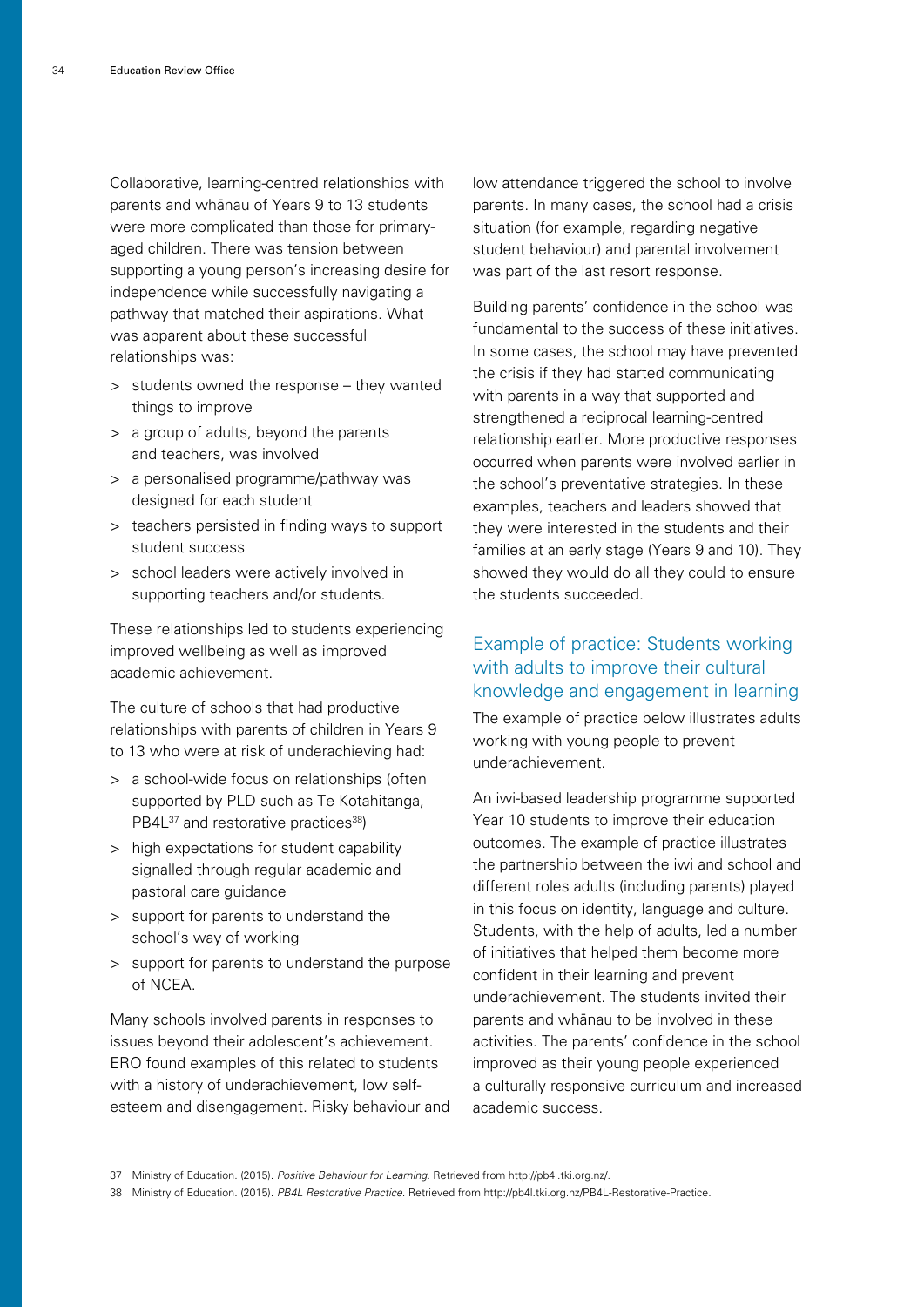| Example of practice                                                                                                                                                                                                                                                                                                                                                                                                                                                                                                                                                                                                                                                                                                                                                                                                                                                                                 | Key stage                                                                                |
|-----------------------------------------------------------------------------------------------------------------------------------------------------------------------------------------------------------------------------------------------------------------------------------------------------------------------------------------------------------------------------------------------------------------------------------------------------------------------------------------------------------------------------------------------------------------------------------------------------------------------------------------------------------------------------------------------------------------------------------------------------------------------------------------------------------------------------------------------------------------------------------------------------|------------------------------------------------------------------------------------------|
| After discussions with the principal about 'unleashing' the leadership<br>potential of Māori students, two kaimahi <sup>39</sup> from the local Māori health<br>provider developed the Te Aitanga a Rēhia (leadership) programme for<br>the school. The overall intention of the programme was for rangatahi <sup>40</sup><br>to develop tools to empower their learning and enhance their<br>academic achievement by creating a new generation of leaders,<br>"Our rangatira mo āpōpō." The school's focus was to prevent<br>underachievement. The principal saw how this project could<br>support the work teachers were doing in the classroom.                                                                                                                                                                                                                                                  | Persisting to find<br>ways for student<br>success.                                       |
| Most of the group of Year 10 students, some with considerable<br>leadership potential, were chosen to participate as they were<br>at risk of underachieving.<br>With the support of the school leaders, the programme facilitators<br>worked with the students to collectively set goals of what they<br>wanted to achieve. The students created a Facebook page to tell<br>others who they were, what they were about and to share their<br>activities with the school, their parents and wider community.<br>A student explained:<br>We set our goals and developed our action plan which we set out<br>to achieve as a whānau.<br>The students initiated the involvement of their whanau. They invited<br>whanau to a dinner they organised where they shared the initiative's<br>purpose and their aspirations. Each student also shared their research<br>about their whakapapa at the dinner. | Student<br>ownership.                                                                    |
| Students' whānau were kept informed through phone calls,<br>texts, whānau meetings with the programme facilitators and<br>through the Facebook page and website developed by students.                                                                                                                                                                                                                                                                                                                                                                                                                                                                                                                                                                                                                                                                                                              | Communication<br>supporting and<br>strengthening the<br>learning-centred<br>relationship |

- 39 Kaimahi worker(s).
- 40 Rangatahi young people.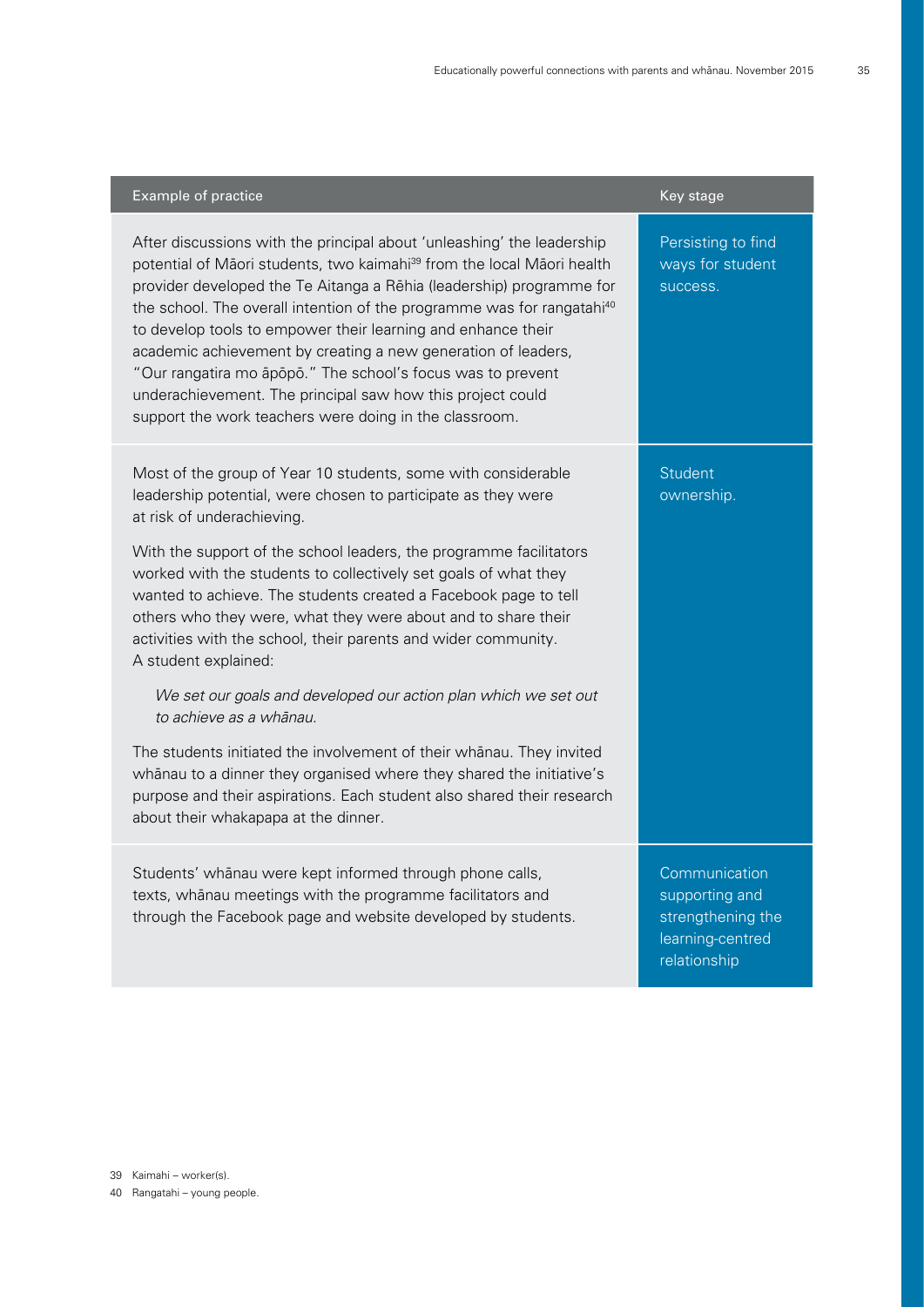#### Example of practice Key stage Key stage Key stage Key stage Key stage Key stage

By undertaking their whakapapa research there was increased pride in culture, and greater knowledge of te reo and tikanga Mäori. This increased the students' ability to plan and implement cultural events, and increased their participation in learning and in wider-school activities. For each event they invited adults to work with them. For example, they worked with iwi leaders and whänau to organise a ki-o-rahi<sup>41</sup> tournament for all the high schools in the local district. They planned a whänau day with school leaders and parents to celebrate the end of school year, the students' successes and achievements as a group, and to plan for the future. They worked with the art teachers to design and print t-shirts for their group to create a sense of unity and whänau.

A large number of people from school and the community working together.



41 Ki-o-rahi – is the twentieth century 'umbrella' term for ancient forms of Maori ball play on fields with central tupu and boundary pou.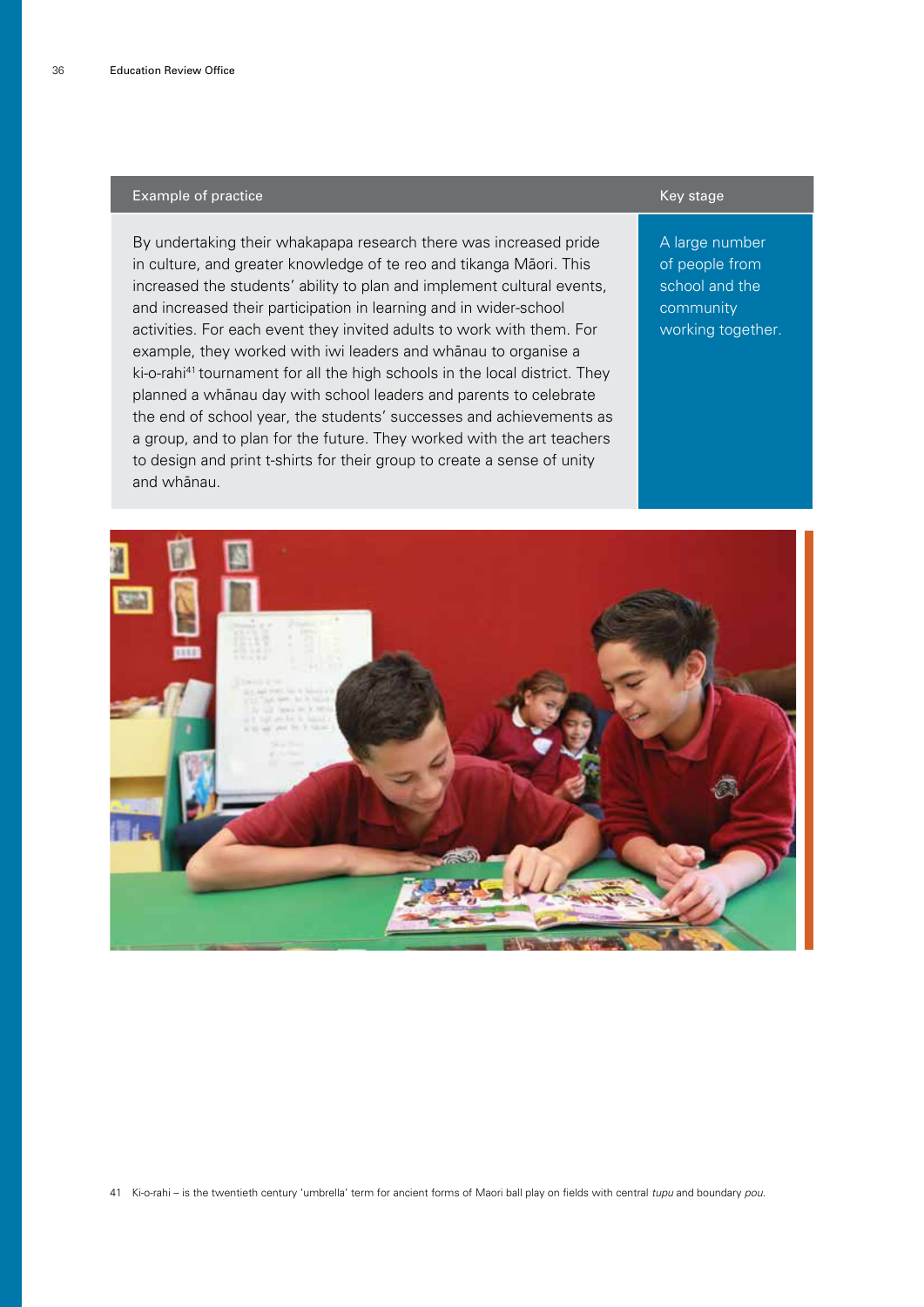#### Example of practice **Key stage Controller Controller Controller Controller Controller Controller Controller Controller Controller Controller Controller Controller Controller Controller Controller Controller Controller Cont**

Students said their growing interest and confidence in their culture, language and identity rekindled the interest and use of te reo in their homes and by their whänau. One student said:

I shared my mihi with mum and with nan over the phone. I've started teaching the younger ones at home.

#### Parents talked about:

Letting our kids know that we are behind them, supporting them.

For some whänau this has extended to getting involved in the school's strategic plan for Mäori students.

Students' attendance increased by 10 to 20 percent. All students except one averaged over 90 percent attendance. The students said that belonging to the group enhanced their engagement in learning:

I concentrate better, I am trying harder, I feel better about myself, and we are developing our leadership skills that we can use in the future.

Students spoke about themselves been valued as Mäori.

Makes us feel like we have a place in the school.

Parents spoke of their increased confidence in the school:

We know the teachers are on our side now. They want the same things for our boys as we do.

#### A teacher of one student reported:

I've seen a vast improvement in his attitude; he's shown good focus and determination and achieved a good result. His confidence has increased.

The principal said that the school would normally see a drop in achievement during the junior years but it was not the case for this group.

By the end of the year, all the students had accelerated progress and only four students were achieving below level 4 in English and mathematics. All the students achieved the school's junior Diploma of Learning and the goals they set as a group.

The whänau partnership benefited all those involved. It resulted in the creation of a whänau support group, establishment of an adult literacy class, financial assistance for resources and activities, and support for the programme facilitators to get their teacher registration.

Extended learning by providing multiple and aligned learning opportunities.

Adding to family practices.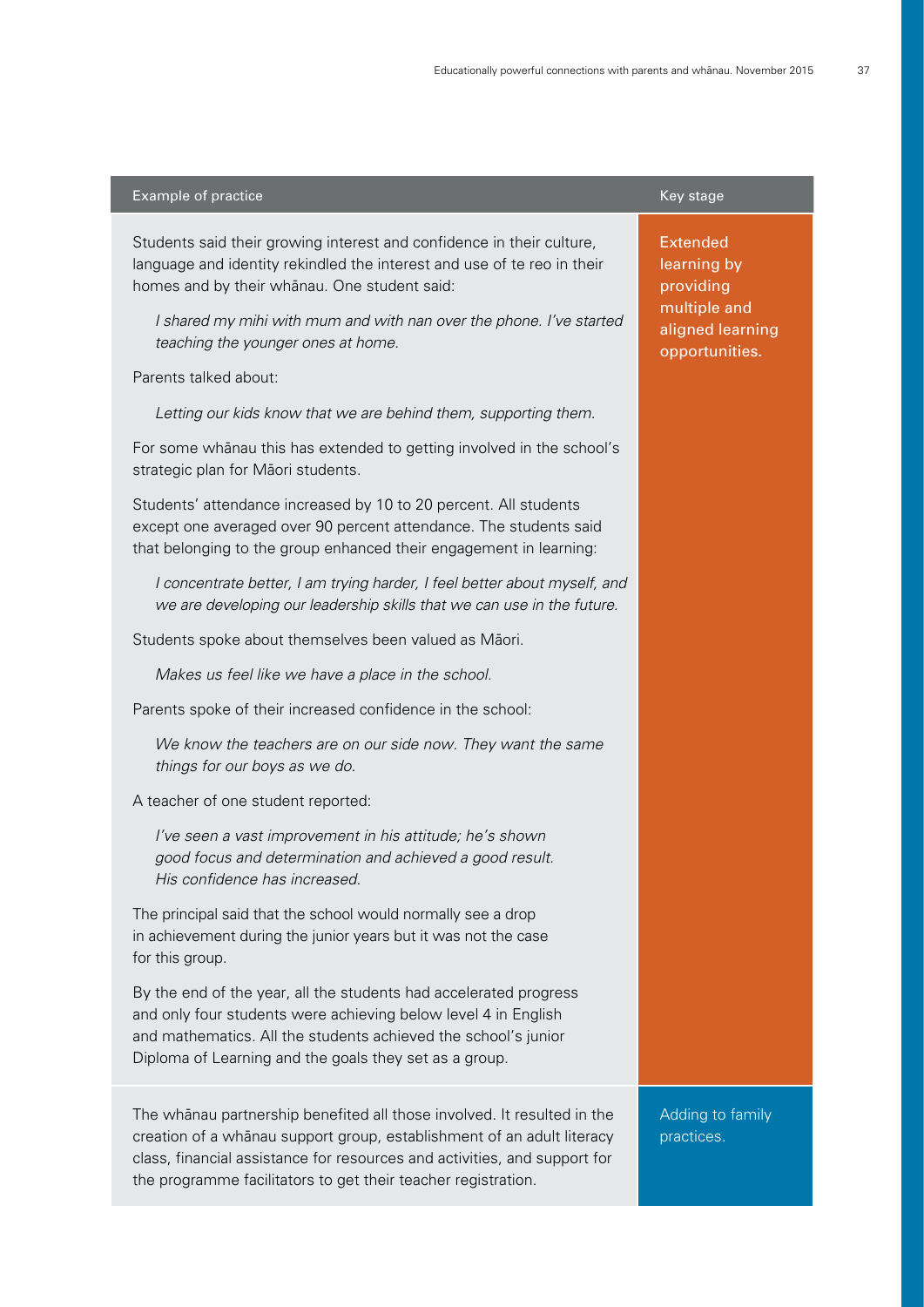#### Example of practice **Key stage Controller Controller Controller** Key stage Key stage

The school is committed to setting up a new group in the next school year and a tuakana-teina relationship<sup>42</sup> between these new students and the older ones. They are also exploring the possibility for senior students to earn credits in culturally relevant areas such as tikanga Mäori and Mäori performing arts standards. The programme has extended to include students from other schools within the district.

Being persistent – sustaining, changing and transferring.

#### A focus on the use of technology

Many schools used technology as the bridge between home and school to enhance partnership processes. The technology was used for two purposes – communication and learning opportunities. The way schools used this technology to engage with parents and whänau reflected:

- > whether they were building a one-way or two-way relationship
- > their understanding of the three principles of modern learning.

These three principles of modern learning are:<sup>43</sup>

- > Agency: The power to act. Informed, enabled empowered learners. A sense of ownership.
- > Ubiquity: Any time, any place, any pace, any device. Home, school, community, lifelong learning.
- > Connectedness: Having a sense of being part of something that is bigger than one's self. Shared purpose.

Schools developing productive connections with parents and whänau of students at risk of underachieving used technology that invited conversations or sharing of views (such as student blogs, Facebook pages and Google docs). The use of this type of technology reflects the principles of modern learning. In the best examples, teachers helped parents provide feedback to their child through workshops where the technology was also discussed. Students enjoyed sharing their work and achievement with parents, and parents enjoyed seeing the work and commenting on their child's successes.

Technology was also used for learning to enable multiple educationally powerful connections – students with their teachers and parents and whänau, and with other students. In the best situations, teachers helped parents understand how to use particular tools and how they could support their child.



42 Tuakana teina – to foster relationships and interactions between older and younger children.

<sup>43</sup> Future-focused learning in connected communities. See Appendix two: Digital pedagogy www.education.govt.nz/assets/Documents/Ministry/ Initiatives/FutureFocusedLearning30May2014.pdf.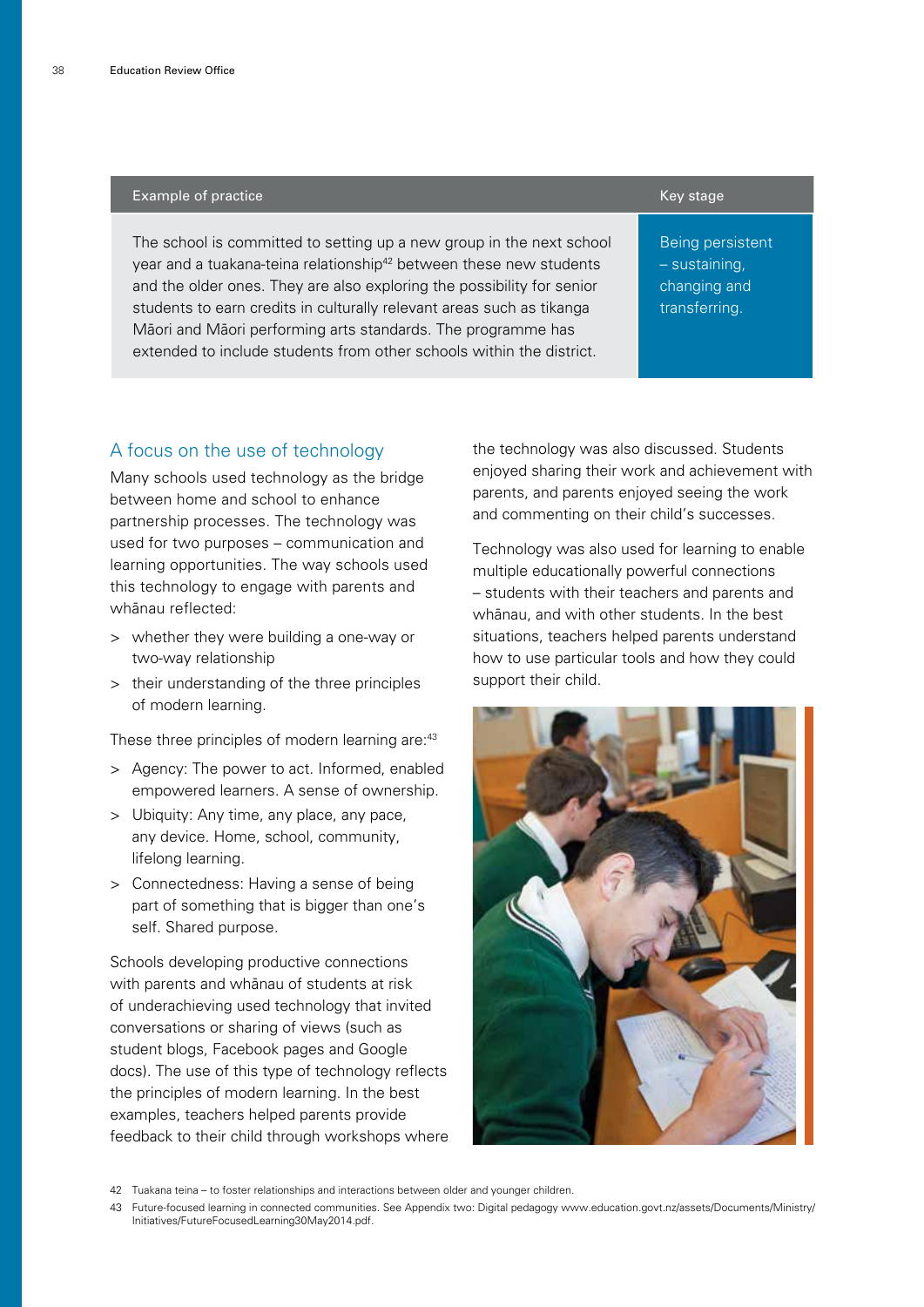All our community meetings have e-learning on the agenda. We are listening to what the parents' thoughts are, and we're saying where we are in our journey. Some parents did not think devices would help their child's learning, yet we were asking them to trust us. One of the things that we've instigated this year, which came out of the trial in our mobile classrooms, was what we're calling Techie Meetings. These meetings happen on the first Tuesday of a month before school, and at 5 o'clock. So parents can choose to come to those, and they're run by the mobile device teachers, and they just go with one app to show or one tool of what they are using in the classroom or they answer parents' questions. (Principal, primary school)

Loved the parent tech classes. I don't think I would have been able to go through this e-learning journey without the guidance of the school, so it's been really beneficial for me as a parent to be able to come to the classes and learn more about what my daughter is learning about and what I need to learn about. I bring my iPad and fiddle with it so I'm learning too. (Parent)

The following example of practice illustrates a school using technology for learning and supporting parents of children at risk of underachieving to communicate with their children using the same technology.

#### Example of practice: Using technology to engage with parents and change the learning focus to what mattered for the students

Students, parents and teachers worked together to use technology to improve writing. Parents became better informed and more knowledgeable about their child's education and negotiated with teachers what their child's learning could look like and how they would contribute.

| Example of practice                                                                                                                                                                                                                                                                                                                                                                                                                                   | Key stage                                                                                     |
|-------------------------------------------------------------------------------------------------------------------------------------------------------------------------------------------------------------------------------------------------------------------------------------------------------------------------------------------------------------------------------------------------------------------------------------------------------|-----------------------------------------------------------------------------------------------|
| Two assistant principals (APs) worked with a group of Year 8 boys<br>achieving below or well below the National Standard for writing.<br>These APs were new to the school. Both had been involved in PLD<br>with a focus on working with parents at their previous schools.<br>They knew this involvement made a difference for student success,<br>therefore they invited the parents of these students to participate<br>in their child's learning. | Trigger for<br>engaging with<br>parents, families<br>and whānau.                              |
| At the initial meeting with each child and their parents or whanau,<br>the APs used an example of writing work that was 'at' the National<br>Standard, and a sample of their child's work to explore. They talked<br>through what was good, and what needed to happen for their child's<br>work to reach the standard. One parent said:<br>This made it really clear about what was expected.                                                         | Parents<br>understood more<br>about the school<br>system and what<br>counts as<br>excellence. |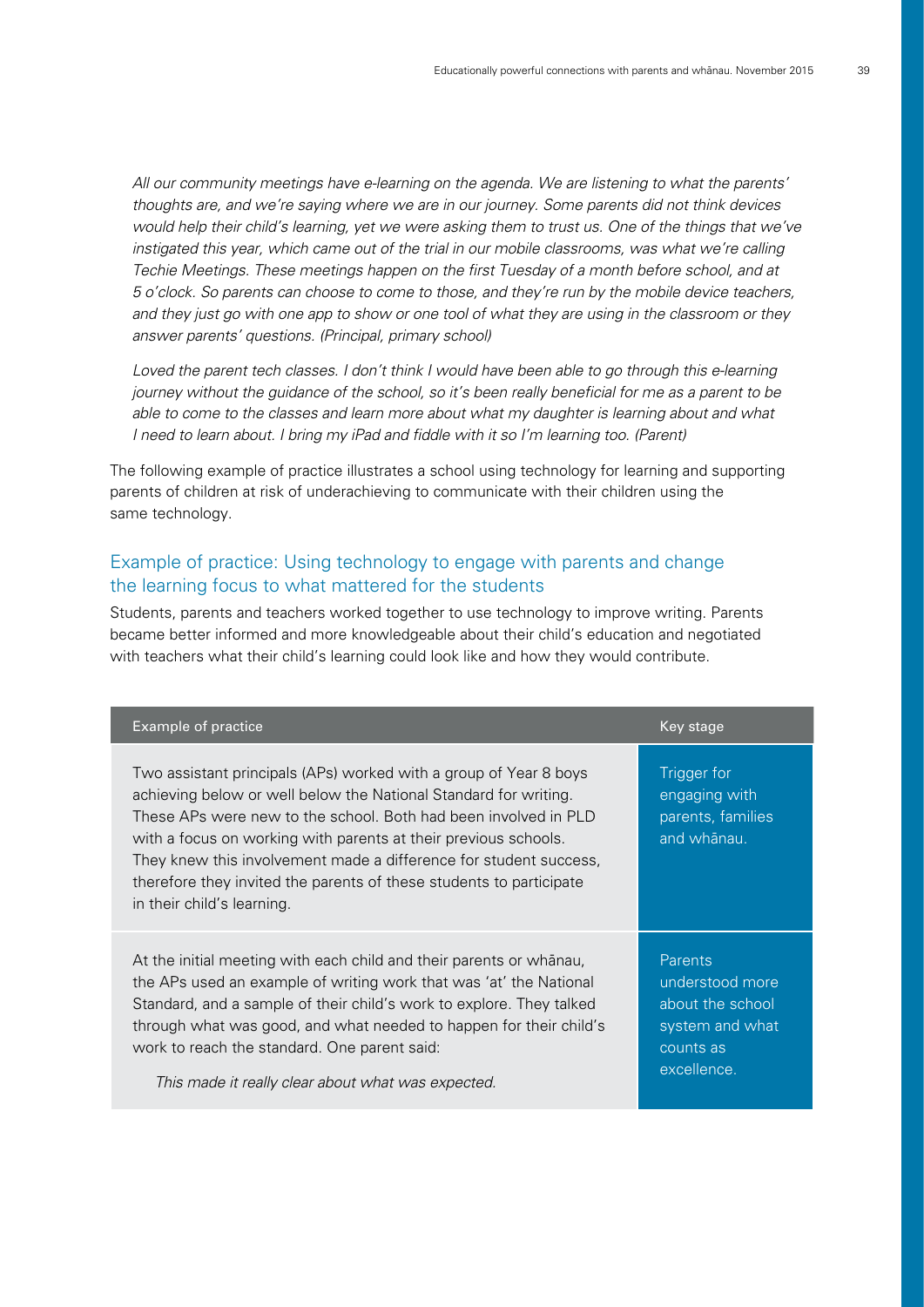| Example of practice                                                                                                                                                                                                                                                                                                                                                                                                                                                                                                                                                          | Key stage                                                                                                         |
|------------------------------------------------------------------------------------------------------------------------------------------------------------------------------------------------------------------------------------------------------------------------------------------------------------------------------------------------------------------------------------------------------------------------------------------------------------------------------------------------------------------------------------------------------------------------------|-------------------------------------------------------------------------------------------------------------------|
| All the boys discussed their lack of enthusiasm for writing. But most<br>parents' responses were that the boys regularly wrote lengthy<br>messages to their friends, with great enthusiasm, it was only when<br>it came to class writing that they did the bare minimum.<br>The boys explained that their friends were not bothered by spelling,<br>punctuation or grammar as long as they could understand the<br>message. They were disheartened when their writing was covered<br>with corrections, and had no motivation to write when there wasn't<br>a good reason to. | Sharing of<br>information.                                                                                        |
| After hearing a similar story each time, the APs set up a workshop<br>with the parents and they agreed that they would let the surface<br>features of the boys' writing take a back seat, while concentrating<br>on building the boys' confidence in writing. The boys' interest in<br>computers and the internet would be used as tools to improve the<br>boys' writing. The parents developed some clear expectations around<br>how and when the boys should use the computer for learning, and<br>when it could be used for entertainment.                                | <b>Extended</b><br>learning by<br>providing<br>multiple and<br>aligned learning<br>opportunities.                 |
| One AP set up a group blog for the students to post on and asked<br>the boys to identify key people who could be the audience and help<br>with their learning. For one boy, this was a dad who hadn't been at<br>the initial meetings. The family and teachers supported the dad to be<br>an active participant in his son's learning.<br>I hadn't known how to help my boy or even that he'd want my help<br>until we started doing these workshops.                                                                                                                        | Adding to family<br>practices.                                                                                    |
| The APs ran further workshops for parents about commenting and<br>giving feedback to their child about their writing. Parents were asked<br>to comment on the message of the writing, rather than technical<br>aspects of it, like spelling or grammar. One AP supported the parents<br>with tips such as:<br>Use words that your child has used in their writing.<br>A parent said:<br>I now have more to talk about with my boy. They're good<br>conversations.                                                                                                            | Supportive group<br>activities as well<br>as one-to-one<br>contact.<br>Structured and<br>specific<br>suggestions. |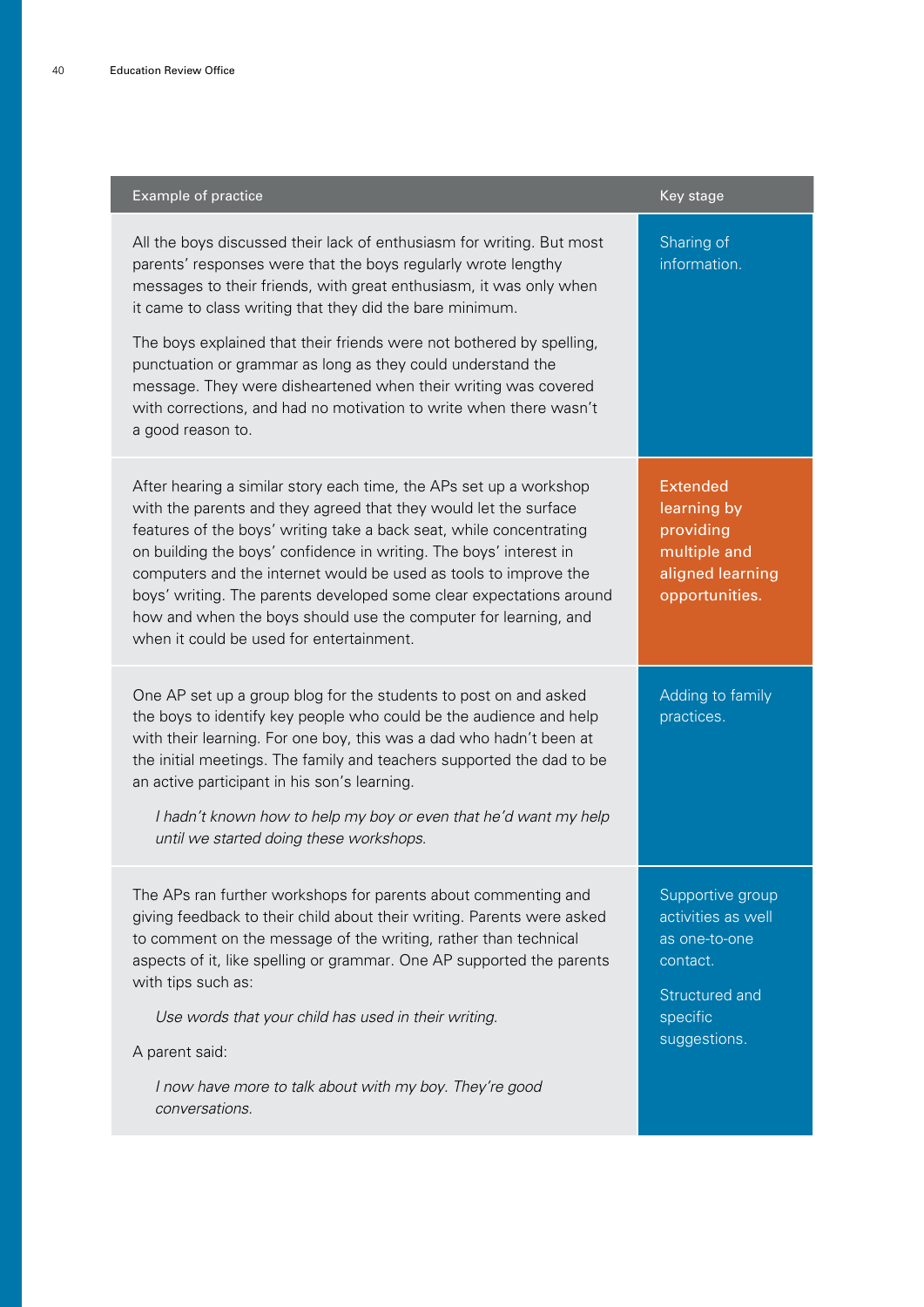#### Example of practice **Key stage Controller Controller Controller** Key stage Key stage

The APs worked closely with the parents of two students. One parent did not read or write, and the parents of another child were not English speakers. The school provided a translator and other resources to ensure there were no barriers to these parents' participation in their children's school learning.

As the boys' enthusiasm for writing grew, the APs introduced the boys to editing skills. The boys were able to edit their own work, and any corrections on it would be their own.

Parents helped teachers extend a school task – writing – to contexts that were important at home. The boys now have a purpose for writing. They write about things important to them and their families. Parents talked about sharing this writing with others in the family.

The students have all made accelerated progress, and are much more motivated in their learning.

#### **Leaders** understood it was their role to help parents be involved in their child's school learning.

#### Transferring success from working with parents of students with special education needs

In this evaluation, ERO did not specifically focus on working relationships with parents of children with special education needs. However, leaders in some schools transferred learning from successfully working with parents of children with special education needs to other areas of the school. For example, one school used such collaboration as a model for developing guidelines for teachers when working with all parents. Another used the individual education plan that described outcomes, actions and the future monitoring and discussion points about how things were going as a model for all students they were supporting with extra teaching actions. ERO would like to see all students at risk of underachievement, and their parents and whänau, benefiting from such collaborative and targeted working relationships,<sup>44</sup> and to have well articulated plans for their accelerated learning.

<sup>44</sup> Schools may like to refer to the Ministry of Education publication [Collaboration for Success: Individual Education Plans](http://seonline.tki.org.nz/IEP/IEP-guidelines), in particular section 8 – Collaboration – the heart of the matter. Available at<http://seonline.tki.org.nz/IEP/IEP-guidelines> and the Inclusive Practices tool available at [www.wellbeingatschool.org.nz/about-inclusive-practices-tools.](http://www.wellbeingatschool.org.nz/about-inclusive-practices-tools)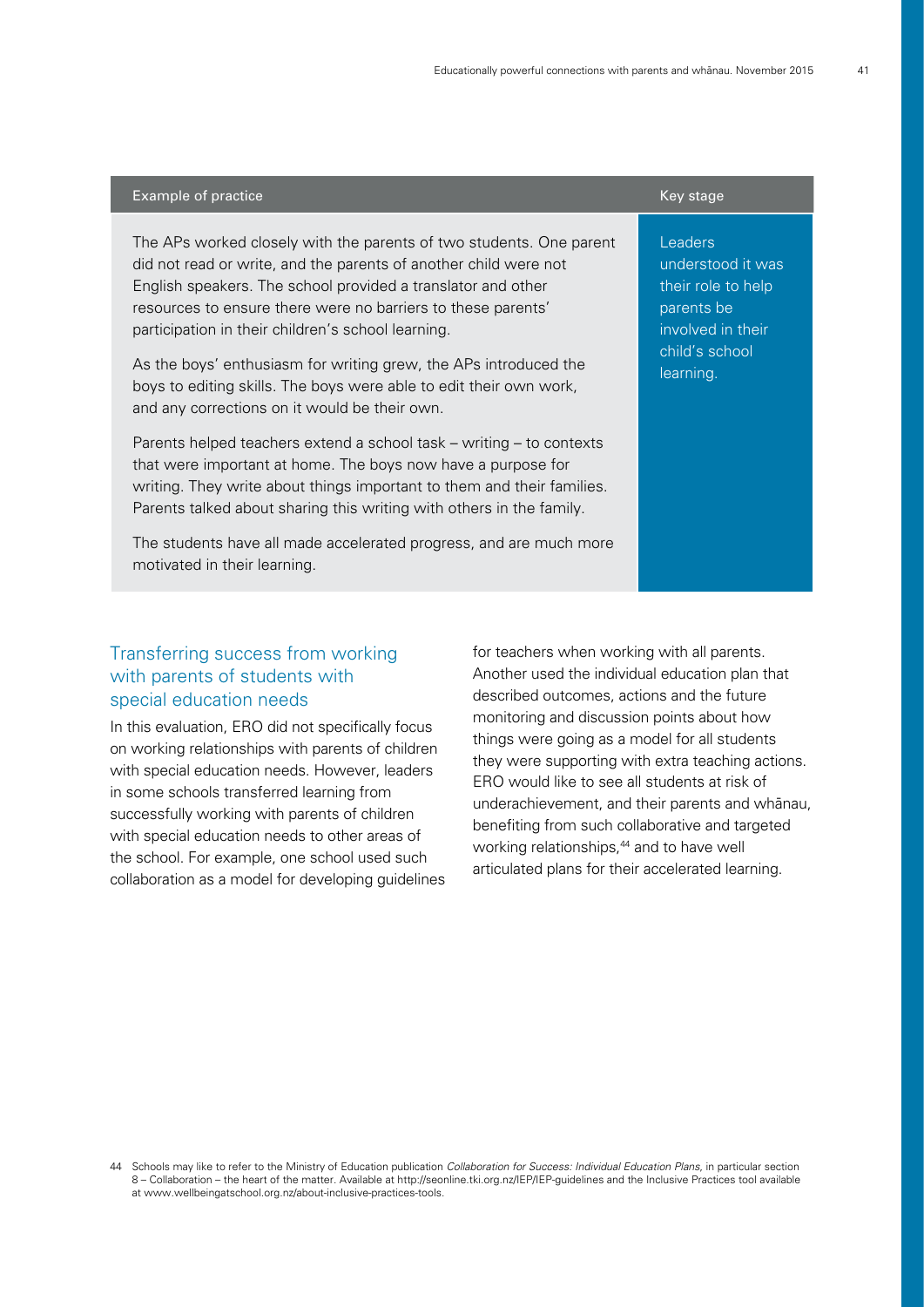What are some of the barriers to educationally powerful connections and relationships with parents, families and whänau of students at risk of underachieving?

In the schools where leaders and teachers didn't do anything extra with parents and whänau of students at risk of underachieving, ERO found that the main barriers were:

- > leaders not understanding the purpose and benefits of involving parents and whänau in reciprocal learning relationships
- > the quality of the communication between school and home
- > teachers focusing only on the quality and impact of school-based learning opportunities
- > PLD not changing school practices to develop improved connections.

These schools often had relationships that were only one-way. Schools communicated information clearly and supported parents to develop strategies to help their child but they did not really listen to parents and develop school activities that reflected home.

Communication was through school portals, texts and emails. The communication could be written and read anytime but was often very short-hand and often did not require a response. It was not invitational. Schools did not know whether particular parents had read the information on school portals, or whether the information in texts and emails had been useful. Using technology alone to communicate had not contributed to a reciprocal learning-centred relationship in these schools.

Although The New Zealand Curriculum Teaching as Inquiry framework was used extensively to guide teaching decisions in schools, teachers and leaders did not think to identify the contribution others could make to students' learning.

Teachers therefore, with all good intent, focused on the learning opportunities they provided for students at risk of underachieving and on developing relationships with parents as discrete activities. There was no coherence between the two actions and therefore no deliberate alignment between home and school learning opportunities for students.

There were two other barriers to schools developing educationally powerful connections and relationships with parents and whänau:

- > Schools' assessment for learning was not embedded in school practice, so setting next learning steps with students and their parents was superficial.
- > Individual teachers had learning-centred relationships with parents and whänau, but engaging with parents was not a schoolwide imperative. These schools did not appear to value:
	- − engaging with all groups of parents
	- − ensuring consistency of teacher practice when engaging with parents.

In some schools the PLD teachers were participating in did not address these issues. There was not enough focus on building educationally powerful connections and the opportunity these reciprocal relationships provided to extend learning for students at risk of underachievement. For example:

- > school-based PLD focused mainly on teaching strategies and data analysis
- > external PLD focused on supporting parents to develop home strategies and activities, without a strong focus on ways to connect the contributions of parents and whänau to learning at school.

Students at risk of underachievement would benefit if teachers and leaders in schools explored their beliefs and practices about developing two-way partnerships with parents and whänau when acceleration of progress is essential for student success.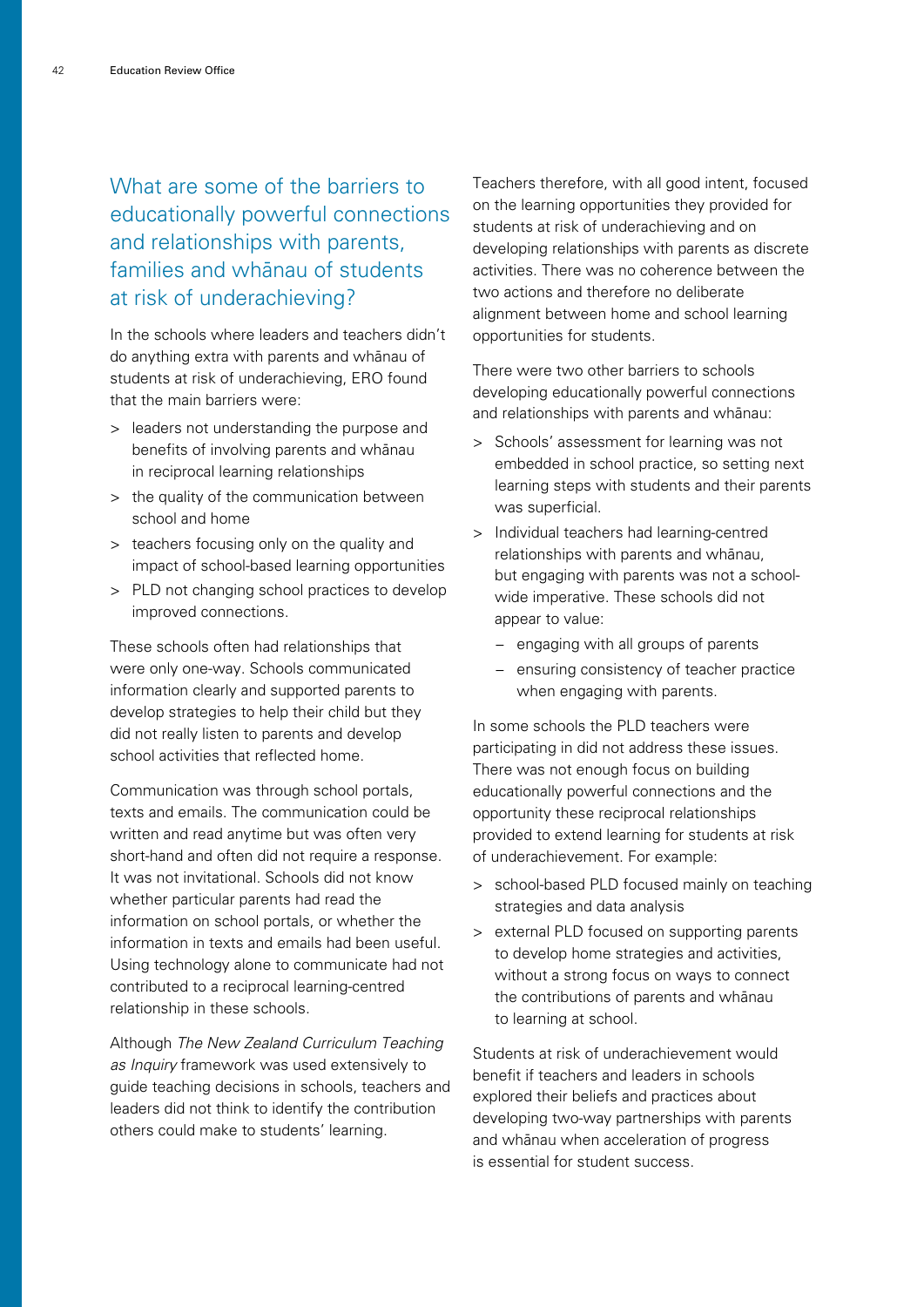## Conclusion

ERO found that educationally powerful connections and relationships between teachers, leaders, parents and whänau are components of an effective response to underachievement. The stories of successful relationships illustrate evaluation indicators from three domains of the School Evaluation Indicators (trial document)<sup>45</sup>: Leadership of conditions for equity and excellence; Educationally powerful connections and relationships; and Responsive curriculum, effective teaching and opportunity to learn.

The outcomes of educationally powerful connections and relationships – illustrating the School Evaluation Indicators

**Community** collaboration and partnerships extend and enrich opportunities for students to become confident, connected, actively involved, lifelong learners.

**Communication** supports and strengthens reciprocal, learning centred relationships.

In each of the examples the students had accelerated their learning and were now experiencing equivalent achievement to their peers.

Teachers and leaders in these schools learned to listen to parents. Once they started to listen they realised they were wrong in thinking some parents and whänau did not want to help their children do well at school. Teachers and parents demonstrated willingness to listen to new ideas, and to work beyond their experience and/or cultural comfort zone to understand and resolve educational problems.

Parents found these working relationships with teachers hugely satisfying, as they knew:

- > responsibility for their child's outcomes was shared
- > their contribution was valued and made a difference
- > more about the school system, what counts as excellence, and ways they could help their child at home with their learning.

Teachers also found these working relationships with parents hugely satisfying. Through ako – parents and teachers as teachers and learners – teachers learnt to listen and they learnt to see the student's aspirations and fears as the parents saw them. Many changed their practices significantly because of what parents shared.

Students were active participants in the relationships. They appreciated that adults were working together to help them as they experienced multiple and aligned learning experiences. They felt valued and that they belonged at school. Students and parents reported increased levels of quality interactions at home about school and future education.

45 Education Review Office. (2015). School Evaluation Indicators: Effective Practice for Improvement and Learner Success. Retrieved from http://ero.govt.nz/Review-Process/Frameworks-and-Evaluation-Indicators-for-ERO-Reviews/School-Evaluation-Indicators-2015-Trial.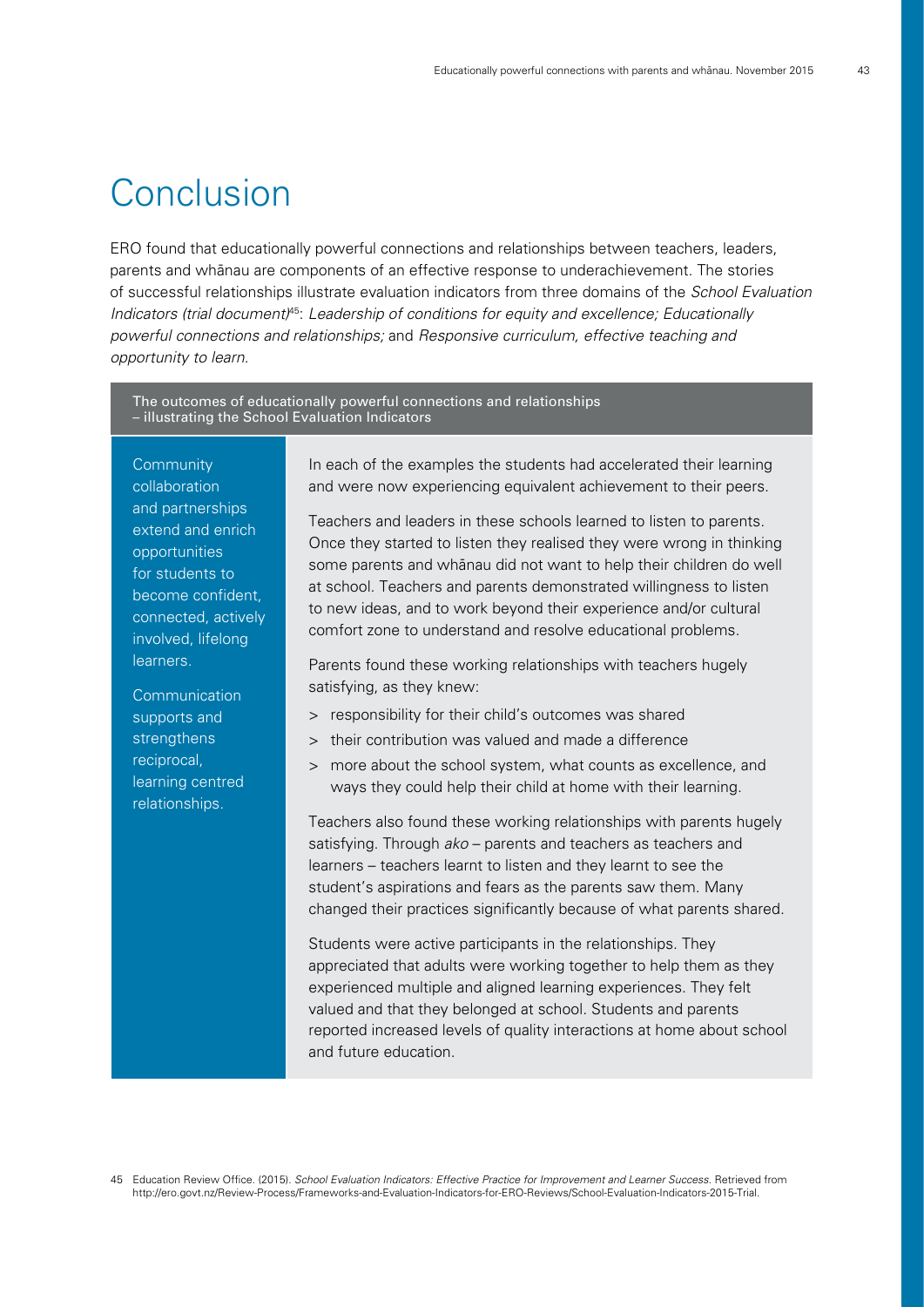

#### The value of extended learning

Student learning at home is actively promoted through the provision of relevant learning opportunities, resources and support.

Students have effective, sufficient and equitable opportunities to learn.

The connections between home and school enabled students to value learning in all contexts and understand that learning is a lifelong experience and not limited to school. These experiences led to students succeeding and starting to see themselves differently. They were becoming confident, connected, actively involved lifelong learners.

[It] makes us feel like we have a place in the school. We belong to a group and we make things happen. (Secondary student)

I've really enjoyed it – I've taught Mum all these new games. It's fun and I haven't been struggling in maths anymore and I can get my work completed. I can do heaps more things with my maths now. (Primary student)

Not all of these schools were transferring what they could have learnt from these relationships to the parents and whänau of all students at risk of underachieving; rather the focus remained on the original small group of students. This was because teachers and leaders were not explicitly aware of the value of extending learning from the classroom to multiple sites, especially to home. More importantly, they were not explicitly aware of the value of more adults, including parents, using similar language, strategies and activities to help each child succeed. For students at risk of underachievement, the more opportunities they had to learn and practise this new learning, the more likely they would accelerate progress and succeed.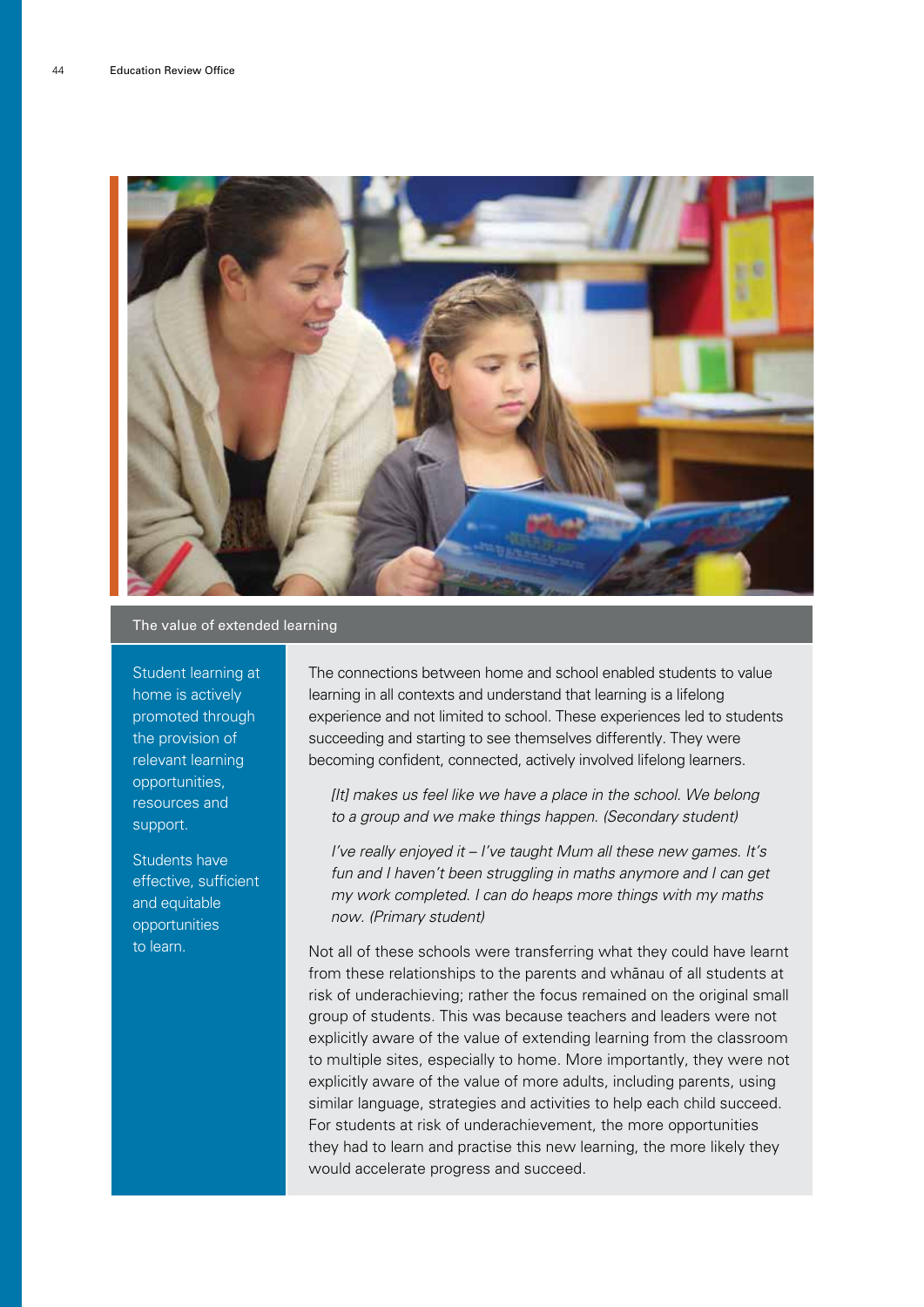#### The value of leadership

Leadership builds relational trust and effective participation and collaboration at every level of the school community.

Leadership builds capability and collective capacity in evaluation and inquiry for sustained improvement and innovation.

Learning centred relationships effectively engage and involve the school community. Leaders at schools with the best qualities of educationally powerful connections and relationships were supporting a whole-school focus on improving relationships with parents and whänau. Through initiatives that focused on particular students at risk of underachieving they helped teachers to:

- > make time for frequent and regular conversations with parents and whänau
- > design and implement multiple and aligned learning opportunities
- > review the impact and alignment of these opportunities and review how they supported parents and whänau with their actions
- > be persistent and sustain what worked, change and improve what did not work, and transfer what worked to support other students and their parents and whänau.

These leaders were developing the conditions necessary for all teachers to have collaborative working relationships centred on learning with parents and whänau of children at risk of underachieving. This enabled them to realise key education policy goals46 for parents and teachers to work together. However, ERO found that some leaders were unaware of individual teachers' good work in developing learning-centred relationships with parents and whänau of children at risk of underachieving.

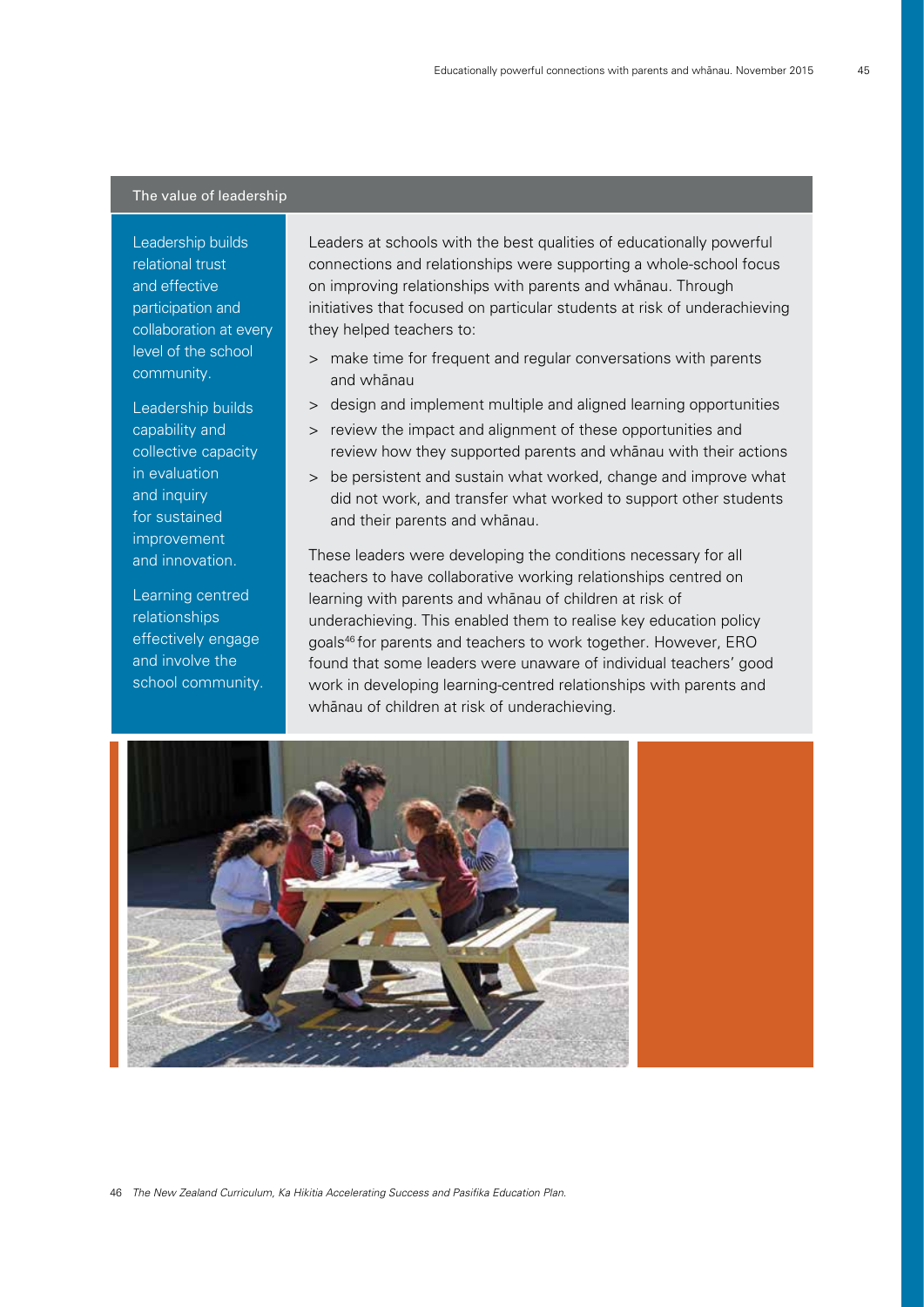

#### Strengthening school inquiry processes to support collaboration and partnership

Many schools were using the Teaching as Inquiry framework47 as a tool to guide individual and school-wide teaching and learning decisions and reviews of the impact of these decisions. However, the framework did not necessarily influence teachers to design or review solutions that included collaborations with other adults and the extended learning opportunities these collaborations could provide students. Instead, this influence came from school leaders.

Students would benefit from leaders explicitly linking the Teaching as Inquiry framework, along with the effective practice illustrated in the domains of ERO's School Evaluation Indicators (trial document), 48 to their school's goals to engage in learning-centred relationships with all parents and whänau, and to accelerate progress

of some named and known students. Leaders may find the Best Evidence Synthesis' Inquiry and knowledge-building cycle for educational improvement<sup>49</sup> with its prompt 'How can we activate educationally powerful connections for all our students', along with ERO's School Evaluation Indicators, a useful framework of what effective practice looks like for a schoolwide focus on underachievement.

As a result of this evaluation, ERO has made recommendations to the Ministry of Education and to school leaders about how they might increase educationally powerful connections with parents and whänau to accelerate progress for students at risk of underachieving. See Next Steps in this report to read these recommendations, as well as the discussion questions for schools on the next page.

<sup>47</sup> From The New Zealand Curriculum and Te Marautanga o Aotearoa. Retrieved from http://nzcurriculum.tki.org.nz/.

<sup>48</sup> Education Review Office. (2015). School Evaluation Indicators: Effective Practice for Improvement and Learner Success. Retrieved from http://ero.govt.nz/Review-Process/Frameworks-and-Evaluation-Indicators-for-ERO-Reviews/School-Evaluation-Indicators-2015-Trial.

<sup>49</sup> See the BES/Hei Kete Raukura A3 Overview www.educationcounts.govt.nz/topics/bes/resources/bess-and-cases.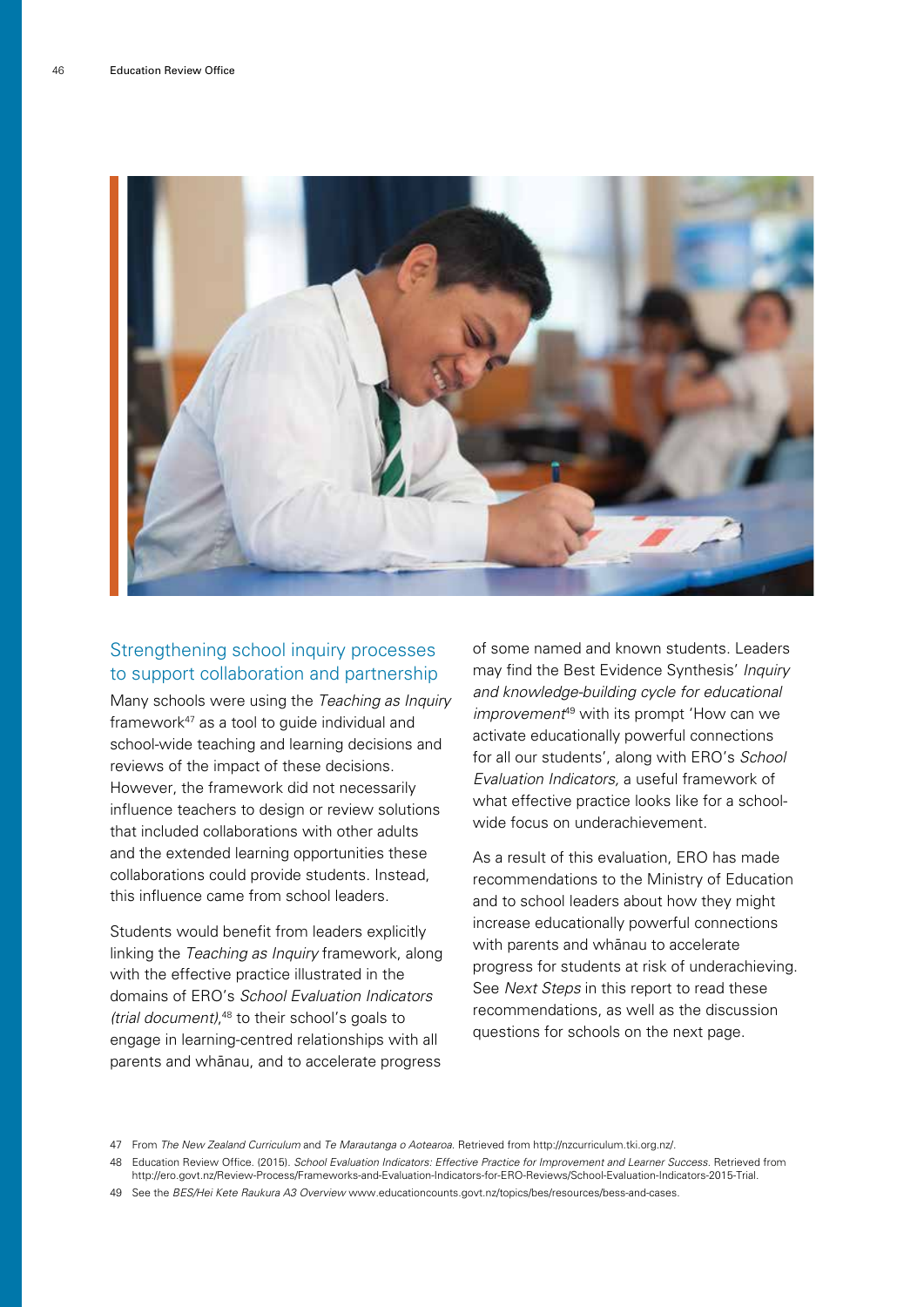## Starters for school discussions

ERO has linked key judgements from the findings of this report with ERO's School Evaluation Indicators (trial document). 50 Each indicator has the follow-on question "How do we know?" ERO recommends that schools inquire about how the following apply to students at risk of underachieving:

#### Domain 3: Educationally powerful connections and relationships

What evidence do we have that:

- > a range of appropriate and effective communication strategies are used to communicate with, and engage, parents and whänau
- > students, parents and whänau, and teachers have shared understandings about curriculum goals and the processes of teaching and learning, and engage in productive learning conversations
- > students, parents and whänau, and teachers work together to identify student strengths and learning needs, set goals and plan responsive learning strategies and activities
- > students, parents and whänau, and teachers understand the full range of pathways, programmes, options and support that is available, and participate in informed decision making at critical transition points
- > parents and whänau receive information and participate in individual and group learning opportunities that enable them to support and promote their child's learning
- > any homework is carefully designed to promote purposeful interactions between parents and children, and teachers provide timely, descriptive oral or written feedback
- > teachers and parents and whänau engage in joint activities and interventions to improve learning and/or behaviour

> the school proactively identifies and draws on community resources and expertise to improve learning opportunities and capacity to improve student achievement and wellbeing.

#### Domain 4: Responsive curriculum, effective teaching and opportunity to learn

What evidence do we have that:

- > students, teachers, parents and whänau set high, challenging and appropriate expectations for learning
- > curriculum design, planning and enactment responds to student and whänau aspirations within the local context and draws on, and adds to, the funds of knowledge of students, parents and whänau
- > learning opportunities respond to students' identified strengths, needs and prior learning
- > students have sufficient, related opportunities to revisit and apply learning through a variety of purposeful activities, deliberate practices and review over time
- > students with special needs and abilities participate in learning opportunities that provide appropriate challenge and support
- > explicit instruction in learning strategies (such as goal setting, self monitoring and deliberate practice) strengthens learner ability to take control of their learning, develop meta-cognitive skills, self regulate and develop self efficacy
- > students receive timely, specific, descriptive feedback related to important feedback questions: Where am I going? How am I going? Where to next? How will I know when I've got there?
- > teachers and students participate in ongoing, reciprocal communication with parents and whänau enabling them to actively participate in, and contribute to, the learning journey.

<sup>50</sup> Education Review Office. (2015). School Evaluation Indicators: Effective Practice for Improvement and Learner Success. Retrieved from http://ero.govt.nz/Review-Process/Frameworks-and-Evaluation-Indicators-for-ERO-Reviews/School-Evaluation-Indicators-2015-Trial.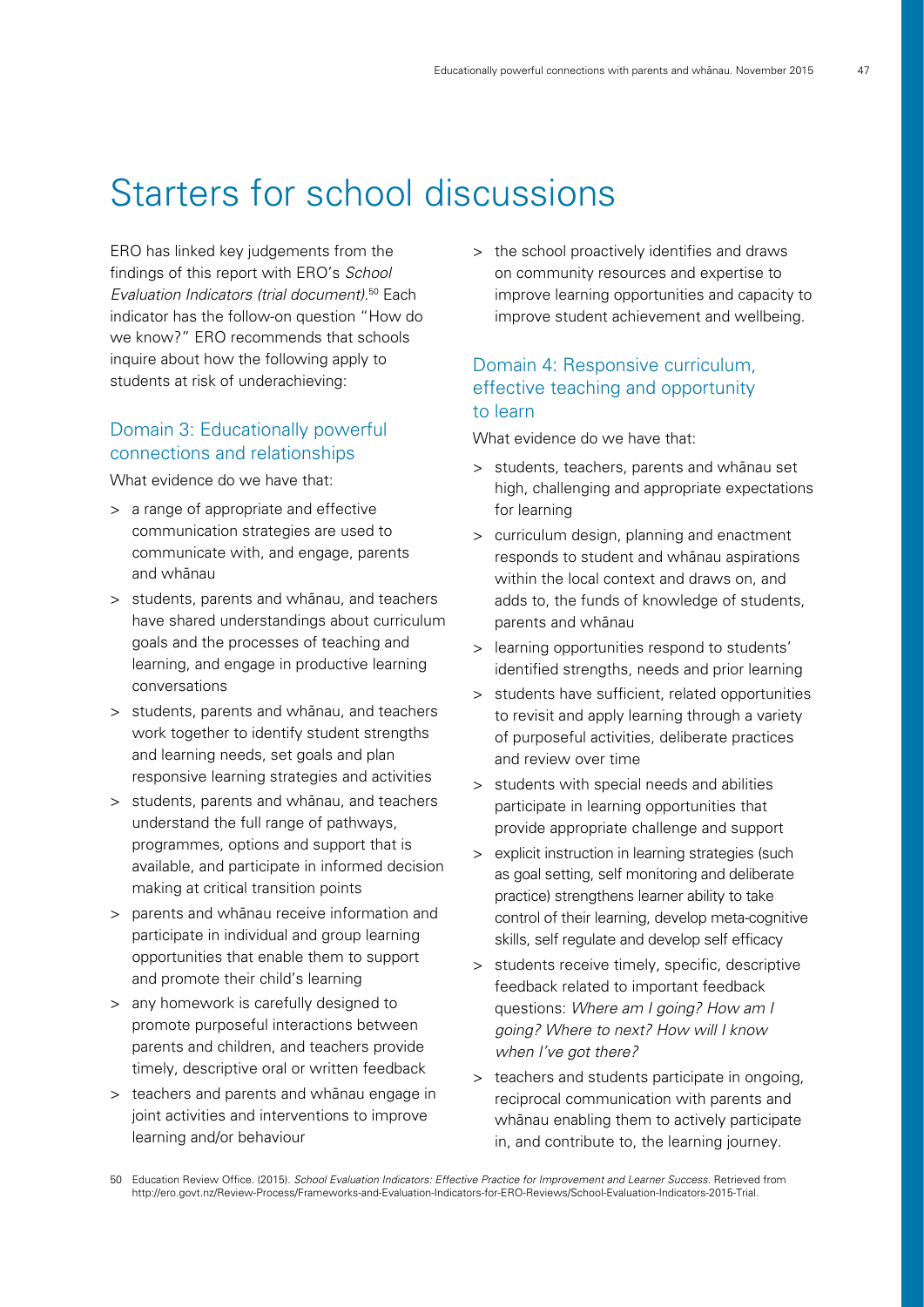## Appendix 1: Sample of schools

The school type, location, roll size and decile of the 256 schools in this evaluation are shown in Tables 1 to 4 below. The sample is representative of national figures for school type and decile. The sample is not representative of national figures for school location or roll size. Rural schools are underrepresented and schools in minor urban areas are over-represented. Very small and small schools were under-represented, and large and very large schools were over-represented.<sup>51</sup>

#### Table 1: School type

| School type                       | Number of<br>schools in sample | Percentage of<br>schools in sample | National percentage<br>of schools <sup>52</sup> |
|-----------------------------------|--------------------------------|------------------------------------|-------------------------------------------------|
| Contributing (Years 1-6)          | 93                             | 36                                 | 33                                              |
| Full Primary (Years 1-8)          | 104                            | 41                                 | 43                                              |
| Intermediate (Years 7 and 8)      | 16                             | 6                                  | 5                                               |
| Restricted Composite (Years 7-10) | 1                              | $<$ 1                              | $<$ 1                                           |
| Special School (Years 1-15)       | 1                              | $<$ 1                              |                                                 |
| Composite (Years 1-15)            | 12                             | 5                                  | $\overline{4}$                                  |
| Secondary (Years 7-15)            | 10                             | $\overline{4}$                     | $\overline{4}$                                  |
| Secondary (Years 9-15)            | 18                             | $\overline{7}$                     | 10                                              |
| Secondary (Years 11-15)           | 1                              | $<$ 1                              | $<$ 1                                           |
| Total                             | 256                            | $100^{53}$                         | 100                                             |

#### Table 2: Location of schools

| Locality and population size    | Number of<br>schools in sample | Percentage of<br>schools in sample | National percentage<br>of primary schools |
|---------------------------------|--------------------------------|------------------------------------|-------------------------------------------|
| Main urban (30,000+)            | 142                            | 55                                 | 54                                        |
| Secondary urban (10,000-29,999) | 15                             | 6                                  | 6                                         |
| Minor urban (1000-9999)         | 45                             | 18                                 | 12                                        |
| Rural (1-999)                   | 54                             | 21                                 | 28                                        |
| Total                           | 256                            | 100                                | 100                                       |

52 The national percentage of each school type is based on the total population of schools as at 3 March 2015.

53 Some totals do not add up to 100 due to rounding.

<sup>51</sup> The differences in observed and expected values in Tables 1 to 4 were tested using a Chi square test. The level of statistical significance was p<0.05.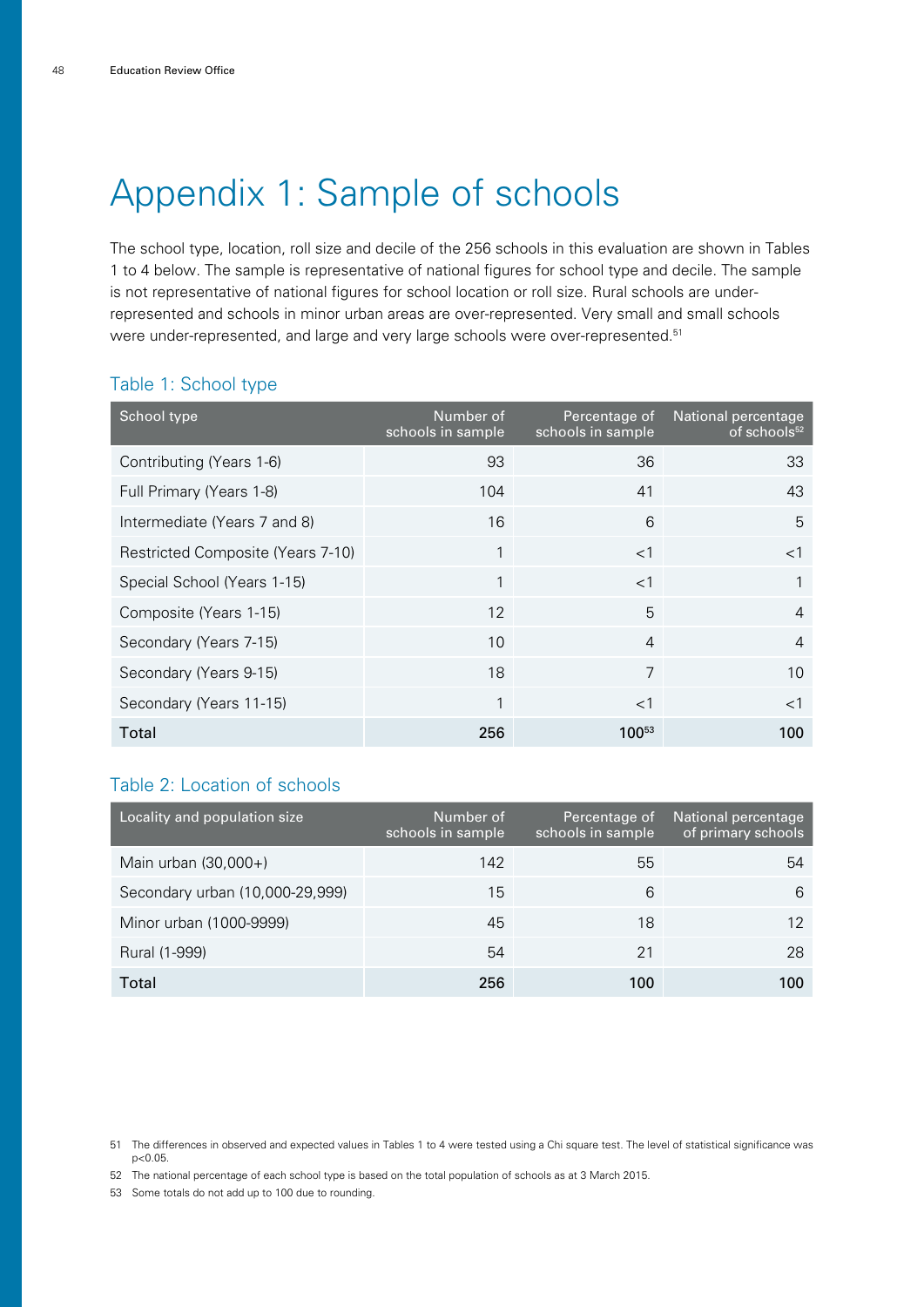### Table 3: Roll size

| Roll size group <sup>54</sup> | Number of<br>schools in sample | Percentage of<br>schools in sample | National percentage<br>of schools |
|-------------------------------|--------------------------------|------------------------------------|-----------------------------------|
| Very small                    | 12                             | 5                                  | 11                                |
| Small                         | 54                             | 21                                 | 25                                |
| Medium                        | 103                            | 40                                 | 40                                |
| Large                         | 64                             | 25                                 | 19                                |
| Very Large                    | 23                             | 9                                  | 5                                 |
| Total                         | 256                            | 100                                | 100                               |

#### Table 4: Decile

| Decile       | Number of<br>schools in sample | Percentage of<br>schools in sample | National percentage<br>of schools |
|--------------|--------------------------------|------------------------------------|-----------------------------------|
| Low $(1-3)$  | 73                             | 29                                 | 29                                |
| Medium (4-7) | 103                            | 40                                 | 41                                |
| High (8-10)  | 80                             | 31                                 | 30                                |
| Total        | 256                            | 100                                | 100                               |



54 School roll size groups differ by school type. For primary schools: Very Small (1-30); Small (31-100); Medium (101-300); Large (301-500); Very Large (501 or more). For all other school types: Very Small (1-100); Small (101-400); Medium (401-800); Large (801-1500); Very Large (1501 or more).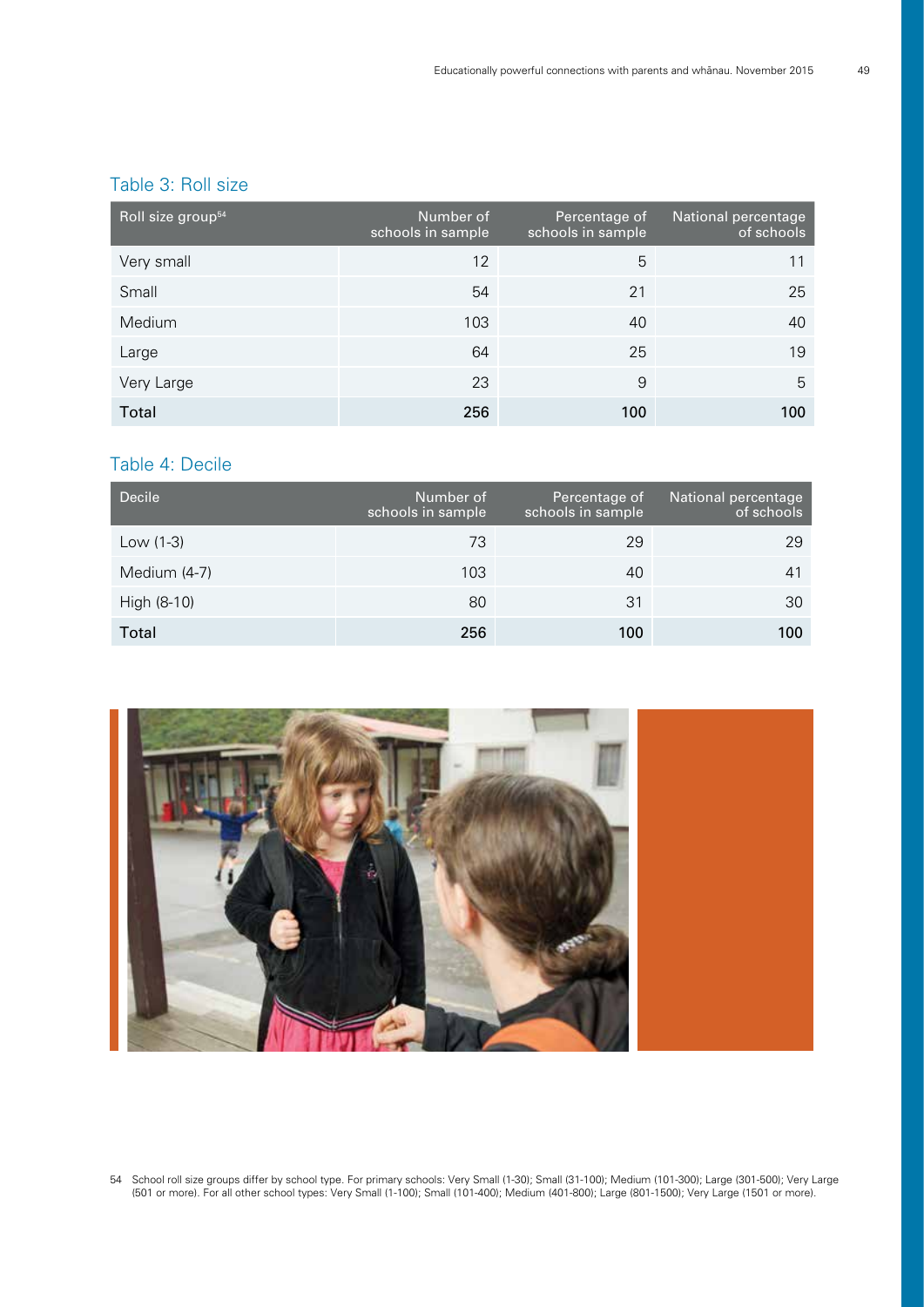## Appendix 2: Evaluation framework and investigative questions

The evaluation framework had two parts. The first explored the quality of the school's relationship with most parents. The second was the in-depth investigation associated with students who had been at risk of poor educational outcomes and were now experiencing success.

#### 1. Yes/no decision about the school's relationship with most parents.

- > Most parents and whänau, and students involved in goal setting, agreed actions.
- > Most parents and whänau, and students receive regular and frequent reports on student progress.
- > Particular activities are designed to involve particular parents and whänau, and students.
- > School has processes to engage with all parents and whänau during the transition to and from the school.
- > Curriculum priorities and principles have been developed with community/iwi.
- > School leaders regularly review working relationship with parents and whänau.

#### 2. The example of practice evaluation and investigation

- > Evidence of students' success was used to make an initial judgement about the quality and outcome of the relationship between the school and parents and whänau of a group of students at risk of underachievement.
- > Students' improved achievement was shown by shifts in academic trajectories based on standardised assessment tool data, National Certificate of Educational Achievement (NCEA) credits or National Standard levels.
- > Students' improved wellbeing was reflected in improved self esteem, attendance, participation and engagement.

The judgements about the quality of the relationships were based on whether:

- > deliberate actions included:
	- − acknowledging, understanding and celebrating similarities and differences
	- − adding to family practices not undermining them
	- − structured, specific suggestions rather than general advice
	- − providing supportive group opportunities as well as one-to-one contact (especially informal contact)
- > leaders, teachers and parents and whänau knew what worked and why
- > school leaders were transferring this learning to other areas of the school.